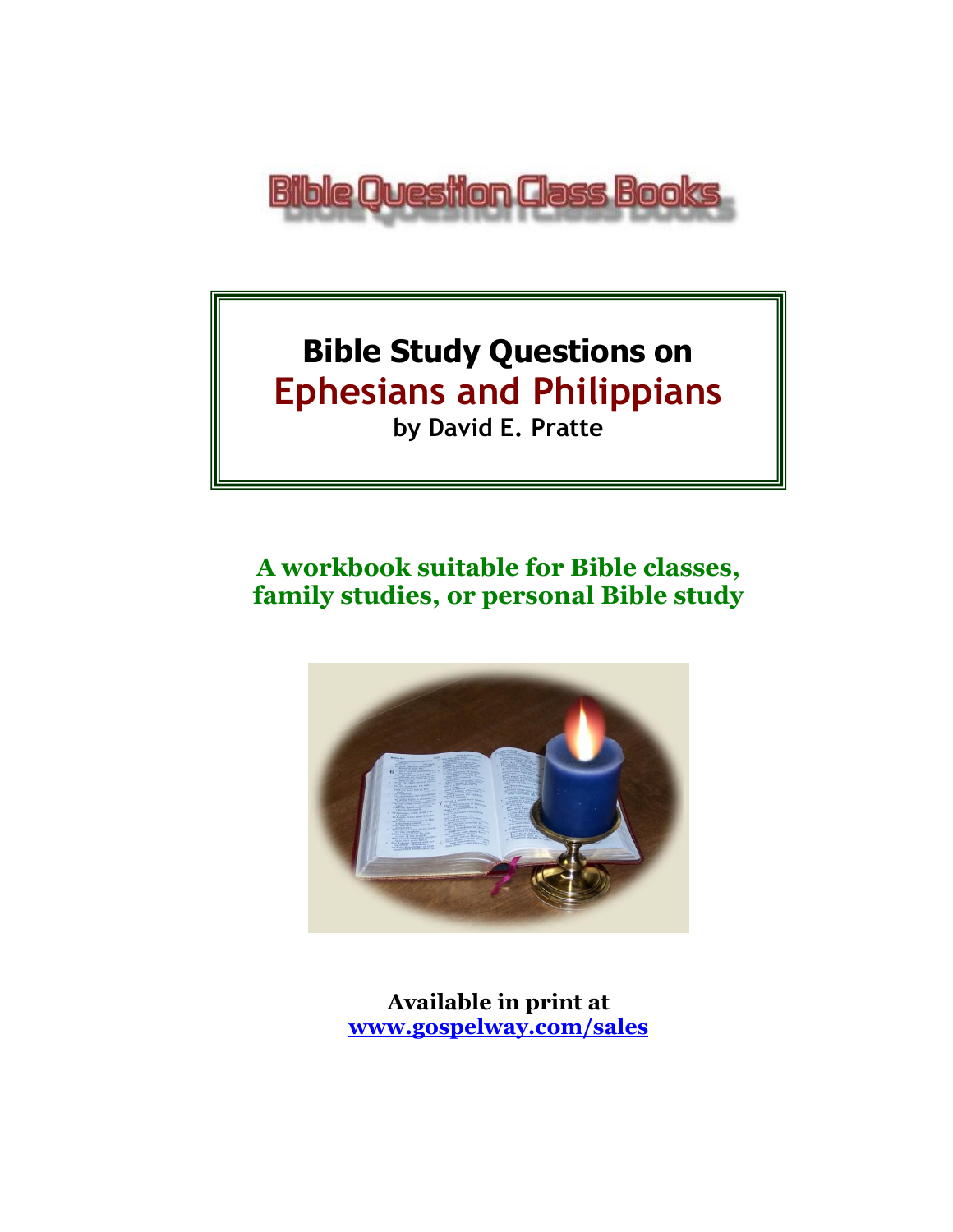#### *Bible Study Questions on Ephesians and Philippians: A workbook suitable for Bible classes, family studies, or personal Bible study*

© Copyright David E. Pratte, 2015 All rights reserved

> ISBN-13: 978-1517253127 ISBN-10: 1517253128

**Printed books, booklets, and tracts available at [www.gospelway.com/sales](https://www.gospelway.com/sales) Free Bible study articles online at [www.gospelway.com](http://www.gospelway.com/) Free Bible courses online at [www.biblestudylessons.com](http://www.biblestudylessons.com/) Free class books at [www.biblestudylessons.com/classbooks](http://www.biblestudylessons.com/classbooks) Free commentaries on Bible books at [www.gospelway.com/commentary](http://www.gospelway.com/commentary) Contact the author at [www.gospelway.com/comments](http://www.gospelway.com/comments)**

**Note carefully: No teaching in any of our materials is intended or should ever be construed to justify or to in any way incite or encourage personal vengeance or physical violence against any person.**

## **"He who glories, let him glory in the Lord" – 1 Corinthians 1:31**

## **Front Page Photo**

### **The Theater in Ephesus**

"So the whole city was filled with confusion, and rushed into the theater with one accord, having seized Gaius and Aristarchus, Macedonians, Paul's travel companions. And when Paul wanted to go in to the people, the disciples would not allow him. Then some of the officials of Asia, who were his friends, sent to him pleading that he would not venture into the theater." Acts 19:29-31 (NKJV)

Photo credit: Radomil, distributed under GNU Free Documentation License via Wikimedia Commons Scripture quotations are generally from the New King James Version (NKJV), copyright 1982, 1988 by Thomas Nelson, Inc. used by permission. All rights reserved.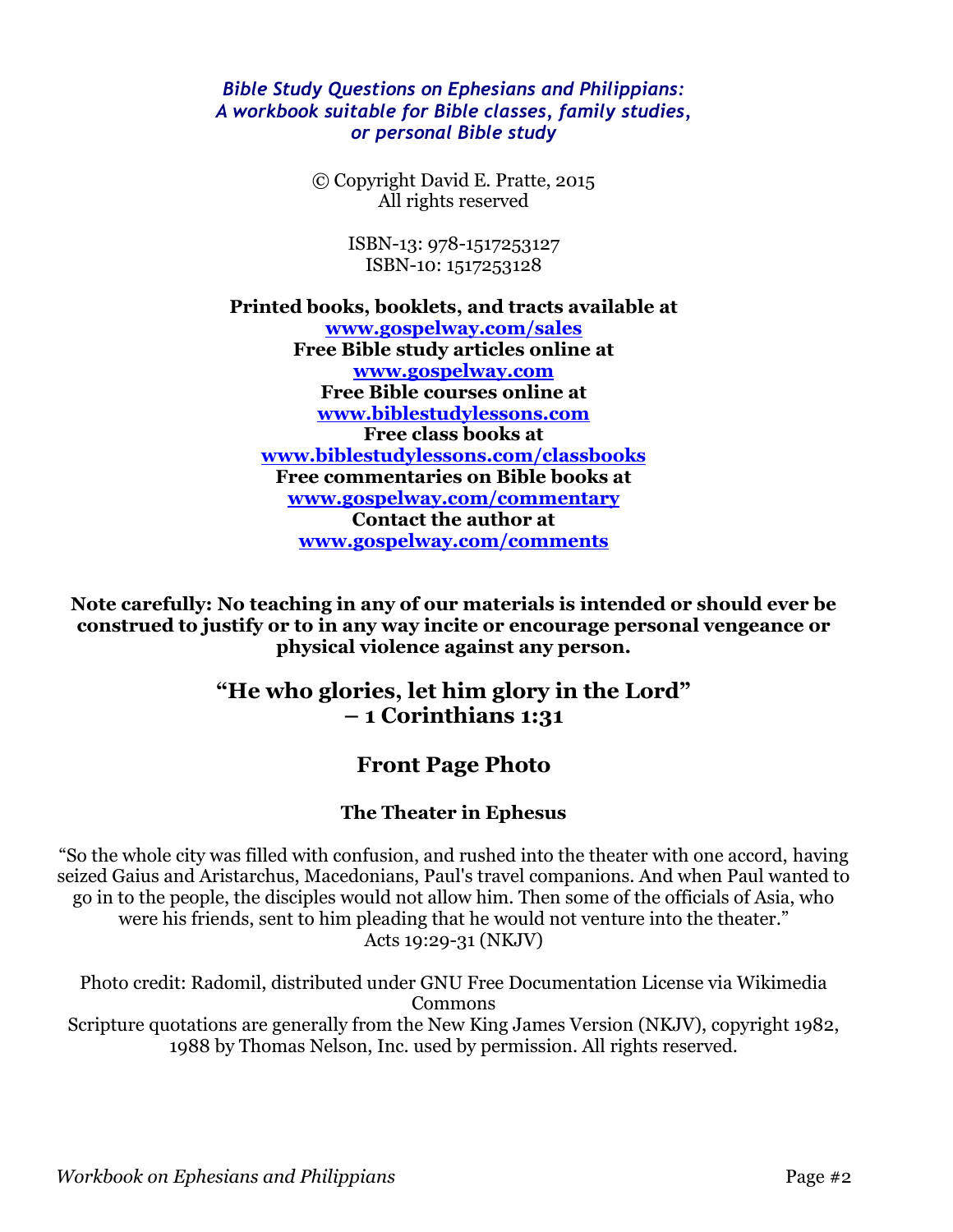## **Other Books by the Author**

#### **Topical Bible Studies**

*Growing a Godly Marriage & Raising Godly Children Why Believe in God, Jesus, and the Bible? (evidences) The God of the Bible (study of the Father, Son, and Holy Spirit) Grace, Faith, and Obedience: The Gospel or Calvinism? Kingdom of Christ: Future Millennium or Present Spiritual Reign? Do Not Sin Against the Child: Abortion, Unborn Life, & the Bible True Words of God: Bible Inspiration and Preservation*

#### **Commentaries on Bible Books**

*Genesis Joshua and Ruth Judges 1 Samuel Ezra, Nehemiah, and Esther Job Proverbs*

*Gospel of Mark Gospel of John Acts Romans Ephesians Philippians and Colossians Hebrews 1 & 2 Peter*

#### **Bible Question Class Books**

*Genesis Joshua and Ruth Judges 1 Samuel Ezra, Nehemiah, and Esther Job Proverbs Ecclesiastes Isaiah Gospel of Matthew Gospel of Mark Gospel of Luke*

*Gospel of John Acts Romans 1 Corinthians 2 Corinthians and Galatians Ephesians and Philippians Colossians, 1&2 Thessalonians 1 & 2 Timothy, Titus, Philemon Hebrews General Epistles (James - Jude) Revelation*

#### **Workbooks with Study Notes**

*Jesus Is Lord: Workbook on the Fundamentals of the Gospel of Christ Following Jesus: Workbook on Discipleship God's Eternal Purpose in Christ: Workbook on the Theme of the Bible*

#### **Visit our website at [www.gospelway.com/sales](https://www.gospelway.com/sales) to see a current list of books in print.**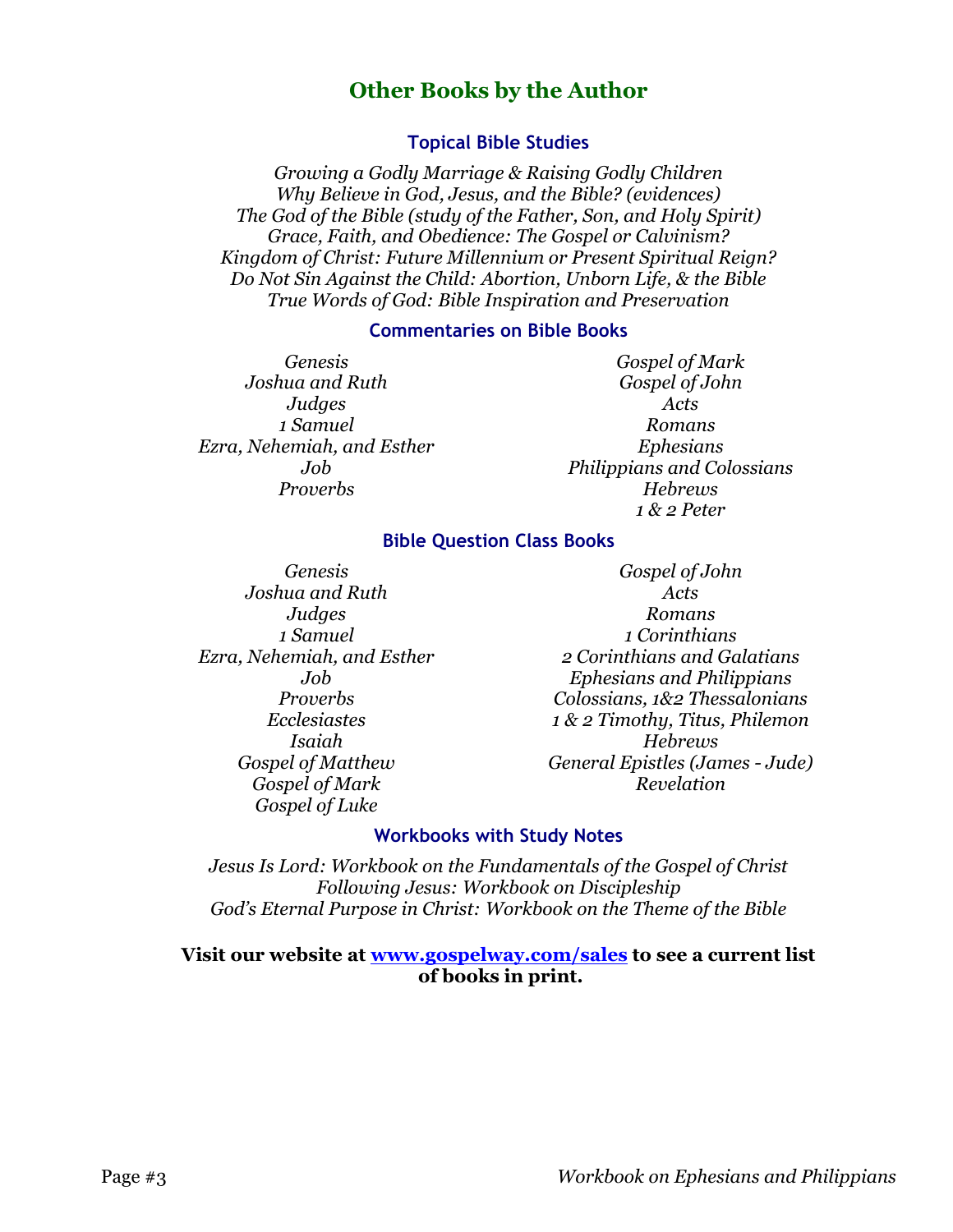## **Bible Study Questions on Ephesians and Philippians**

Introduction:

This workbook was designed for Bible class study, family study, or personal study. The class book is suitable for teens and up. The questions contain minimal human commentary, but instead urge students to study to understand Scripture.

Enough questions are included for teachers to assign as many questions as they want for each study session. Studies may proceed at whatever speed and depth will best accomplish the needs of the students.

Questions labeled "think" are intended to encourage students to apply what they have learned. When questions refer to a map, students should consult maps in a Bible dictionary or similar reference work or in the back of their Bibles. (Note: My abbreviation "*b/c/v*" means "book, chapter, and verse.")

For class instruction, I urge teachers to assign the questions as homework so students come to class prepared. Then let class time consist of *discussion* that focuses on the Scriptures themselves. Let the teacher use other Scriptures, questions, applications, and comments to promote productive discussion, not just reading the questions to see whether they were answered "correctly." Please, do *not* let the class period consist primarily of the following: "Joe, will you answer number 1?" "Sue, what about number 2?" Etc.

I also urge students to emphasize the *Bible* teaching. Please, do not become bogged down over "What did the author mean by question #5?" My meaning is relatively unimportant. The issue is what the Bible says. Concentrate on the meaning and applications of Scripture. If a question helps promote Bible understanding, stay with it. If it becomes unproductive, move on.

The questions are not intended just to help students understand the Scriptures. They are also designed to help students learn good principles of Bible study. Good Bible study requires defining the meaning of keywords, studying parallel passages, explaining the meaning of the text clearly, making applications, and defending the truth as well as exposing religious error. I have included questions to encourage students to practice all these study principles.

Note that some questions on this book are more difficult and advanced. The study leader may want to skip some questions if he/she is teaching a less advanced study.

Finally, I encourage plain applications of the principles studied. God's word is written so souls may please God and have eternal life. Please study it with the respect and devotion it deserves!

For whatever good this material achieves, to God be the glory.

#### **Bible study commentary and notes to accompany some of our workbooks are available at [www.gospelway.com/sales](https://www.gospelway.com/sales)**

© David E. Pratte, June 21, 2017

**Workbooks, commentaries, and topical studies for sale in print at [www.gospelway.com/sales](https://www.gospelway.com/sales)**

**To join our mailing list to be informed of new books or special sales, contact the author at [www.gospelway.com/comments](http://www.gospelway.com/comments)**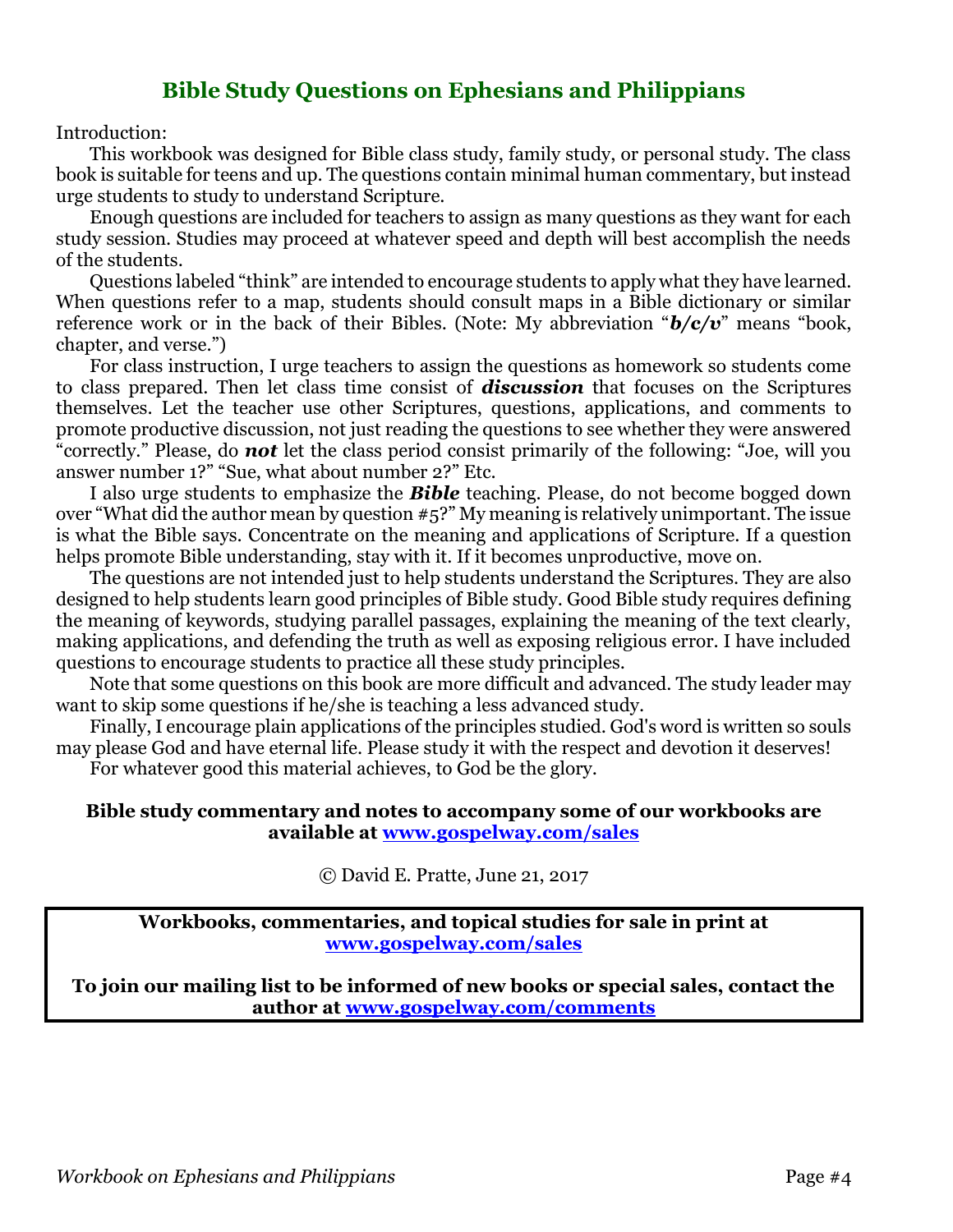## **Assignments on Ephesians 1**

Please read the whole book of Ephesians at least once as we study chapter 1. Answer the following questions on chap. 1

1. Who wrote this letter, and to whom is it addressed – 1:1?

2. List some things you know about the author.

3. *Special Assignment:* Study a Bible dictionary or similar book about the city of Ephesus. List some things you learned.

4. Make a list of Bible *passages* outside the book of Ephesians that refer to the city or church at Ephesus (use a concordance and cross-references).

5. Summarize what the Bible says about Ephesus (the city or the church) outside the book of Ephesians.

6. After you have read the whole epistle, state the theme of the book.

7. List some of the main points discussed in each chapter.

8. What position did Paul claim to have, and who gave it to him – 1:1?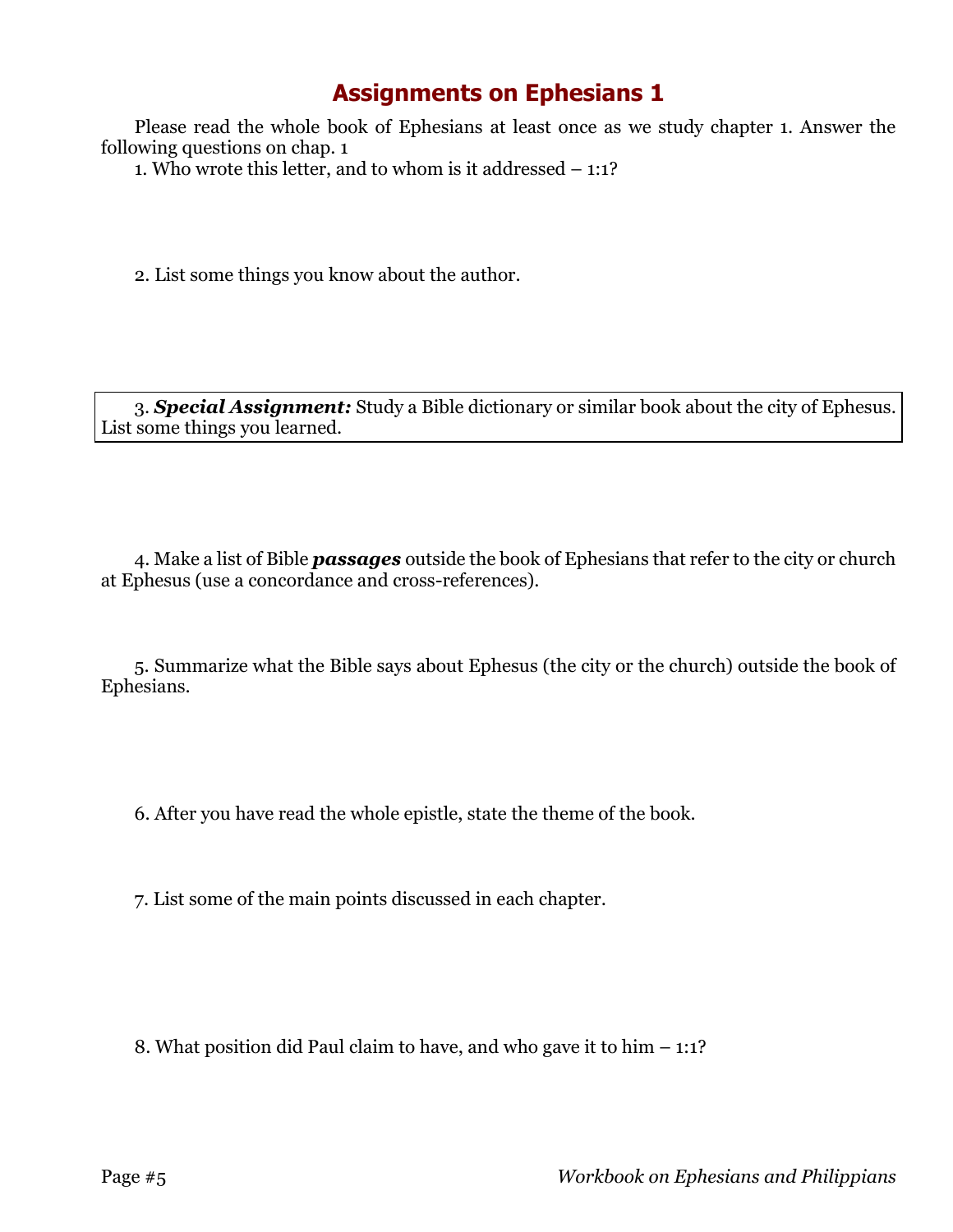9. Summarize the Bible teaching about apostles. What work did they do? What qualifications did they have, etc.?

10. What evidence is there elsewhere that Paul was an apostle?

*Bonus assignment: As we study the book of Ephesians, make a list of the verses that refer to the church and summarize what they teach.*

11. What is a saint? Proof? How does the Bible teaching about saints compare to the concept many people have of a saint?

12. What blessings did Paul seek on the Ephesians' behalf – 1:2,3?

13. Who is the source of spiritual blessings? Where are they found? (Think: In what different ways is the word "bless" used in 1:3?)

14. *Define* "spiritual." List some examples of spiritual blessings. (Think: Study the expression "in heavenly places" as used in Ephesians. What does it mean?)

15. *Special Assignment:* What does it mean to be "in Christ," and how does one come into Christ (see John 17:20-23; 2 Cor. 5:17; Rom. 6:3,4; Gal. 3:26,27; see cross-references)?

16. *Define* "election" (or "chose") and "predestine."

17. Note 1:5,9,11. According to what standard does God choose or predestine people? On what basis does He decide? (Think: Where can we go to learn about His will or purpose?)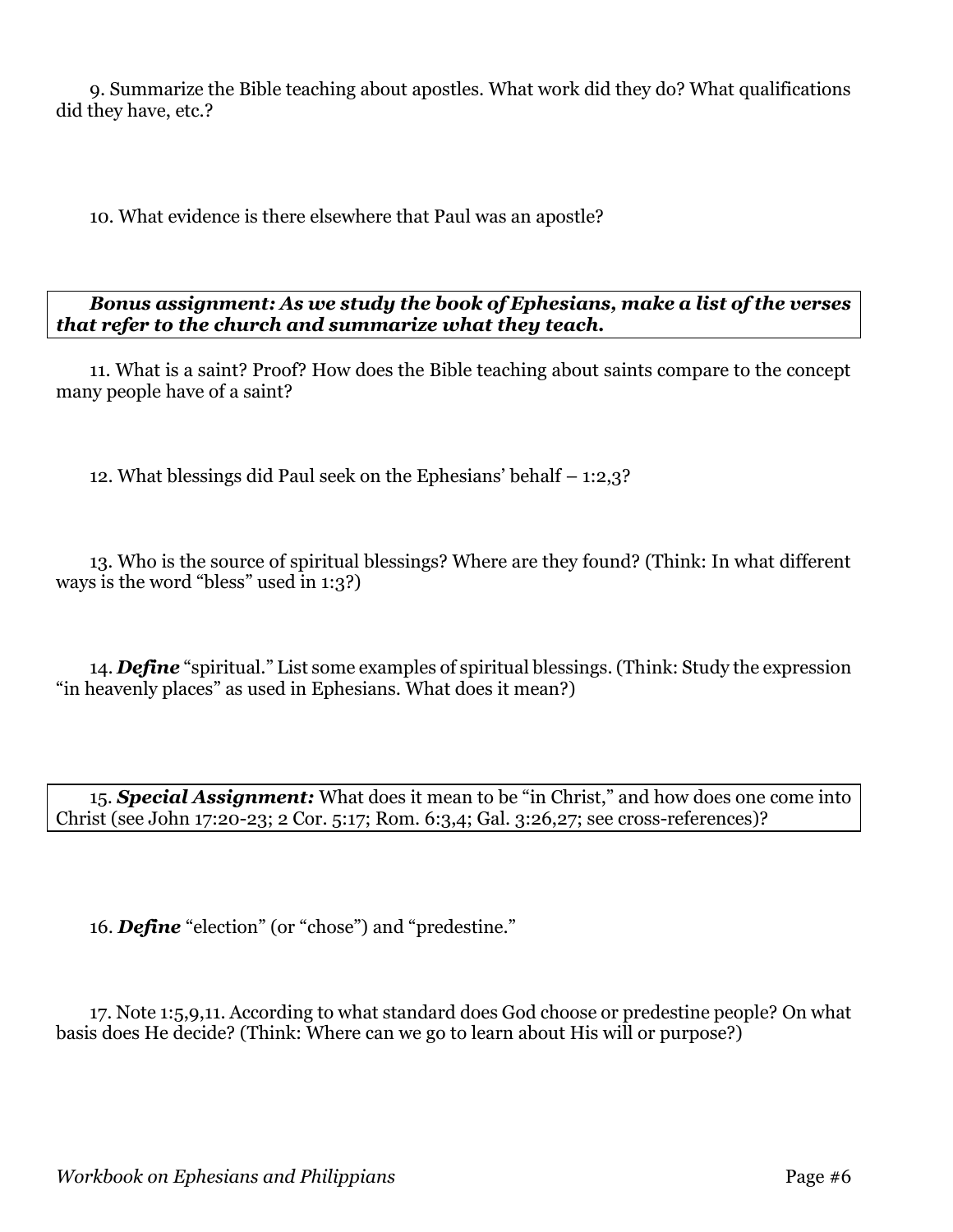18. "In whom" are we chosen –1:4,5? Review what we studied about this idea. What conclusions can you reach about whether we have a choice in this election?

19. List *passages* elsewhere showing how many people God wants saved or how many He has made salvation available to.

20. List *passages* elsewhere showing salvation is conditional and man has the power to choose to obey or not.

21. According to 1:4,5, what is the goal or result of our election?

22. *Case Study:* Calvinism says that election or predestination means, before the world began, God unconditionally chose certain individuals to be saved, regardless of their character, will, or choice. Others He chose to be lost. According to what we have studied, how would you respond? Explain Biblical election and predestination as well as you can.

23. What is the purpose of our predestination according to 1:6? (Think: If we truly strive to realize this purpose, how will we act?)

24. In whom are we accepted? To whom does this refer? Proof?

25. *Define* "redemption" and "grace."

26. What blessings are found in Christ according to 1:7? (Think: How do we receive the benefits of Jesus' blood?)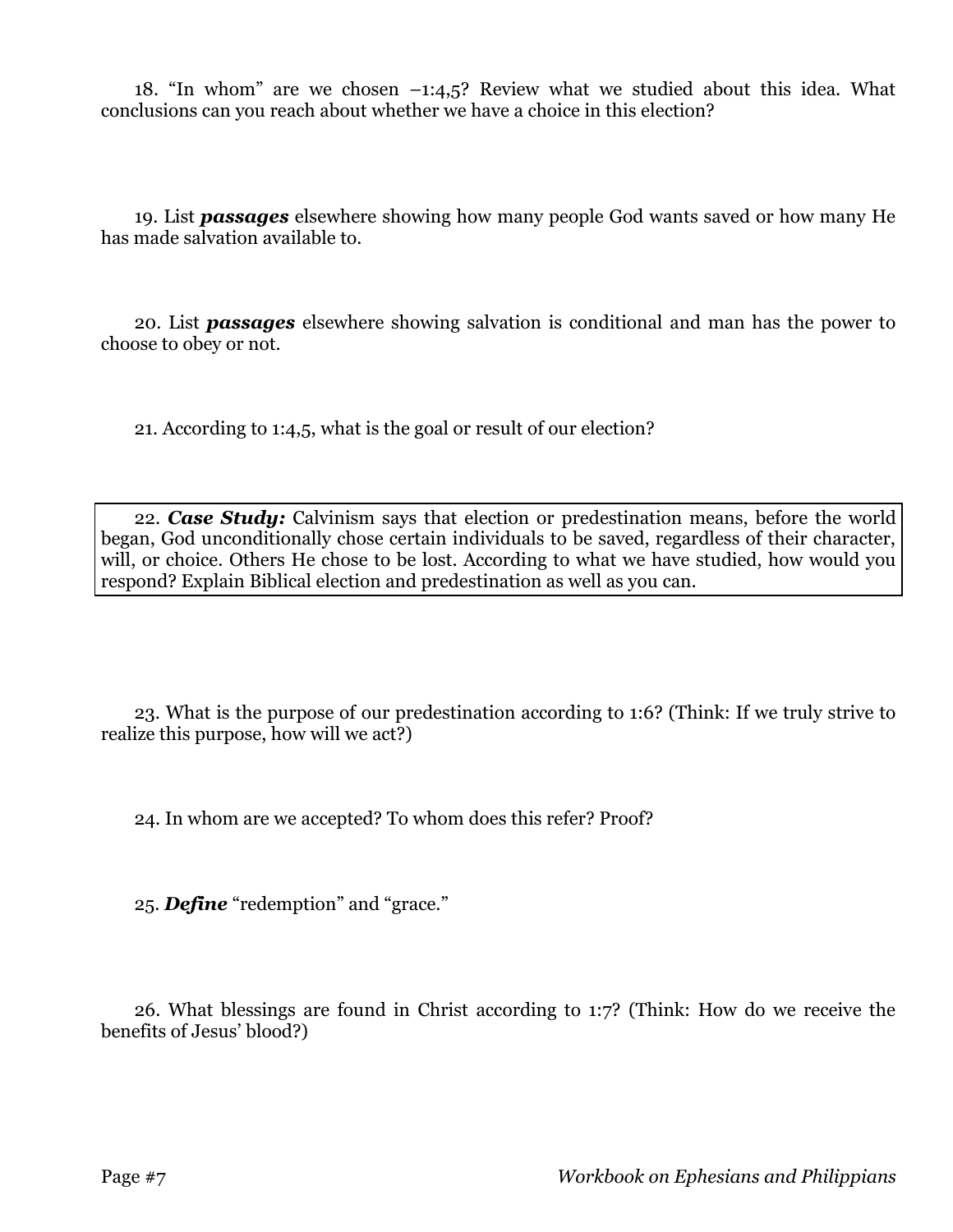28. List other verses about grace. Why do we need it?

29. *Define* "mystery" as used in Ephesians – 1:9. List several verses where it is used.

30. Should the gospel be considered such a mystery today that we cannot understand it? Explain.

31. Whose pleasure and purpose are being accomplished in God's plan for redemption? Where can we learn about that will?

32. *Define* "dispensation" – 1:10. Is this a time period? In what sense does it relate to the fullness of time?

33. What did God intend to do in this dispensation? What things will be affected? (Think: Explain how this happened.)

34. What is provided in Christ according to 1:11?

*Workbook on Ephesians and Philippians* Page #8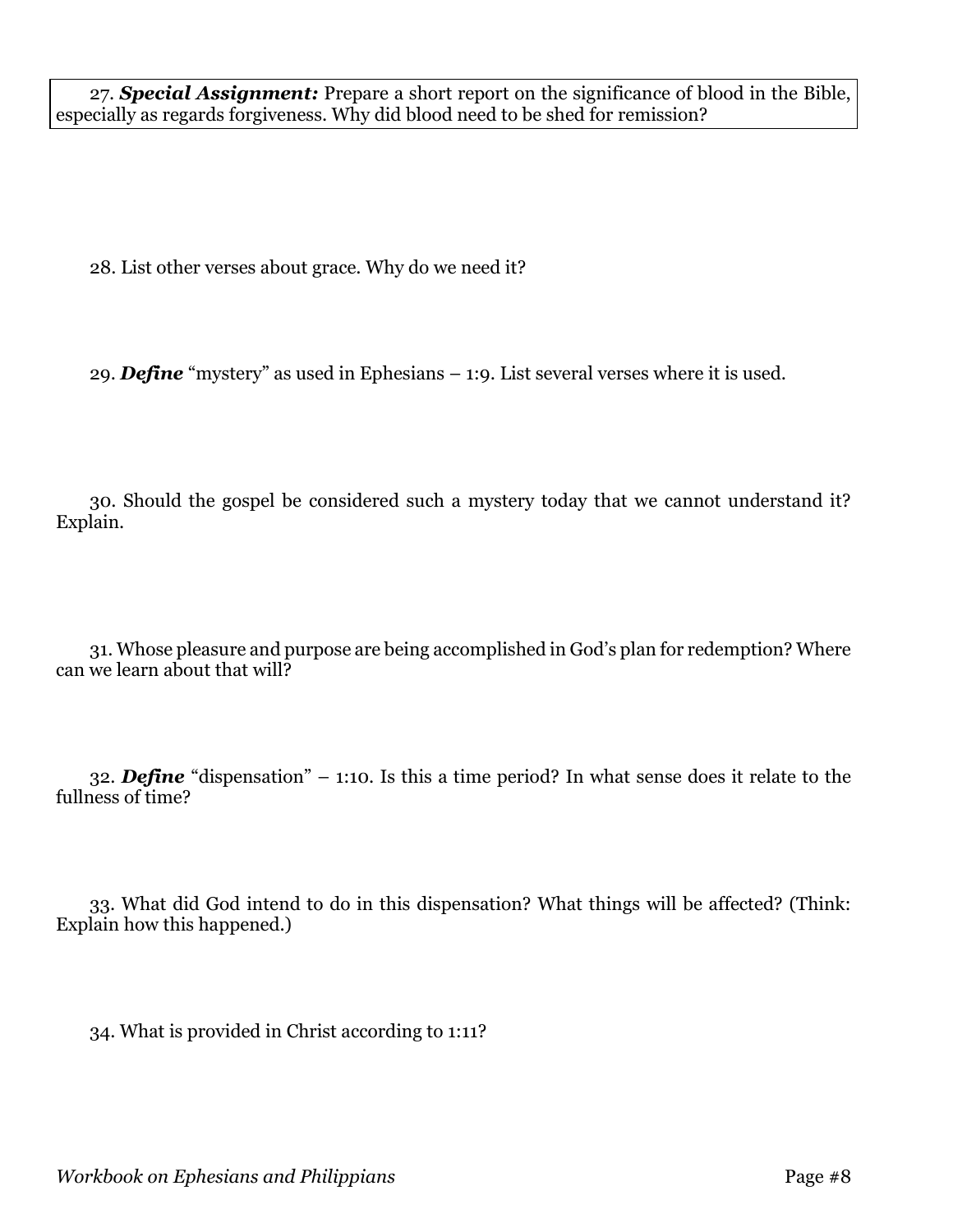35. We are predestined according to what (1:11; compare verses 5,9)?

36. What is the purpose of our predestination (1:12)? Where else has this been stated? (Think: Who is the "we" of verse 12 and the "you" of verse 13? Compare 2:11-16.)

37. *Special Assignment:* What has to happen before people can believe – 1:13? Explain the role that the gospel has in our salvation.

38. *Define* "seal" and "guarantee" (or "earnest") – 1:13,14.

39. What other *passages* speak of the Holy Spirit as a seal or guarantee? (Think: In what sense is the Holy Spirit an earnest or seal?)

40. Does this seal or guarantee prove we cannot be lost? Explain. (Think: In what sense is the Holy Spirit a guarantee "till the redemption of the purchased possession"?)

41. What characteristics did the Ephesians possess according to 1:15? Why are these characteristics important?

42. What did Paul do for them – 1:16?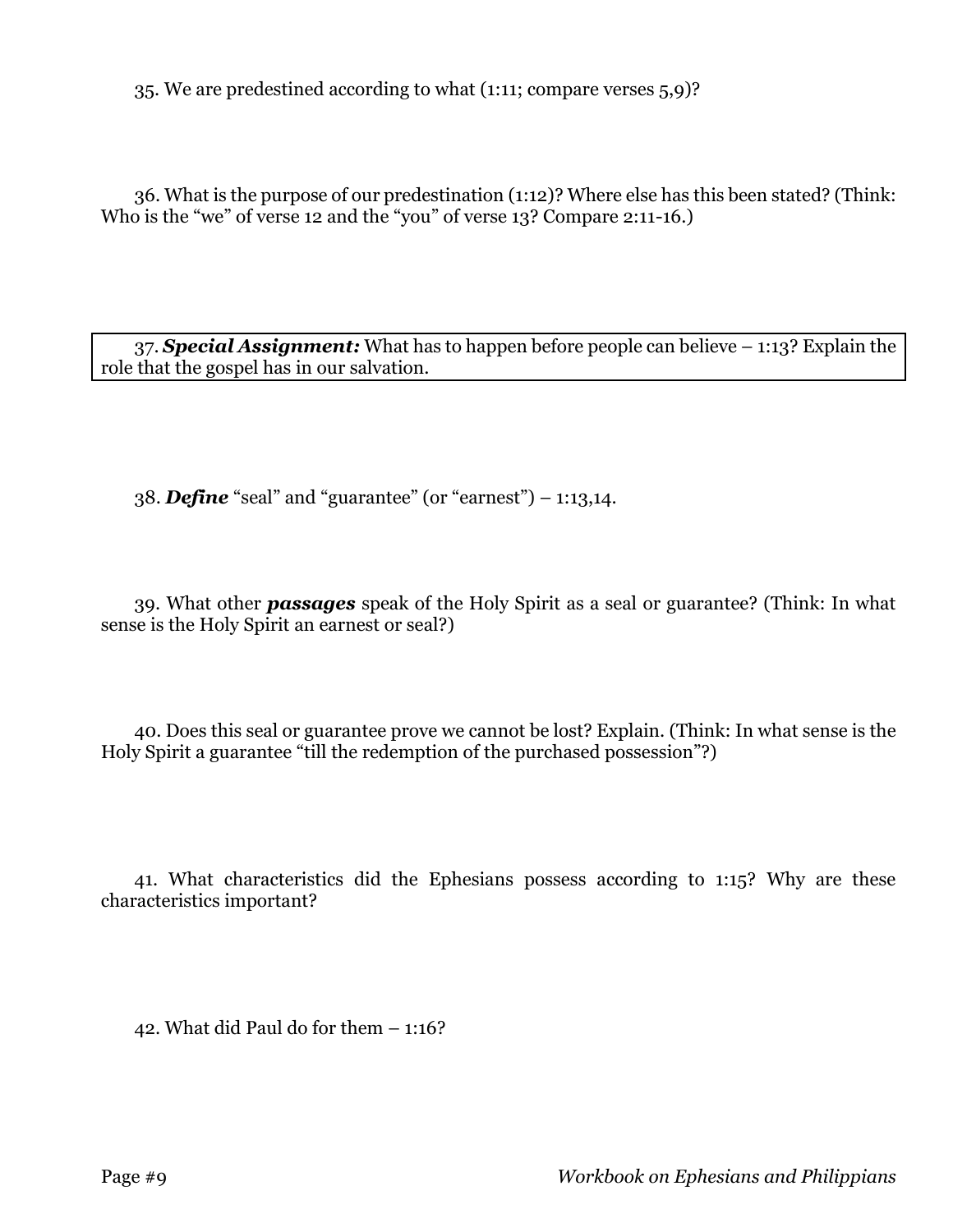43. List other verses regarding Christians praying for one another. Explain why this practice is important.

44. List six things Paul prayed for on behalf of the Ephesians – 1:17-19.

45. *Define* "wisdom," "revelation," and "enlightenment" – 1:17,18. (Think: How does wisdom differ from knowledge?)

46. *Special Assignment:* How does one obtain wisdom and enlightenment (see James 1:3- 8; Heb. 5:14; 2 Tim. 3:15-17)? (Think: Must God send direct revelation to answer a prayer for these blessings? Explain.)

47. What is the Christian's hope (give  $b/c/v$ )? (Think: How are we called to this hope?)

48. What is our inheritance (give  $b/c/v$ )? (Think: In what sense are there "riches of glory" in this inheritance?)

49. Whose power benefits us  $-1:19,20$ ?

50. How has God already demonstrated His power? (Think: If God raised Jesus, what does this prove regarding His power toward us?)

51. Where did God place Jesus – 1:20,21?

*Workbook on Ephesians and Philippians* Page #10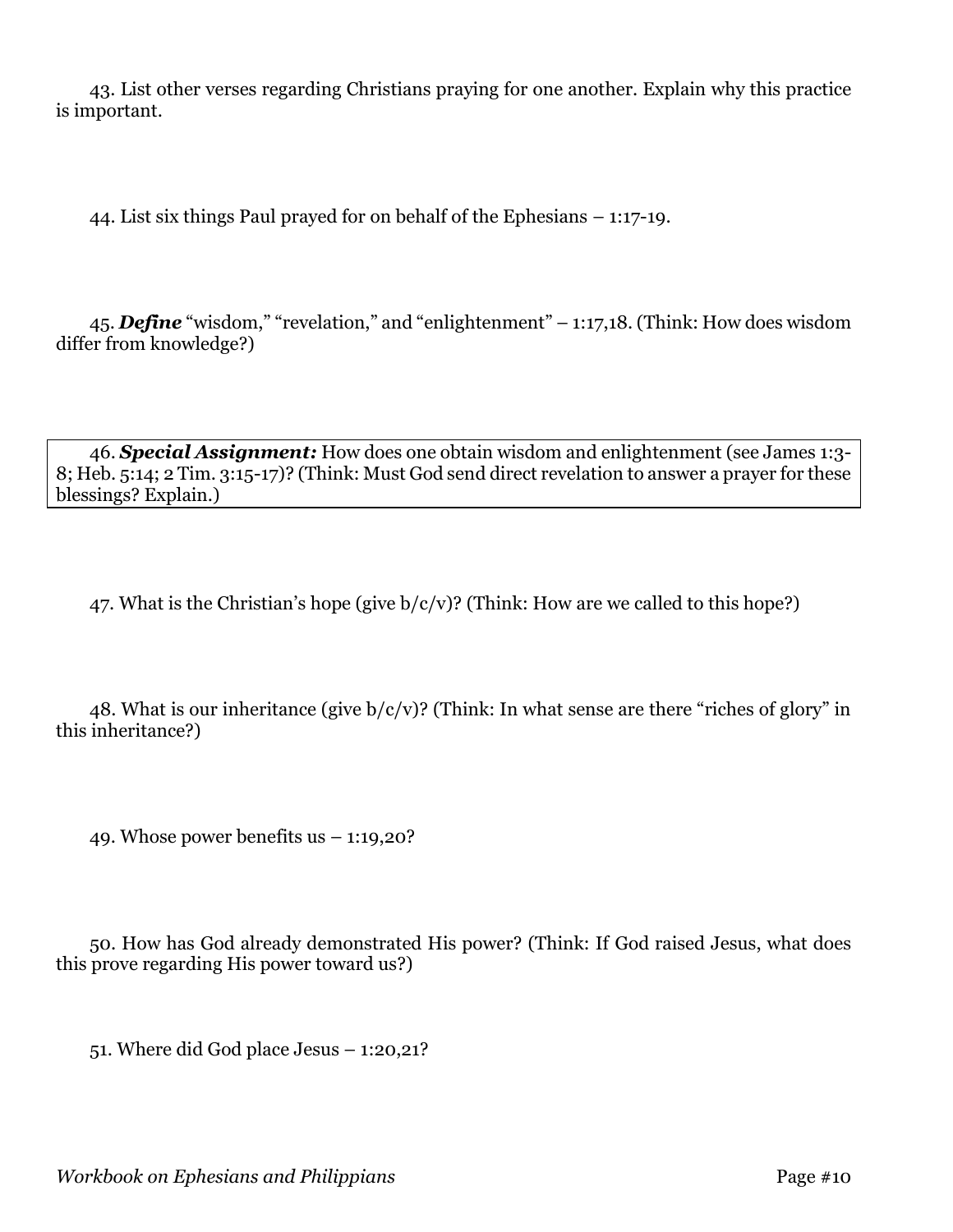53. What is Jesus over – 1:21? Study the significance of these terms.

54. What does this tell you about Jesus? (Think: Could this be true if Jesus is not Deity? Explain.)

55. What position does Jesus have according to 1:22,23? Explain the illustration.

56. Over how many things is Jesus Head to the church? Where is Jesus now (verse 20)?

57. *Case Study:* Modern denominations have a man or group of men who serve as "head" of the denomination or who make laws for the church. What application does 1:22,23 have regarding this practice?

58. *Case Study:* Some people claim that all the denominations are pleasing to God. How many bodies can one head have? Explain the application to denominations.

59. *Define* "fullness." In what sense does Jesus fill all in all? In what sense is the church the fullness of Christ?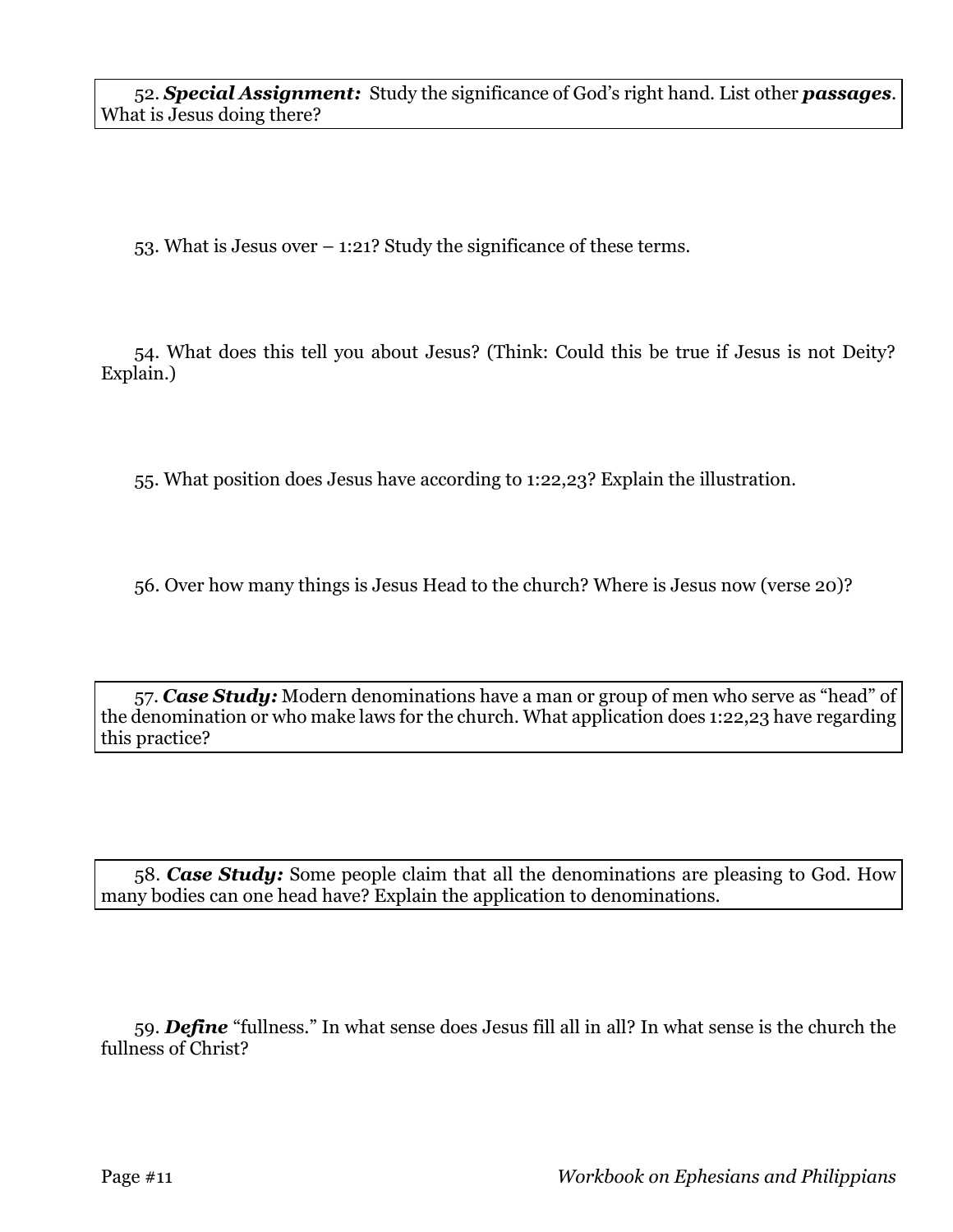## **Assignments on Ephesians 2**

Please read the whole book of Ephesians again as we study chapter 2. Answer the following questions on chap. 2.

1. *Define* "dead" and "alive" as used in 2:1. Is this physical death? Proof? What causes this death?

2. List other *passages* regarding this kind of life and death. What lessons can we learn from the expressions "dead" and "alive" (compare 2:11-13)?

3. How is a sinful life described in 2:2,3? (Think: Who is the "prince of the power of the air"?)

4. *Case Study:* Some people say we are born guilty of Adam's sin and inherit a sin nature from him, so we cannot do right. How would you respond? What made these people sinners?

5. In what sense are people "by nature" children of wrath? (Note: Whose sins caused the conditions described in context?) (Think: How is the word "walk" used here?)

6. What has God done for people dead in  $sin - 2:4,5$ ?

7. In light of 2:1-3, in what sense are we "made alive"? List other *passages* about this.

8. What motivated God to do this?

9. How is being made alive described in 2:6? Where else is this concept discussed? (Think: In what sense do we sit together in heavenly places in Christ?)

10. What does this show – 2:7? (Think: To whom is this shown and when?)

*Workbook on Ephesians and Philippians* Page #12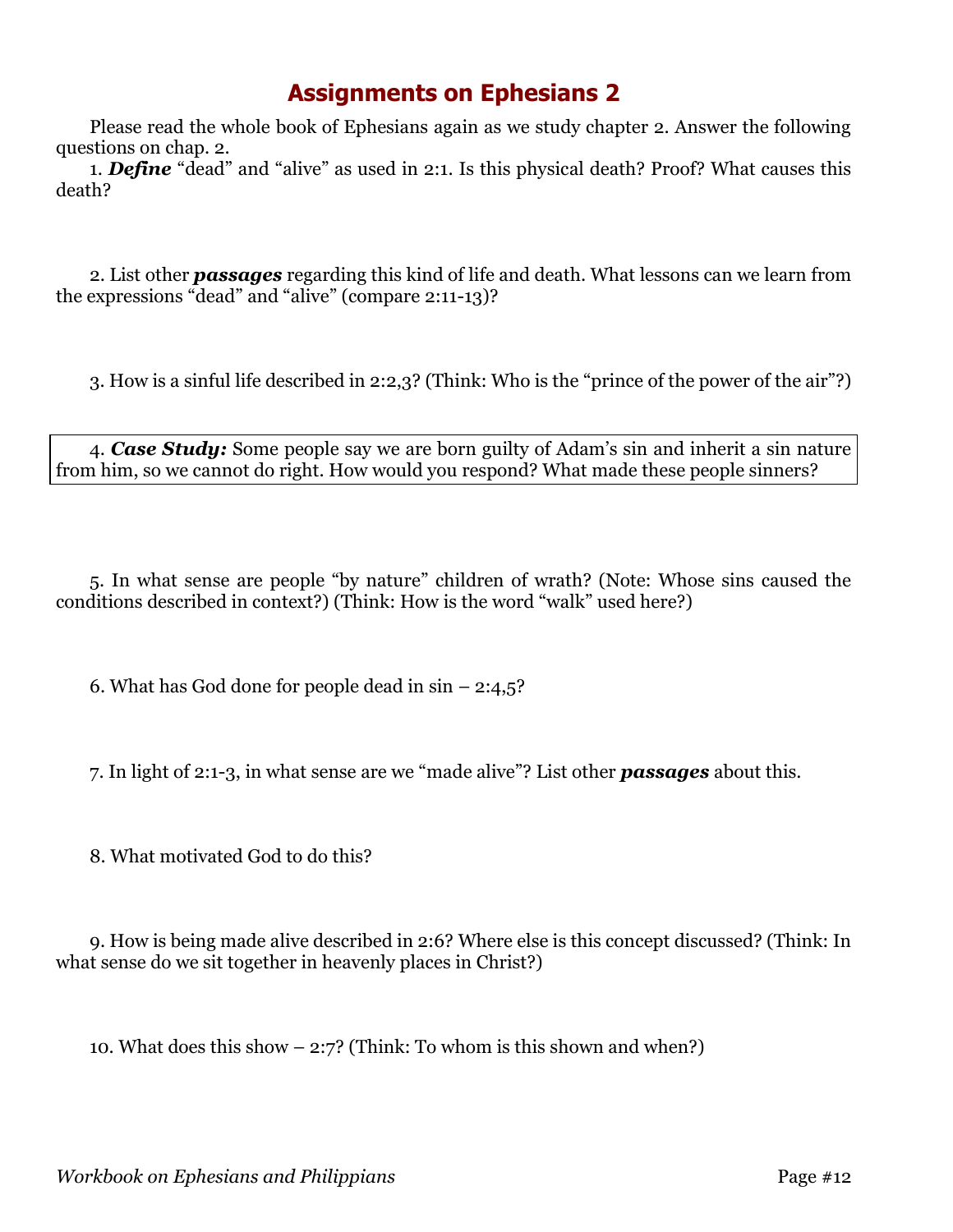11. How are we saved, and how are we not saved – 2:8,9?

12. Make a list of *passages* showing faith is essential to salvation. (Think: Do any of these passages say that obedience or baptism is not needed for salvation?)

13. Make a list of *passages* showing whether or not obedience or works are essential to salvation.

14. Compare Ephesians 2:4-9 to Colossians 2:12,13. Make a list of similarities. Based on this, does Ephesians 2:8,9 prove baptism is not essential to salvation? Explain.

15. *Special Assignment:* In light of the above information, explain how salvation is a gift of God, not of works.

16. What does 2:10 teach about works?

17. Who are the circumcision and the uncircumcision? Which one is addressed in 2:11? (Think: What is the significance of these terms?)

18. Describe their condition according to 2:12. (Think: What caused these conditions? How does this relate to 2:1,5?)

19. Give other Scriptures about these conditions.

20. *Define* "commonwealth." What "promise" is referred to here?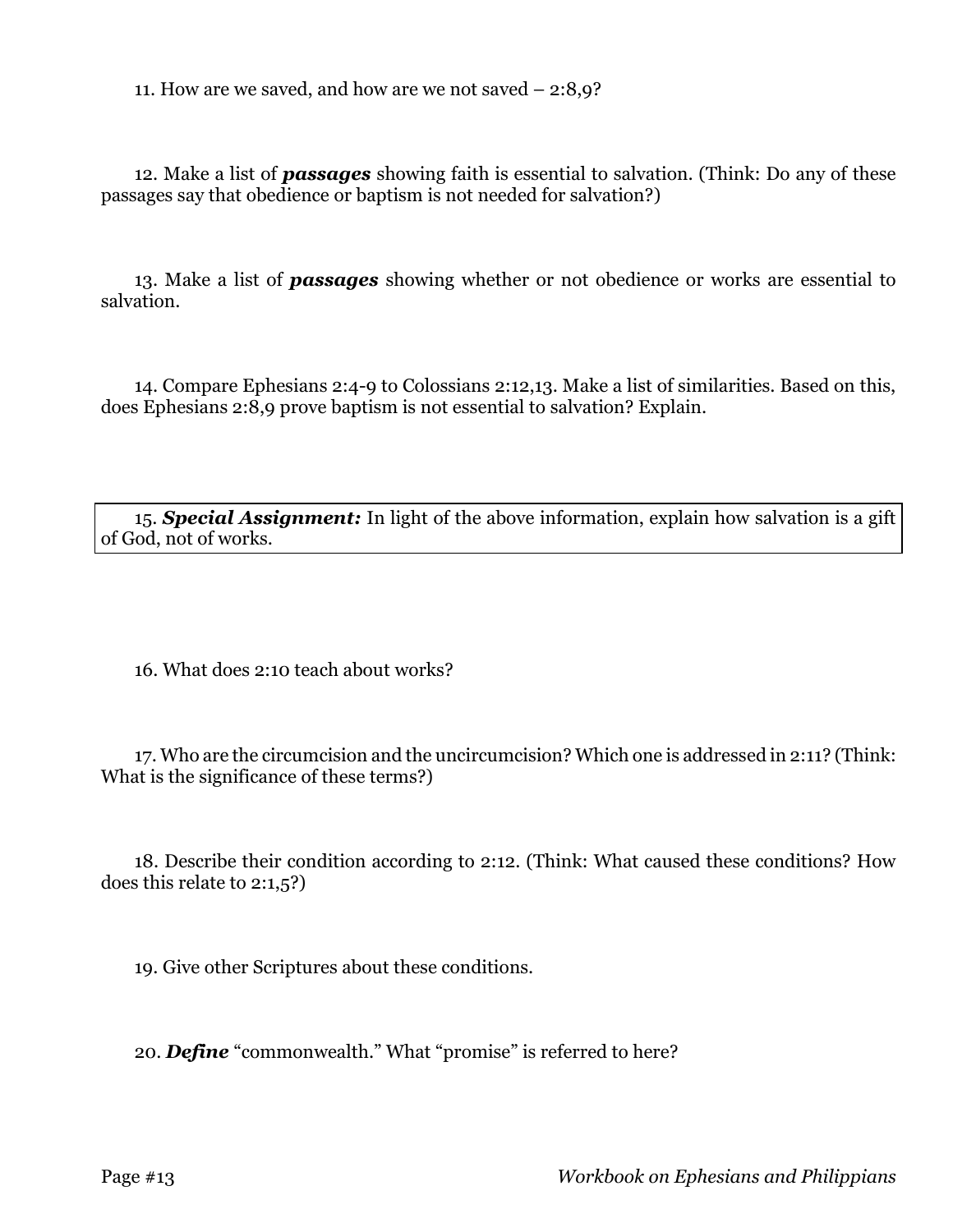21. What did Jesus do regarding the Gentiles' problems – 2:13? How? Explain.

22. What barrier separated Jew and Gentile – 2:14,15? (Think: Explain how and why this was a wall of separation.)

23. What did Jesus do about this? How? What condition resulted? (Think: What can we learn about relations between people of different backgrounds in the church?)

24. List other *passages* about the removal of the Old Testament.

25. What did Jesus do according to 2:16? *Define* "reconcile." (Think: Explain the connection between reconciliation to God and reconciliation between people.)

26. Where are we reconciled? What is the "body"? By what means are we reconciled? (Think: How many bodies are there? What application can be made to denominations?)

27. *Case Study:* Some people say the 10 Commands are still in effect. Others say Jews will again have special privileges in the millennium. Explain the application of verses 14-16.

28. Who are those who are near and those who are far – 2:17? What did Christ do for them both?

29. What do we receive through Jesus – 2:18? How does this differ from previous conditions (verse 12)? (Think: What does the Holy Spirit have to do with this?)

30. List other *passages* showing we can come to God or reach Him through Jesus.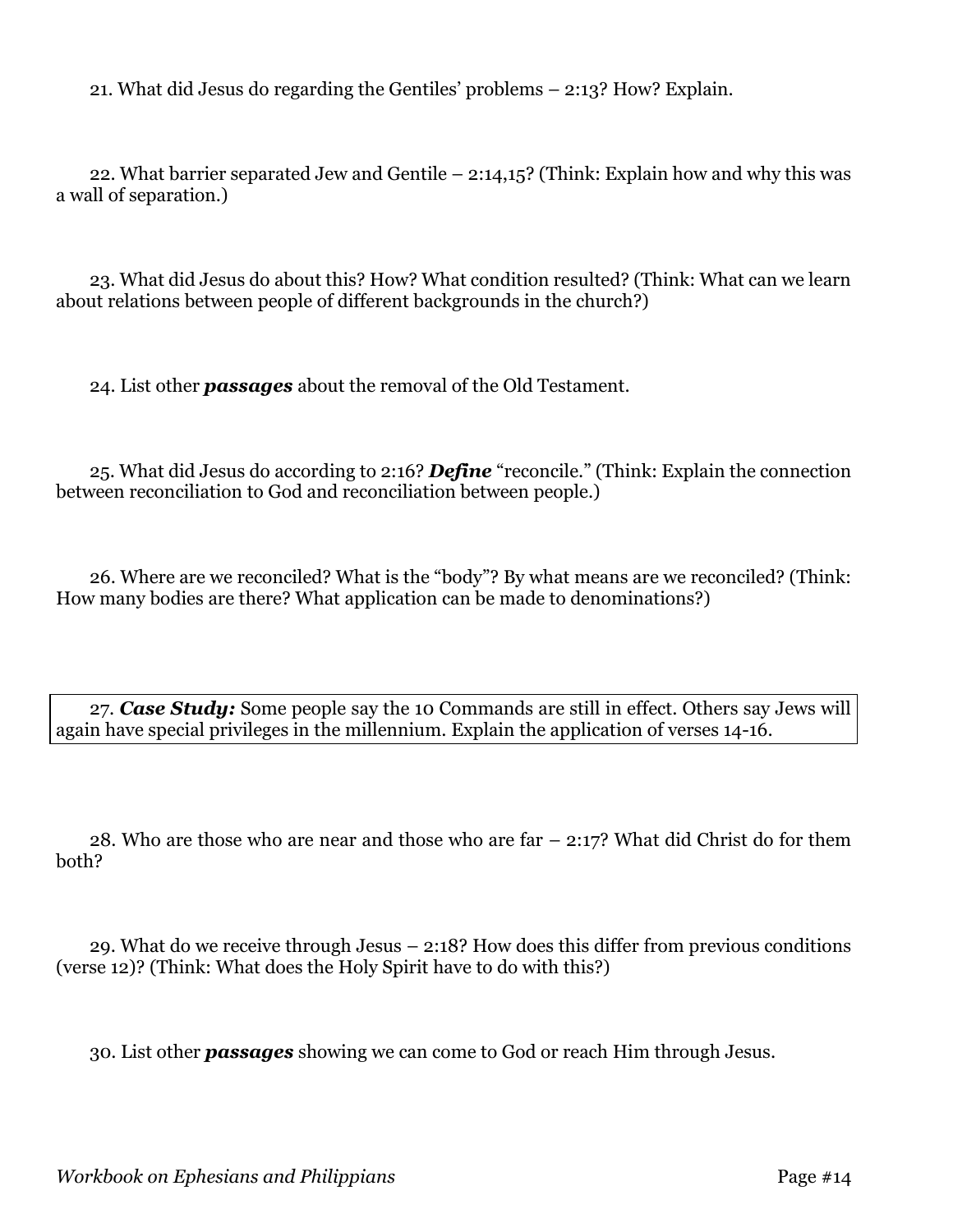31. Explain the contrast made in 2:19.

32. What are we citizens of? What household are we members of? Give other b/c/v to prove your answer. (Think: If we are already citizens, then does the kingdom exist? What application can be made to those who claim the kingdom will not begin till Jesus returns?)

33. What role did the cornerstone have in ancient buildings?

34. List other *passages* regarding the foundation of the church and/or Jesus as chief cornerstone.

35. *Case Study:* Some churches teach that the church is built on the Peter as the foundation. Based on the above verses, who is the true foundation of the church? Explain.

36. *Special Assignment:* Explain the sense in which this is the foundation "of" the apostles and prophets? Does the passage say they *are* the foundation? Does this require apostles and prophets or their successors to be living on earth? (Hint: Is Christ the cornerstone living on earth? Note Luke 16:29-31.)

37. Into what does the building grow  $-2:21$  - i.e., what kind of building is formed? (Think: How does this happen? Compare 1 Peter 2:4-8.)

38. List other *passages* discussing us as God's temple or showing God dwells in us.

39. Based on the above verses, explain the sense in which we are a temple or habitation of God.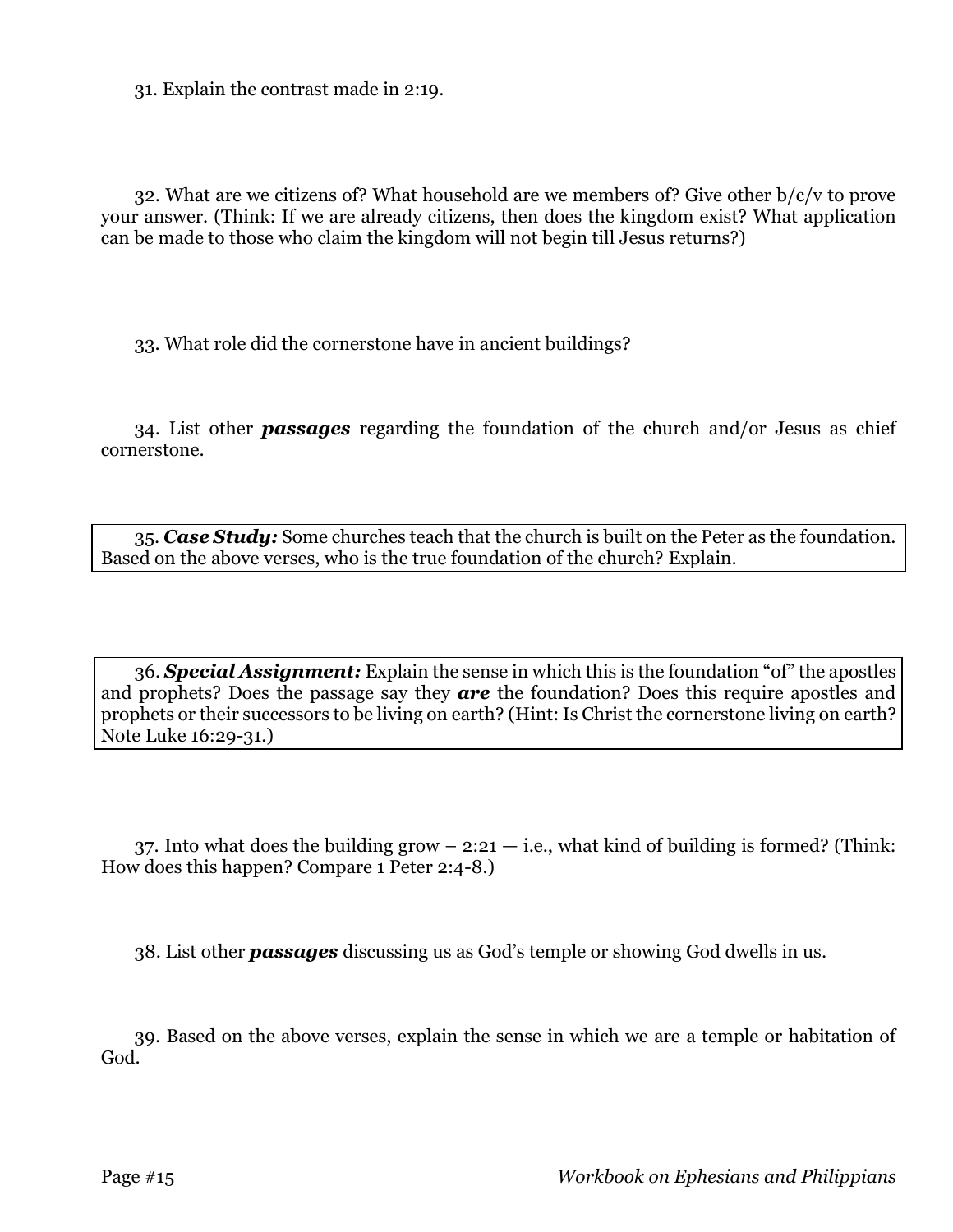## **Assignments on Ephesians 3**

Please read the whole book of Ephesians again as we study chapter 3. Answer the following questions on chap. 3.

1. Read 3:1 and 3:14. Read the context and explain the connection between these verses.

2. How did Paul describe himself – 3:1? What does this tell about his circumstances?

3. What grace had Paul received – 3:2? (Think: Explain "dispensation." Cf. 1:10.)

4. What did this have to do with Gentiles? List other *passages* about Paul's special responsibility to Gentiles.

5. *Define* "mystery" – 3:3-5. Where else is it mentioned in Ephesians and elsewhere?

6. *Define* "revelation." Who revealed the mystery, and to whom was it revealed?

7. When was the mystery unknown? Is it still unknown? Explain.

8. What did Paul do with his knowledge of the mystery? Why? (Think: When and where did Paul write briefly about this before?)

9. *Application*: What lesson can we learn regarding whether or not Scripture can be understood? List other *passages* showing we can understand God's will.

10. What can we learn regarding Scripture and how we learn God's will? Must we be directly inspired to know God's will? Explain. (Think: What other passages teach these ideas?)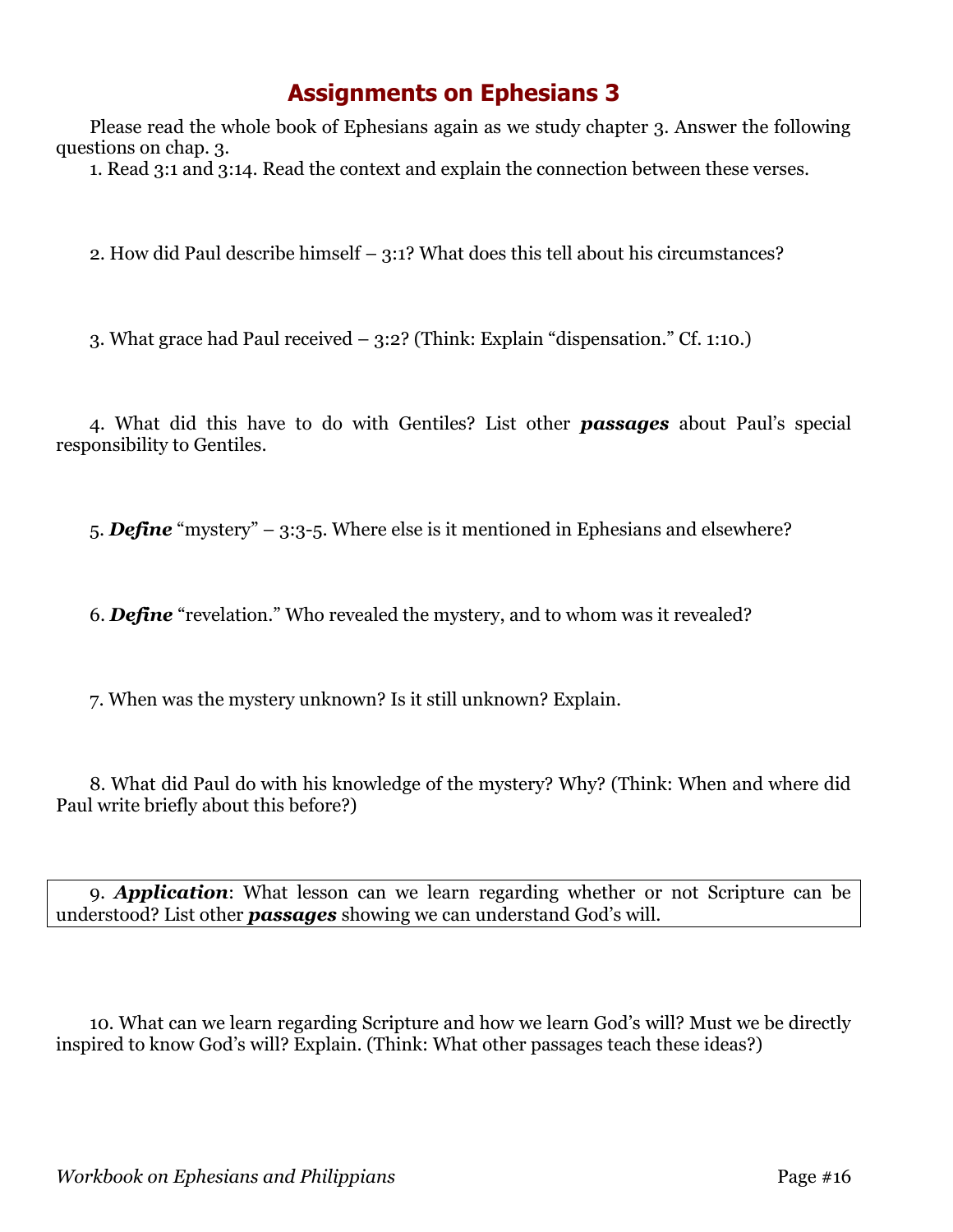11. What did the mystery (3:3-5) reveal regarding the Gentiles – 3:6? How did this differ from their previous status (chapter 2)? (Think: Did the Old Testament reveal anything regarding God's blessing for Gentiles? Explain.)

12. What role did Paul have in these blessings to Gentiles – 3:7? *Define* "minister." (Think: What is meant by "effective working of his power.")

13. How did Paul describe his position compared to other saints – 3:8? What other *passages* are similar? (Think: Why did Paul so view himself?)

14. Yet what was Paul permitted to do? In what sense was this grace? (Think: How are these "unsearchable riches"?)

15. How long was the mystery hidden  $-$  3:9? Who hid it? Is it still hidden? (Cf. vv 3-5.)

16. *Define* "manifold." Through what is God's wisdom made known – 3:10?

17. To whom is this wisdom made known? (Think: How does the church make known God's wisdom?)

18. All this works according to what – 3:11? Where else have we read of this purpose?

19. *Application*: Explain the application of 3:10,11 to the following:

\* Premillennialists who say Jesus came to establish the kingdom but changed His mind and established the church instead.

\* Denominationalists who say the church is not essential to salvation.

\* People who add to or take from God's pattern for the church.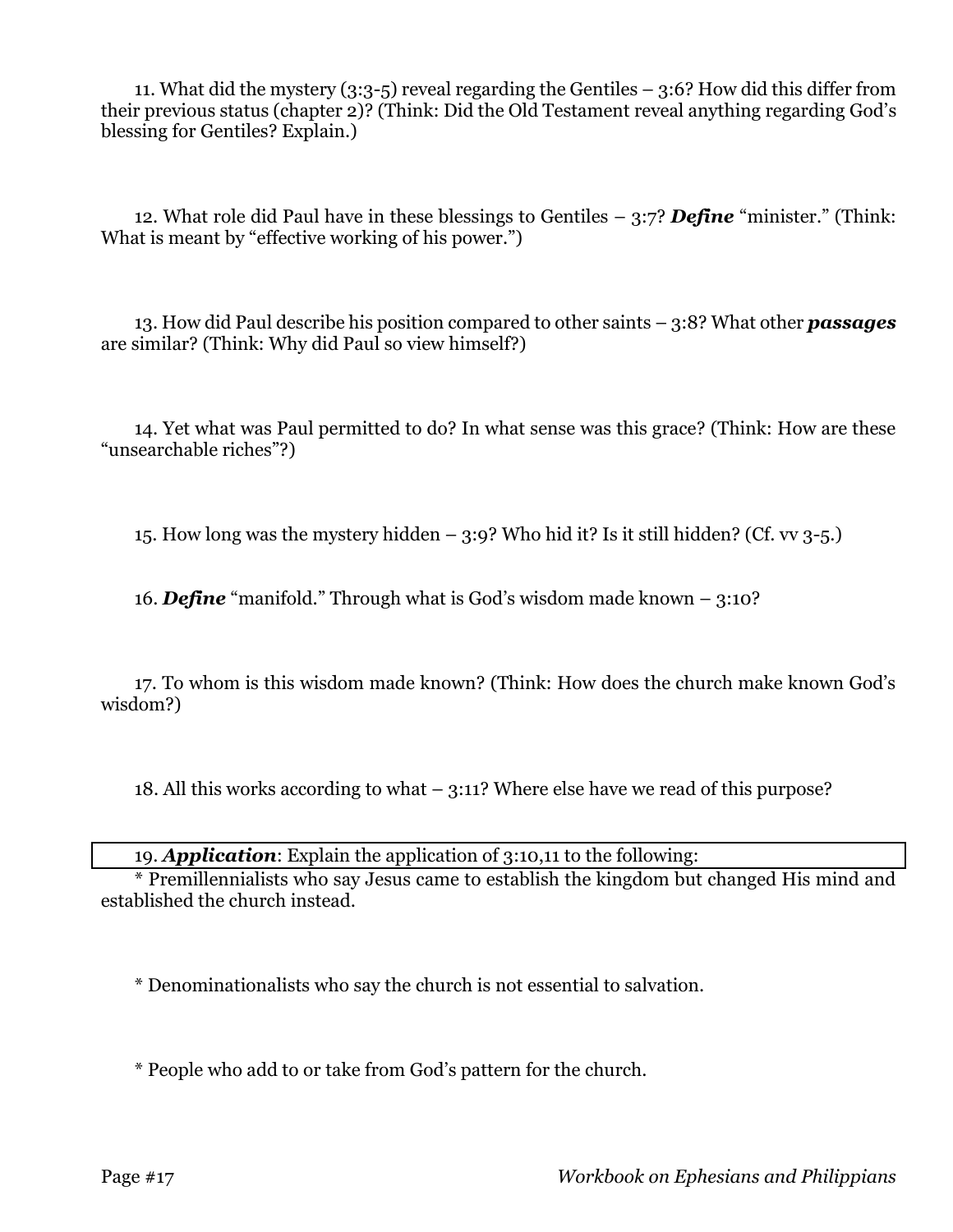20. What blessings do we have according to 3:12? Why are these important?

21. What concern does Paul express in 3:13? (Think: Considering Paul's circumstances, why might he express such a concern?)

22. To whom did Paul bow – 3:14? What does it mean for the family to be named after Him (3:15)? (Think: To whom did Paul address his prayer?)

23. Note the word "that" repeated in 3:16-19. List 4 things "that" Paul prayed for.

24. What strength does God provide, and what are some ways He provides it?

25. What does it mean for Christ to dwell in us (give other  $b/c/v$ )? How does He do it?

26. **Application**: Explain the sense in which love roots and grounds us  $-$  3: 17.

27. What do we need to know – 3:18,19? How can we know it if it passes knowledge? (Think: What does Paul mean by "width, length, depth, and height"?)

28. What may we be filled with? What does this mean?

29. What can God do – 3:20? How?

30. What should God receive for all He has done – 3:21? For how long? (Think: Would this be so if the church was not essential to salvation or was an unplanned change in God's plan?)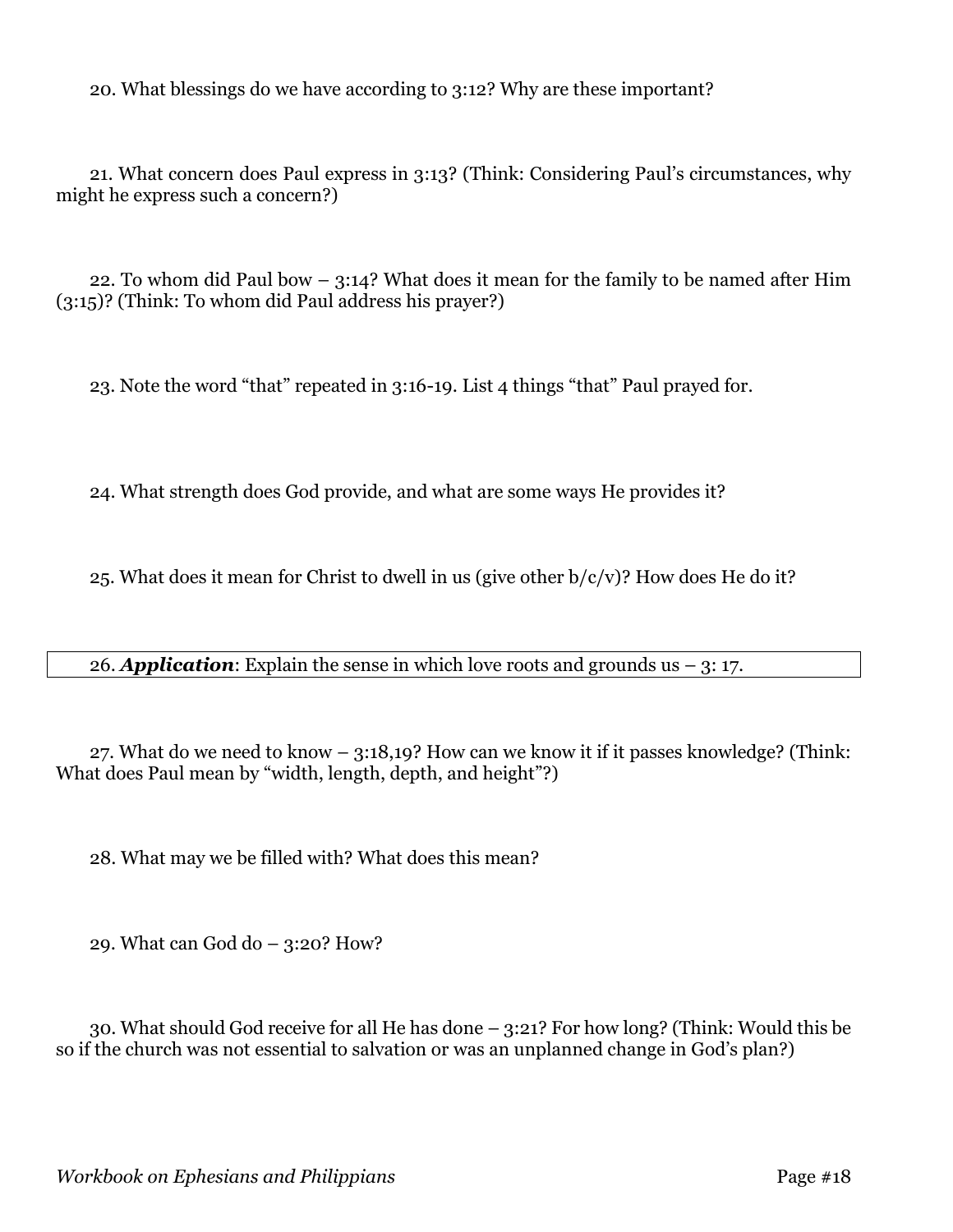## **Assignments on Ephesians 4**

Please read the whole book of Ephesians again as we study chapter 4. Answer the following questions on chap. 4.

1. What did Paul challenge the Ephesians to do in 4:1? Explain how this is done.

2. *Special Assignment: Define* each of the following keywords in 4:2. Then for each one, explain why it is important to unity and peace in the church.

**Lowliness** 

Gentleness or meekness

Longsuffering

Bearing with one another in love

3. What should we be diligent to keep according to 4:3? Explain what role the Holy Spirit has in God's plan for our unity and peace (hint: consider the context carefully).

4. Based on the context of 4:1-6, explain if unity and peace are just a matter of attitude toward other people or just a matter of doctrinal soundness.

5. List and explain other *passages* that teach us the importance of unity and peace and how to achieve them.

6. What is the one body of 4:4? Prove your answer.

7. *Case Study:* List other *passages* showing that there is only one body in God's plan for our salvation. Explain what application this has to the denominational division of today.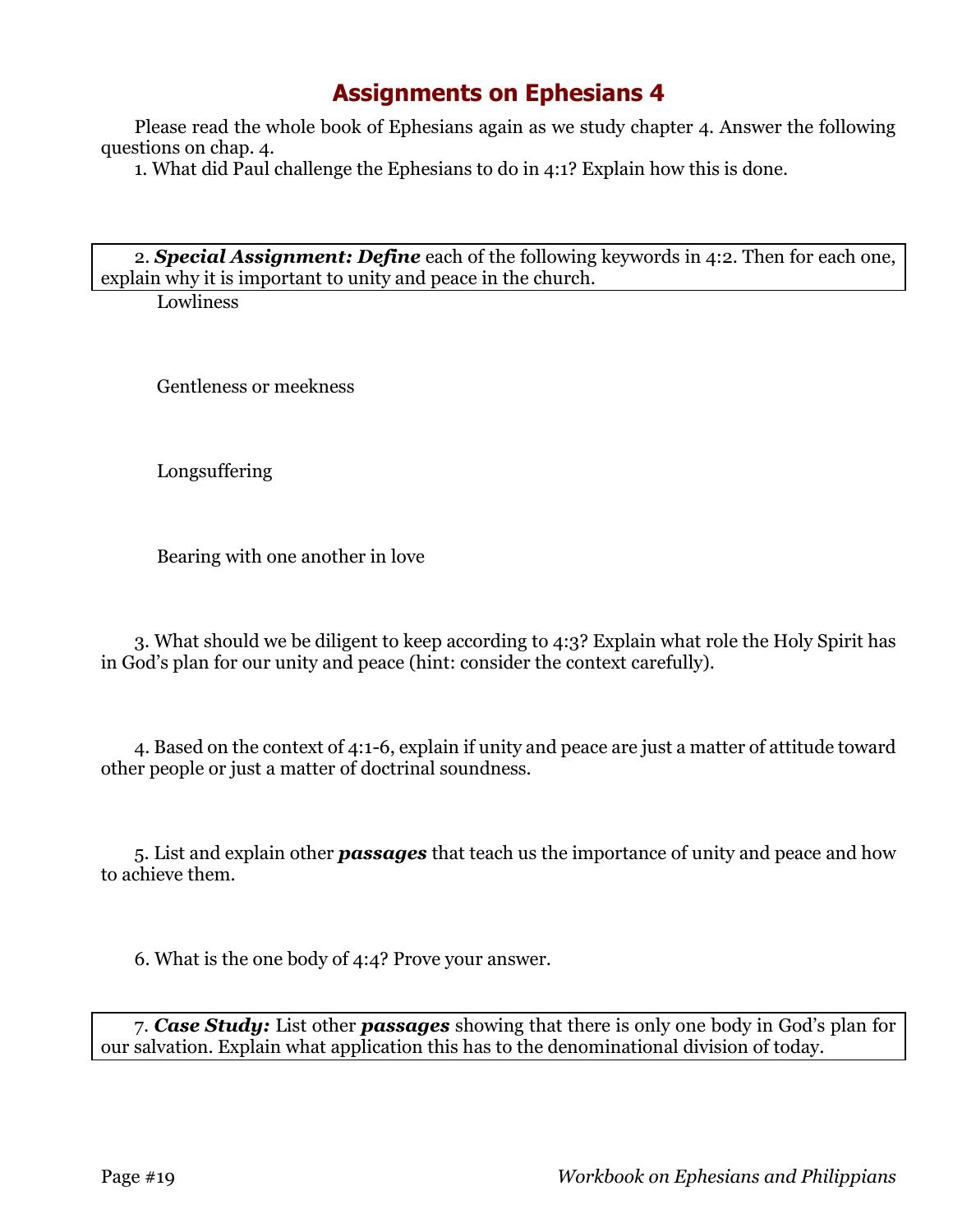8. What is the one Spirit of 4:4? (Note that the Father and the Son are also included in the list in 4:4-6. What does this show you about whether the Father, Son, and Holy Spirit are separate beings or the same individual?)

9. *Special Assignment:* List other *passages* that show that the Holy Spirit possesses the characteristics of a living spirit being, rather than just a power or force.

10. List other *passages* about the one hope. Explain what that one hope is.

11. List some examples of false hopes that may be taught by various religious groups.

12. Who is the one Lord – 4:5? List various ways in which His role or position is unique and no one else can serve in that role or position.

13. What is the one faith? Can we be pleasing to God if we believe there are many different faiths all of which are acceptable before Him? Explain your answer.

14. List some views that different people have about baptism. What are some different practices that different religious groups defend in regard to baptism?

15. *Special Assignment:* Explain and give proof for the gospel teaching about the one true baptism in each of the following ways:

\* The action of baptism (sprinkling, pouring, or immersion)

\* The purpose of baptism

\* The candidate or subject of baptism (who should be baptized?)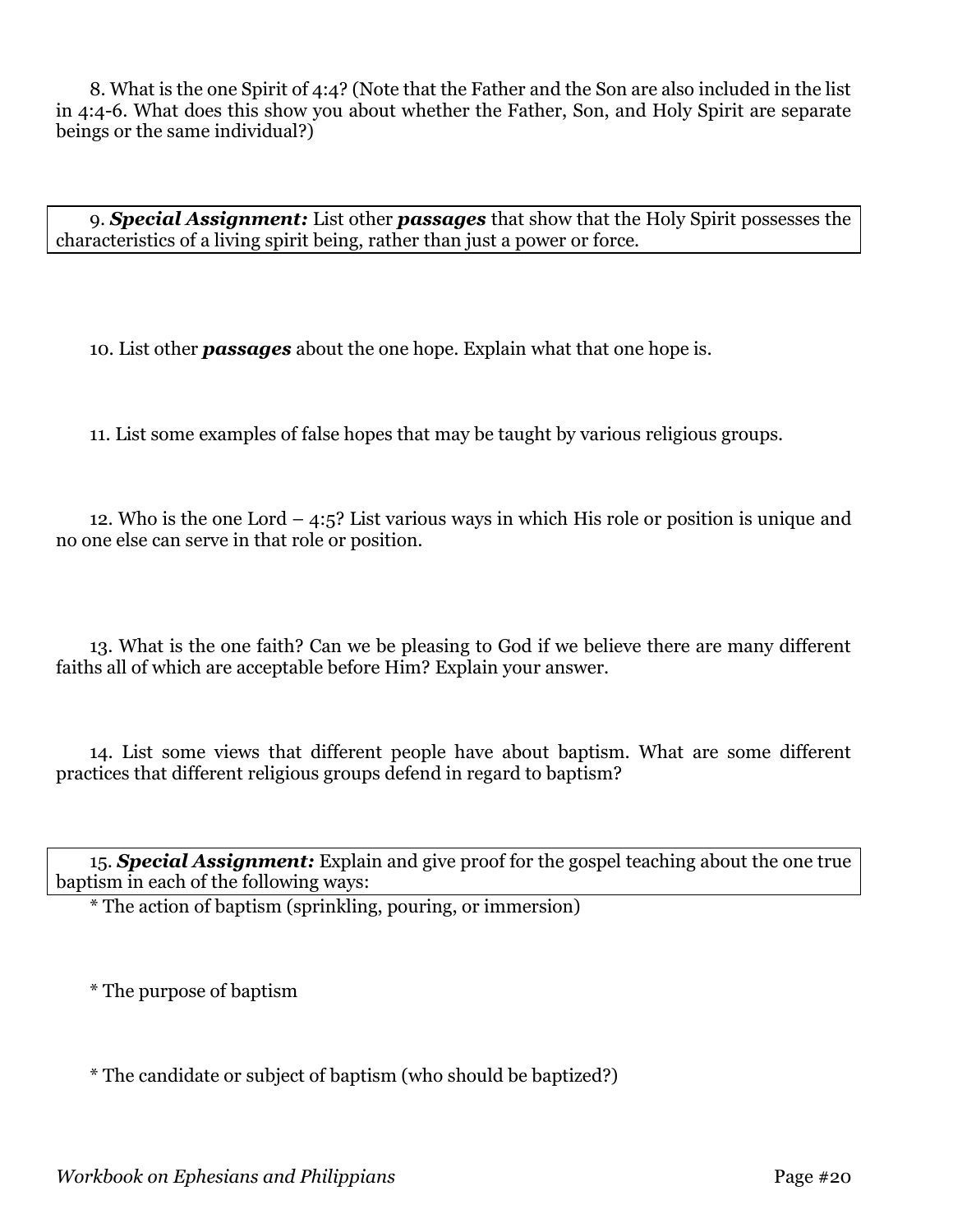16. Who is the one God and Father? How is He above all and through all and in all?

17. Explain the grace that has been given according to the measure of Christ's gift – 4:7.

18. What did Christ give to men when He ascended on high – 4:8-10? What does it mean that He led captivity captive?

19. Explain the sense in which Christ ascended, but first He descended.

20. According to 4:11, what are the gifts that Jesus gave to men when He ascended? (Think: Does the passage say that Jesus gave gifts to these different men or that the men themselves are the gifts? Explain your answer based on the context.)

| 21. Special Assignment: Define each of the different terms for the men that are listed in |
|-------------------------------------------------------------------------------------------|
| 4:11. List other <b>passages</b> for them and explain what work they do.                  |

Apostles

Prophets

Evangelists

Pastors

Teachers

22. *Case Study:* Many denominations think that preachers are pastors. Explain and prove the difference between evangelists and pastors.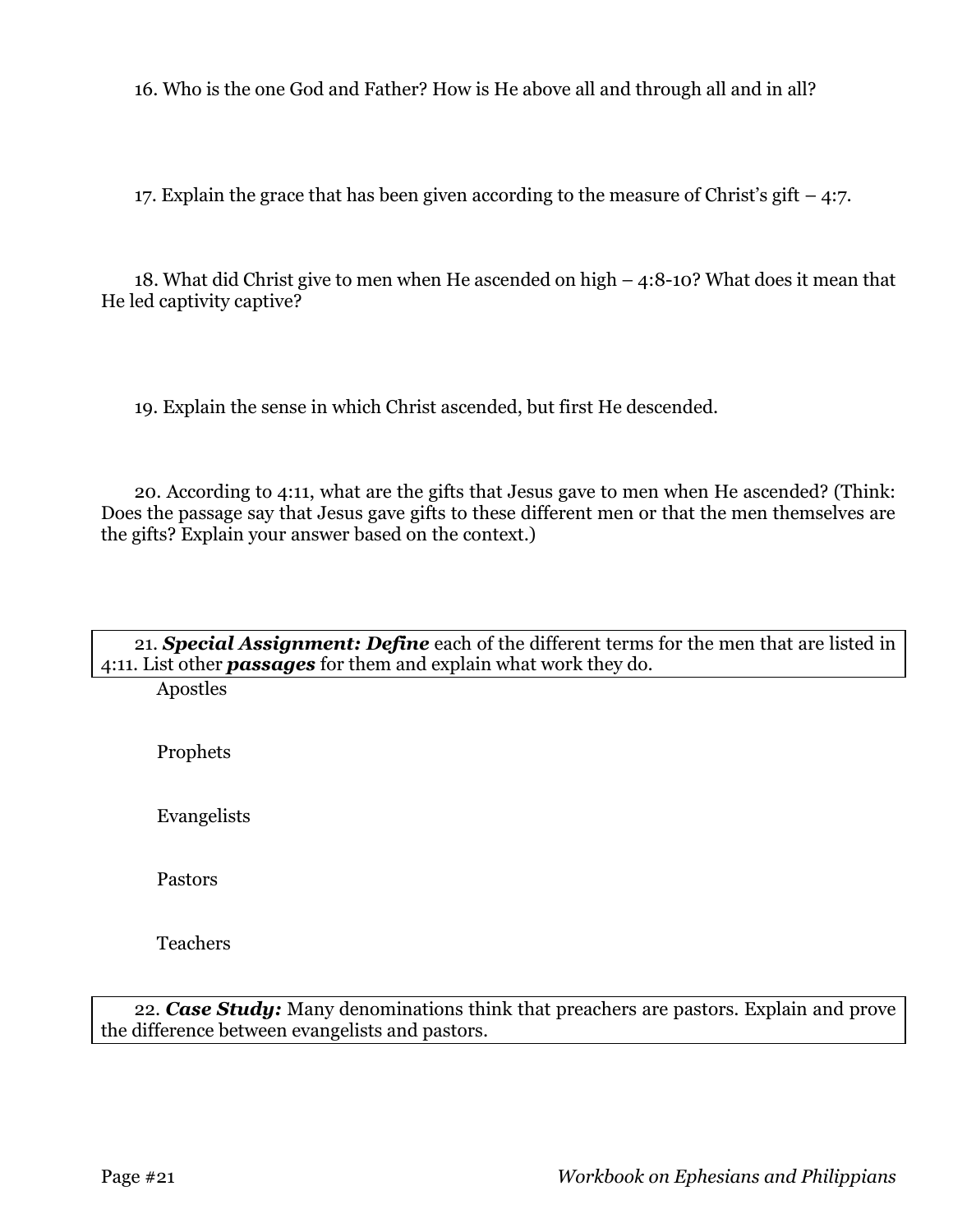23. According to 4:12, what works are saints enabled to accomplish because of the roles filled by the men listed in 4:11?

24. *Define* keywords in 4:12 and explain how each applies to the work of the church. Equip

Ministry

Edifying

25. According to 4:13,14, what purposes are accomplished by the works of verse 12?

26. *Special Assignment:* Some people think these verses are discussing spiritual gifts, saying that they will someday cease. Is that the point in this context? Are spiritual gifts, as such, being discussed in the context? Explain your answer.

27. How does unity of the faith and the knowledge of Christ fit the context of chapter 4? Explain how the gifts of verse 11 and the works of verse 12 bring about this unity.

28. Explain what it means to attain a perfect man, to the measure of the stature of the fullness of Christ. Explain how the gifts of verse 11 and the works of verse 12 bring this about.

29. According to 4:14, what is one reason why maturity is needed? List other *passages* about the dangers of false teachers.

30. According to 4:15, what should we do to help produce this maturity? Explain how such speaking helps lead to this maturity.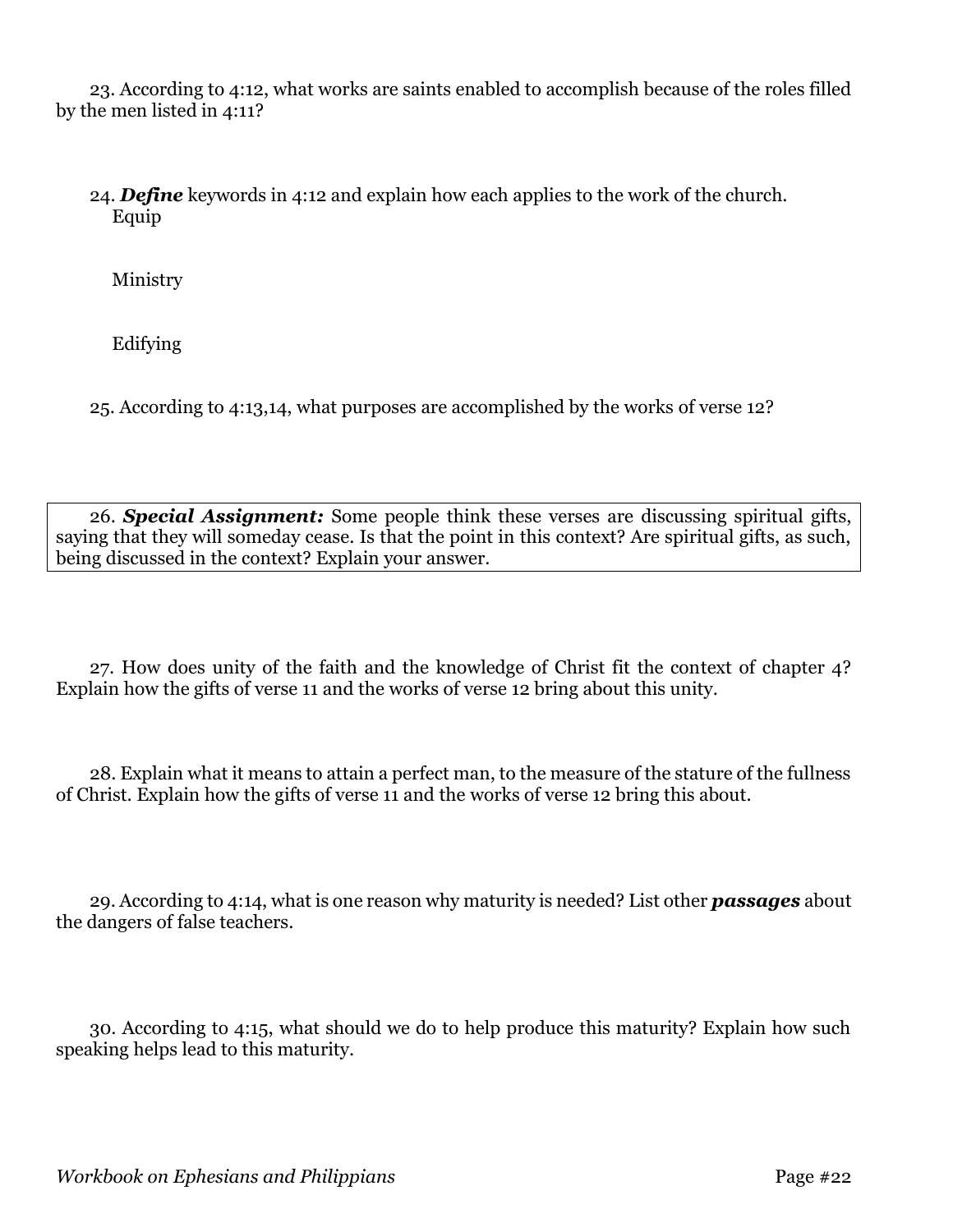31. Explain why it is important that we speak the truth.

32. Explain why it is important that we speak in love.

33. Explain the illustration of 4:16 about the body. What role does this mean that we have as members of the body?

34. *Application*: In order for the body to achieve its goal, how many members must work? Should most of the work be left up to the leaders? What lessons should we learn?

35. Since most of the Ephesians were Gentiles, how does Paul describe the background from which they came  $-4:17-19$ ? (Think: How does this relate to the context of 2:12)?

36. *Define* the following terms from 4:19: Lewdness

Uncleanness

Greediness

37. How did their background contrast to what Jesus taught – 4:20,21? What lessons should we learn for our lives?

38. Explain the concept of the old man versus the new man in 4:22-24. How is the old man described in contrast to the new man?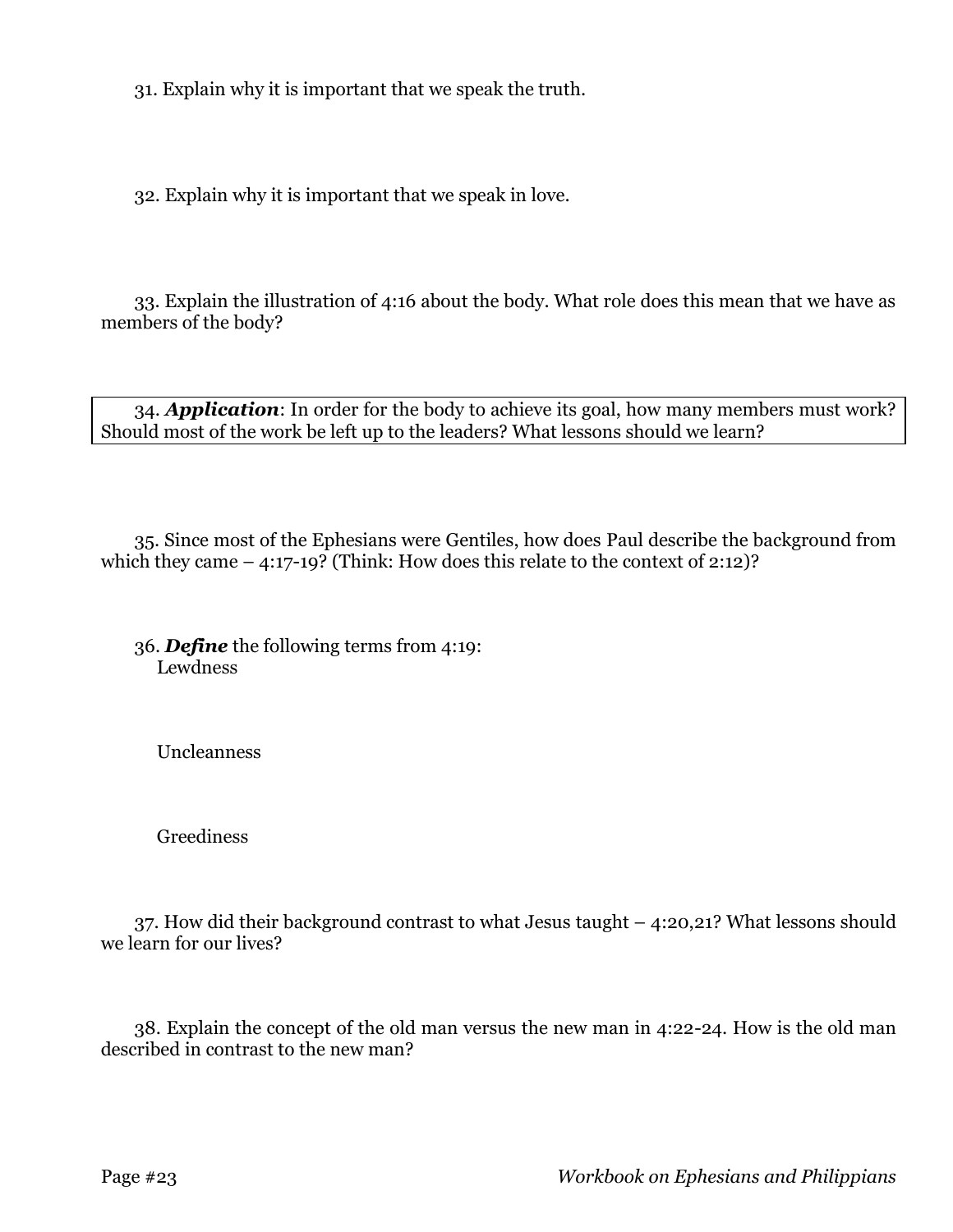39. In order for this change to occur, what was to happen to the spirit of the mind – 4:23? Explain why the inner man is so important in this change.

40. What must we put away and what must we replace it with according to 4:25? What reason is given why we should do this?

41. *Application*: Give some examples of ways people can be guilty of falsehood. List some *passages* of Scripture about the importance of truth versus falsehood.

42. What must we put away according to 4:26? List *passages* about the dangers of anger. (Think: What does it mean to not let the sun go down on your anger?)

43. *Special Assignment:* Some people speak as though it is always sinful to be angry. Does the Bible contain examples of justifiable anger? Explain the danger that anger creates.

44. According to 4:27, how should we deal with the devil? Explain the meaning. (Think: How does this relate to the problem of anger and other temptations that we face?)

45. According to 4:28, what practice should we cease, and what should we do instead? List examples of ways people may be guilty of stealing.

46. List *passages* about the dangers of stealing.

*Workbook on Ephesians and Philippians* Page #24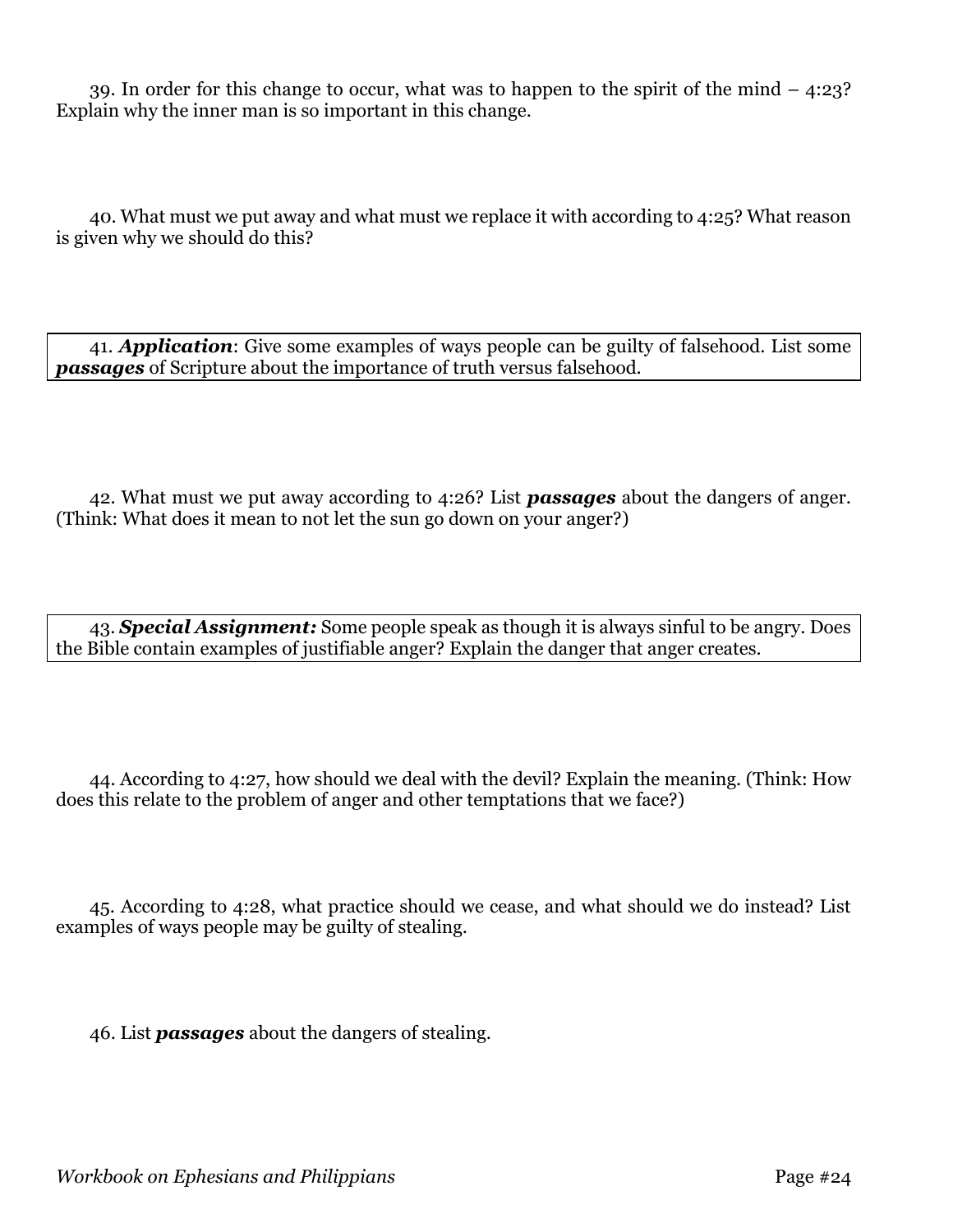47. *Application*: List *passages* about the importance of working to provide for our needs. What does it mean to work what is good? What applications does this have to gambling?

48. According to 4:29, what practice should we avoid, and what should we do instead? Explain the difference between that which is corrupt and that which is good.

49. List some ways we may be guilty of grieving the Holy Spirit – 4:30.

50. *Define* each of the following terms that describe things we should put away – 4:31: Bitterness

Wrath, anger

Clamor

Railing

Malice

51. According to 4:32, what practices should replace what 4:31 said to put off?

52. *Define* kindness and tenderheartedness. Give examples that show how they will lead us to treat other people.

53. How should we forgive others according to 4:32? List other *passages* about forgiving others.

54. *Application*: Explain what it means to forgive others as God forgives us. List some specific principles this means we should follow in forgiving others.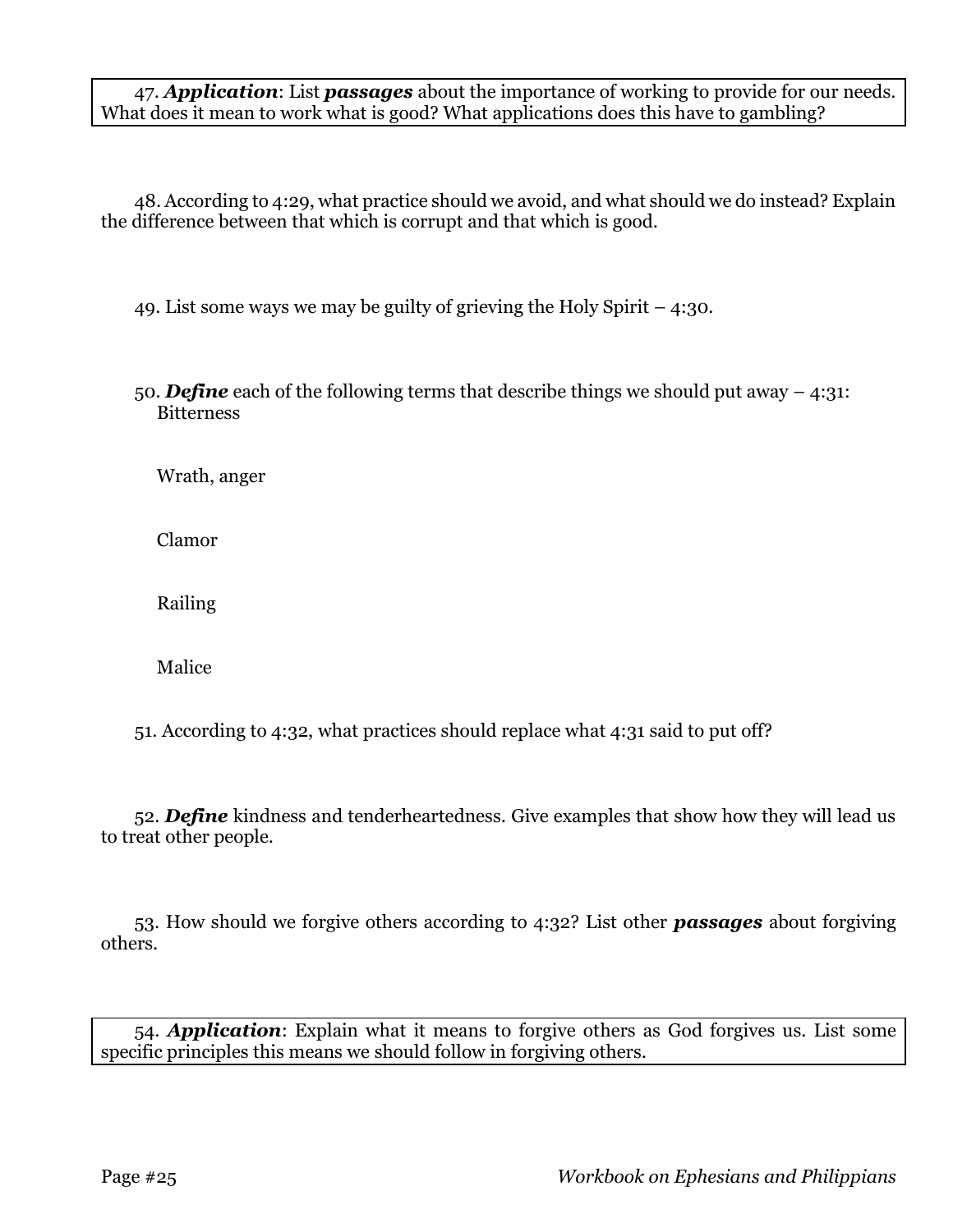## **Assignments on Ephesians 5**

Please read the whole book of Ephesians again as we study chapter 5. Answer the following questions on chap. 5.

1. What should children of God do – 5:1? List some qualities of God that children of God should imitate.

2. What quality did Jesus demonstrate that we should imitate – 5:2? How did He demonstrate that quality?

3. What qualities are not fitting for saints according to 5:3? *Define* the terms.

4. *Application*: List examples of specific kinds of conduct that would fit the definition of fornication and therefore are not fitting for saints.

5. *Application*: List examples of specific kinds of conduct that fit the definition of covetousness and therefore should be avoided.

6. What kinds of conduct are not fitting for saints  $-5:4$ ? What should we do instead?

7. *Application*: Should verse 4 be used to prove that it is wrong for Christians to tell jokes or talk silly talk? Check various translations. Explain the proper application.

8. What will those who practice the sins of verse 3 not receive  $-5:5,6$ ? What will they receive instead?

9. Explain why Paul refers to covetousness as idolatry. What lessons should we learn?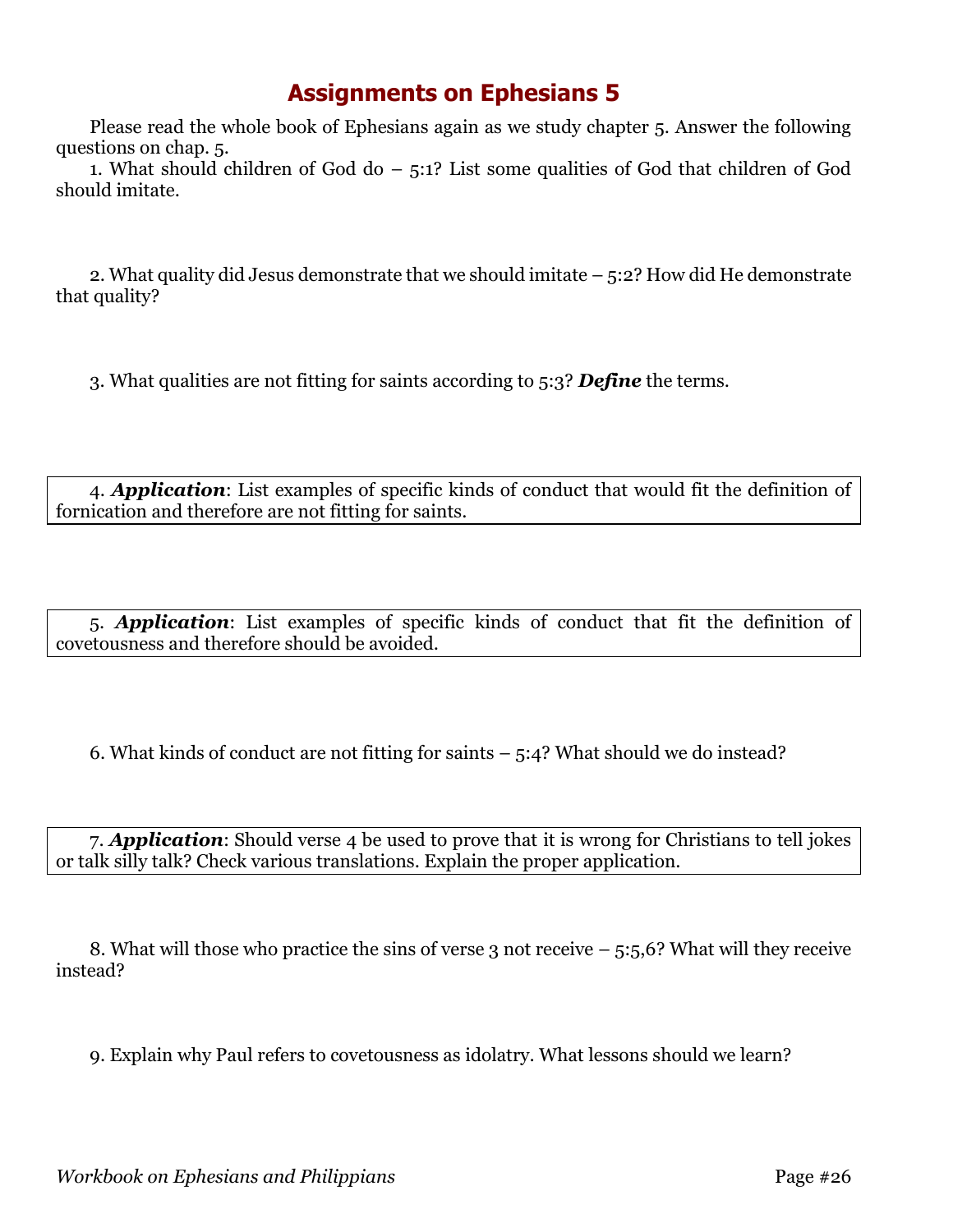10. Why do we need to be warned about deception regarding such matters? Describe some ways that people sometimes today try to deceive us to accept such conduct.

11. What reason does Paul give in 5:7,8 why we should not participate in the sins he has been discussing? Explain what it means to walk as children of light.

12. If we walk in light, not darkness, what will be the result in our lives – 5:9,10? How do we prove what is acceptable to the Lord?

13. What should we do and not do with these unfruitful works of darkness – 5:11?

14. *Application*: *Define* fellowship. List some ways that people sometimes are guilty of having fellowship with sin.

15. *Application*: List other passages about reproving or exposing evil. Is it enough for Christian simply to refuse to participate in sinful practices? Explain your answer.

16. Explain the sense in which it is shameful to speak of such practices – 5:12. Does this mean Christians should never even mention such practices or teach against them? (Note: Does Paul mention any such practices here?)

17. What is it that reproves or makes manifest what is right or wrong – 5:13? Explain the meaning and the application in context.

18. What other illustrations does Paul use in 5:14 to express our need to live as Christ wants us to? Where else are such illustrations used?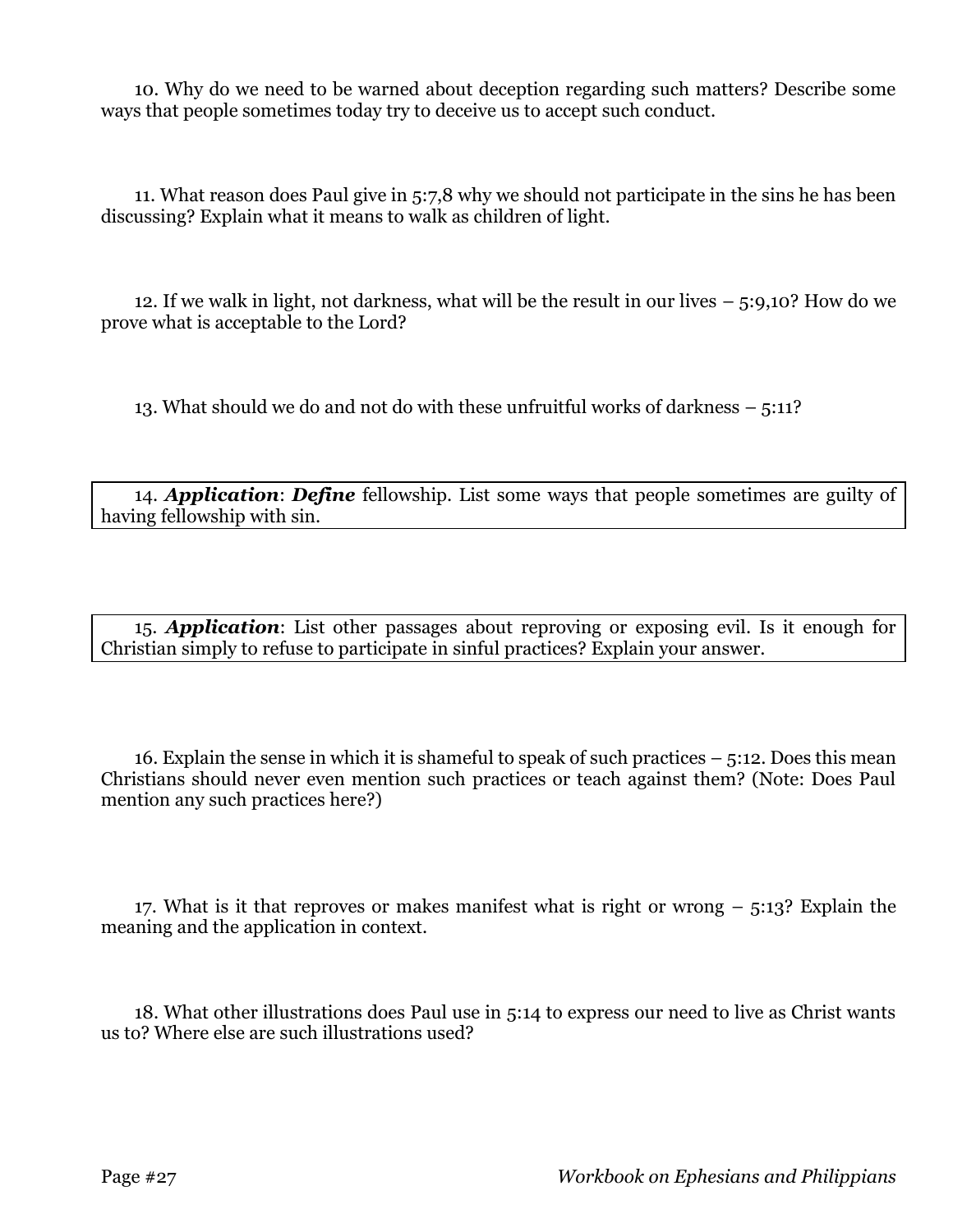19. Considering all that Paul has said in the context, how should we walk – 5:15? Explain why wisdom is needed in order to walk properly.

20. Check various translations and explain what it means to redeem the time – 5:16. What reason is given why we should do so?

21. What must we do in order to be wise, not foolish – 5:17? List other *passages* showing that true wisdom comes from the word of God.

22. What sin is forbidden in 5:18? What should we do instead of this sin?

23. *Special Assignment*: Where the NKJV describes the consequence of drunkenness as "dissipation," what terms do other translations use? List other *passages* that describe the consequences of drinking alcoholic beverages.

24. List *passages* that instruct Christians to be sober or practice self-control. What application does this have to drinking alcohol? (Study also the terms used in 1 Peter 4:3.)

25. What act of worship is described in Ephesians 5:19? What kinds of songs should be used?

26. List other *passages* that show the kind of musical praise God has instructed us in the New Testament to use.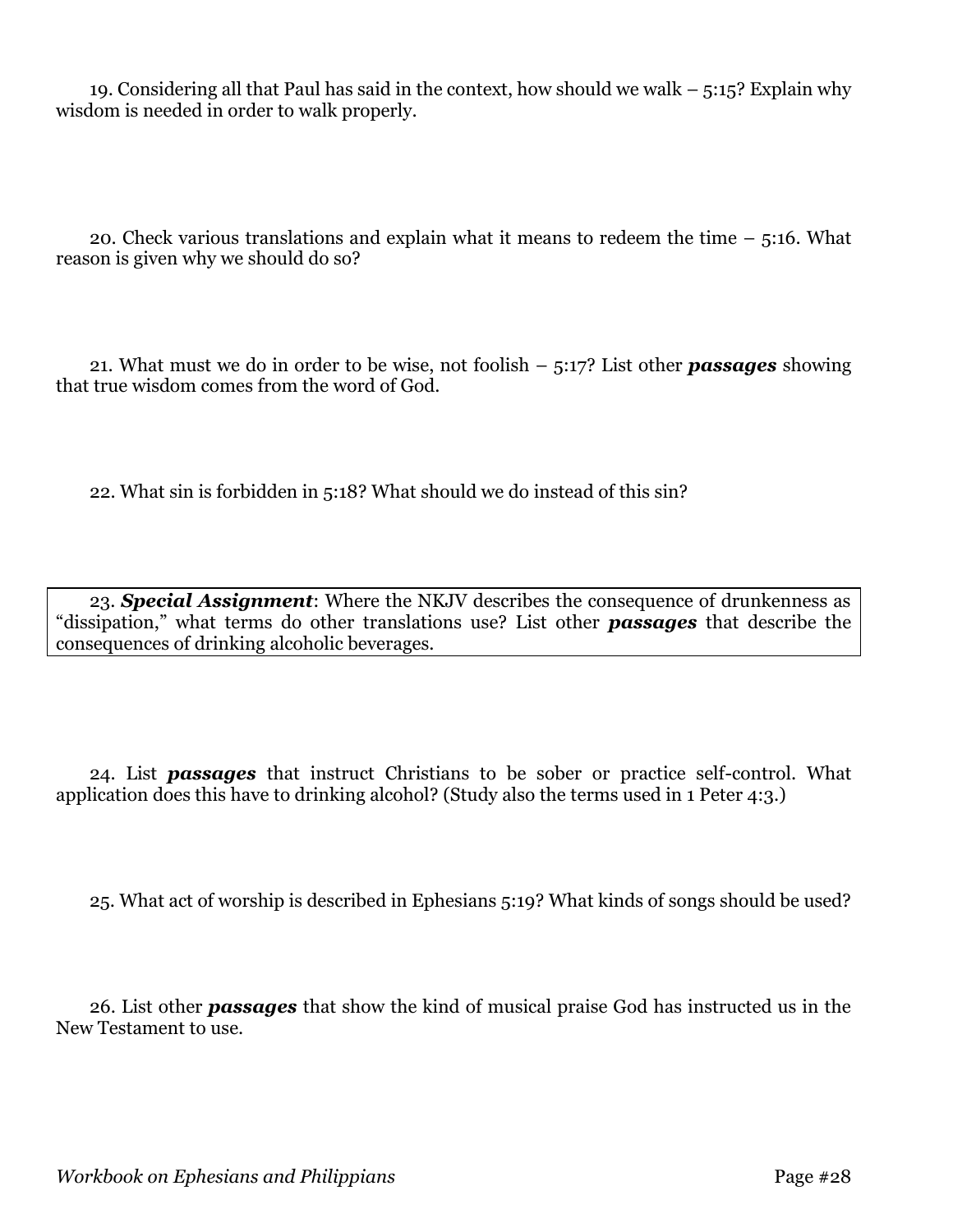27. Discuss what we can learn about our worship from each of the following expressions used in the verse:

Speaking to one another

Singing

Making melody in your hearts to the Lord

28. *Application*: Do the terms in the verse emphasize the skill and talent of the singers or the message being conveyed in the words? What lessons and applications should we learn?

29. *Case Study:* Many churches use instrumental music in worship. Does an instrument do any of the things described in expressions in question number 27 above? Note: Where does the verse say we should make melody? Does any New Testament passage authorize the use of instruments in worship? What lessons should we learn and what conclusion should we reach?

30. What does 5:20 say we should do in praising God? List other *passages* about being thankful. (Think: To whom is this praise addressed and in whose name is it offered?)

31. *Define* submit. According to 5:21, who should submit to whom?

32. *Application*: Should all people submit to other people in the same sense? Explain the sense in which all Christians should submit to all others. What lessons should we learn?

33. How is the relationship of the husband and wife illustrated in 5:22-24? In what sense should wives submit to their husbands?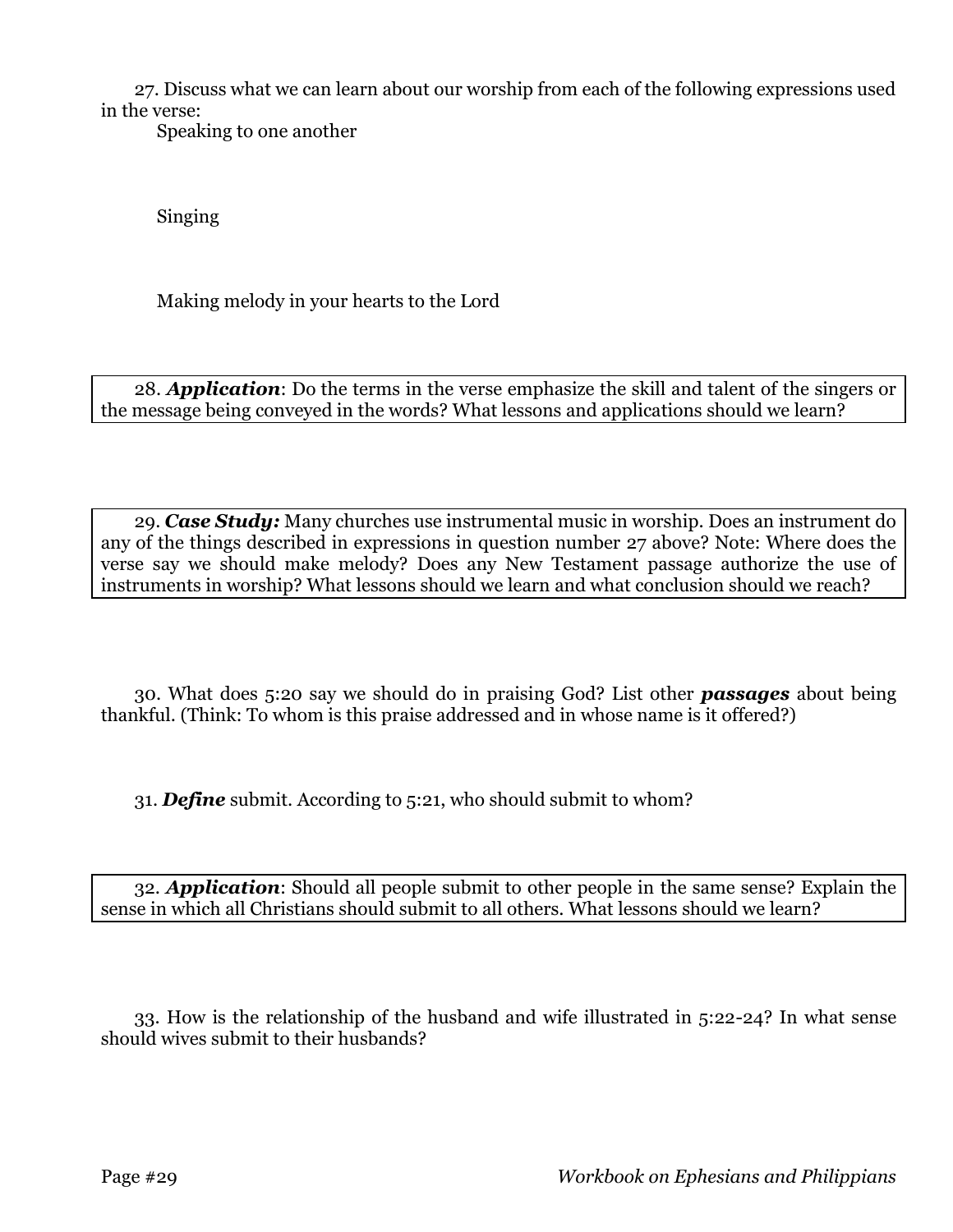34. List other *passages* about the headship of the husband in the home and the wife's responsibility to submit.

35. Explain why authority is important when groups of humans work together. List other authority relationships that God has ordained.

36. Does the existence of authority mean that the one who possesses authority is more important than those who should submit? Explain the connection of Matthew 20:25-28.

37. *Case Study:* How does the teaching of the Scriptures compare to the concepts of modern feminism? How should we respond to the Women's Liberation movement?

38. From the comparison of Christ and the church to the relationship of husband and wife, what can we learn about how many true churches there are? What can we learn about how many heads the church may have?

39. What lessons should husbands learn from the relationship of Christ to the church – 5:25?

40. *Case Study:* Many people believe that the church is not essential to salvation. How important was the church to Jesus according to 5:23,25? What does this tell us about whether a person can be saved outside the church?

41. *Application*: List and explain some practical applications that husbands should learn from the fact that they should love their wives as Christ loved the church. Specifically, what lessons should husbands learn about how to use their authority properly?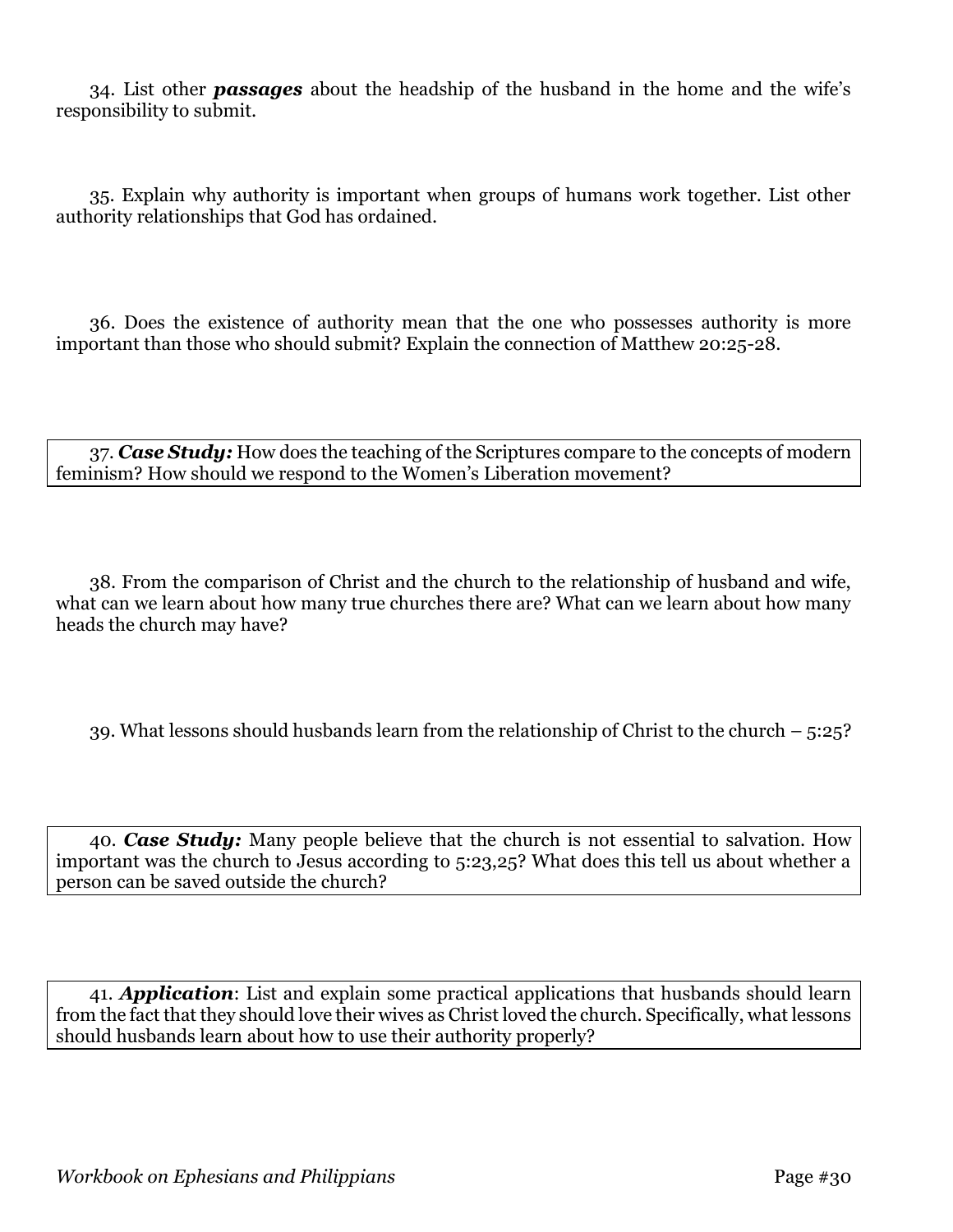42. What did Jesus do for the church – 5:26,27? *Define* some of the keywords used, such as sanctify, holy, without blemish, etc.

43. According to 5:26, how did Jesus cleanse the church? To what New Testament practice does the washing of water refer? List other *passages* about the importance of baptism.

44. What illustration is used to teach husbands to love their wives in 5:28-30?

45. How does a man treat his body which is similar to how he should treat his wife?

46. *Define* nourish and cherish. Explain lessons husbands should learn about how to treat their wives.

47. *Case Study:* Feminists and others often claim that Paul hated women or lacked respect for them. How would you respond based on the things Paul has taught husbands here?

48. What passage does Paul quote in 5:31? Summarize what the passage teaches about marriage, especially what it teaches about the relationship of husband and wife in our context.

49. According to 5:32, what subject is Paul primarily discussing in the overall context?

50. Nevertheless, what application does the passage have to husbands – 5:33? What application does it have to wives?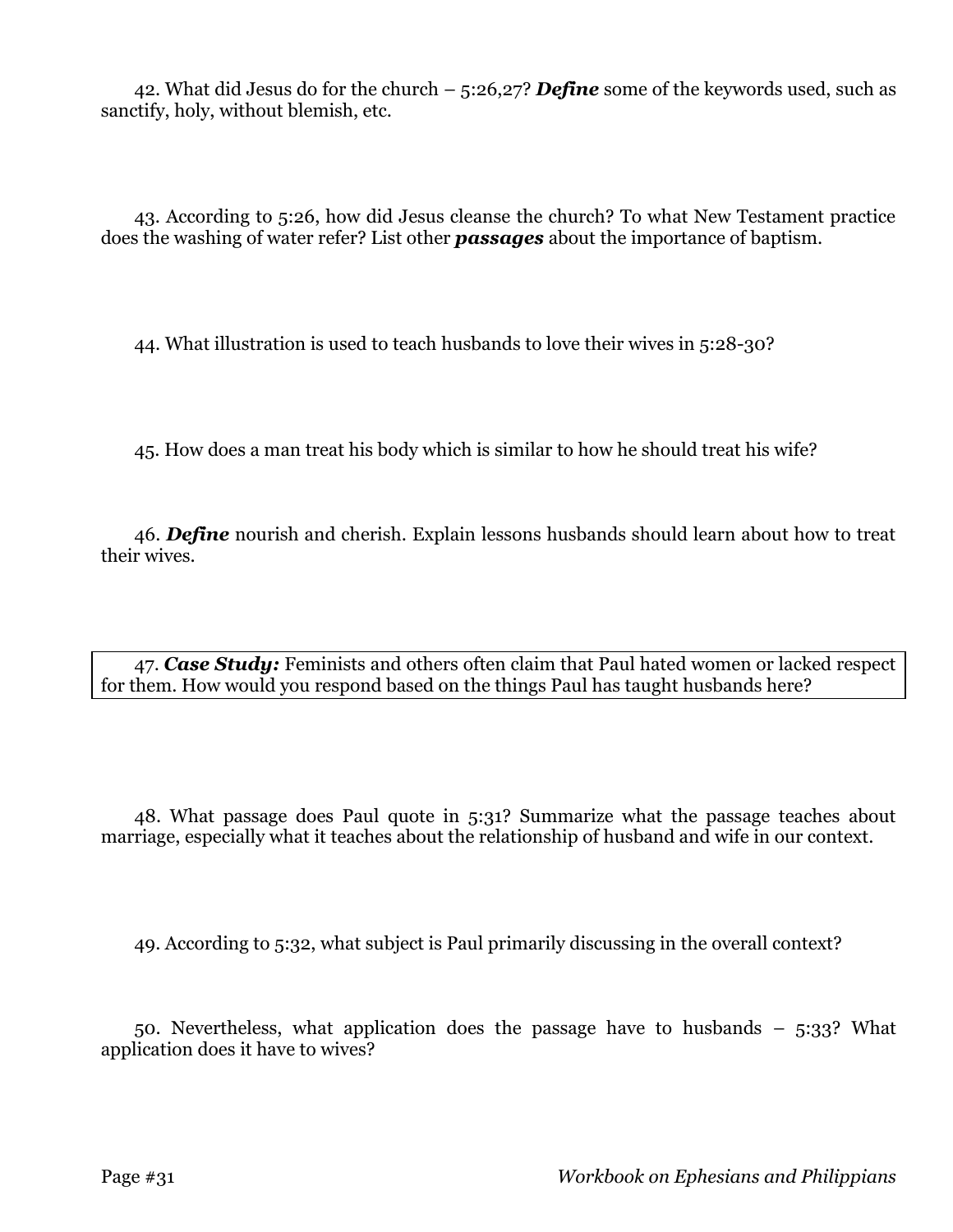## **Assignments on Ephesians 6**

Please read the whole book of Ephesians again as we study chapter 6. Answer the following questions on chap. 6.

1. What are children commanded to do in 6:1? Explain "in the Lord."

2. List other *passages* about the responsibilities of children to parents.

3. *Special Assignment:* Explain the advantages the child receives from submission to his parents. In particular, how does it help the child learn to relate to authority?

4. What else should children be taught in their responsibility to their parents – 6:2,3? List other *passages* about the responsibilities of children to honor their parents.

5. *Application:* List various ways that children sometimes fail to honor their parents.

6. What responsibility do fathers have to their children – 6:4? *Define* chastening and admonition.

7. List other *passages* about the responsibility of parents in raising children.

8. *Application*: List ways that parents sometimes provoke their children to wrath.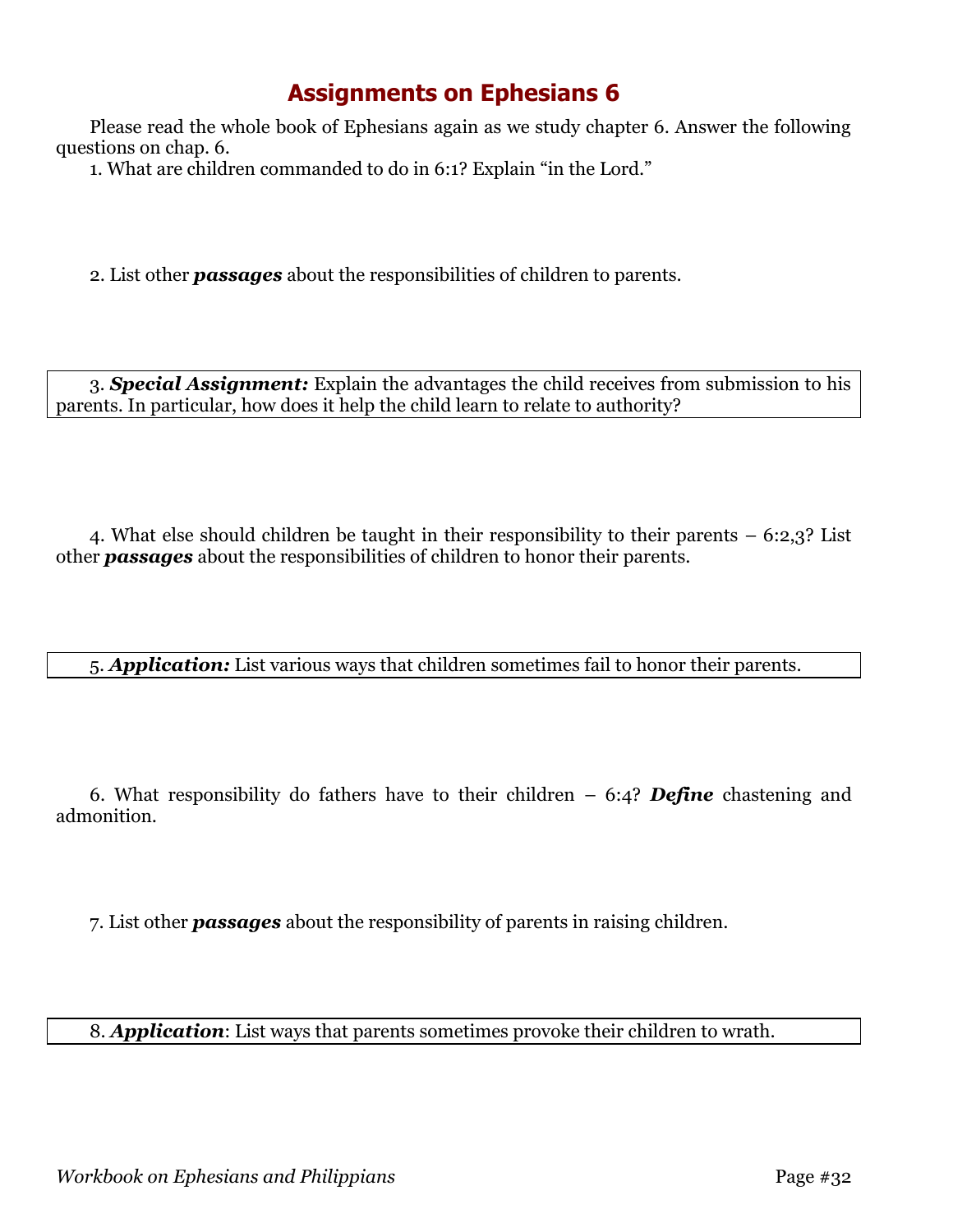9. Describe some specific responsibilities that parents have in order to train their children in the Lord. That is, what is involved in fulfilling this responsibility? (Think: Why is this instruction addressed specifically to fathers?)

10. *Case Study:* Modern society advocates raising children permissibly with little or no authority. Others advocate other arrangements besides the natural parents raising children: homosexual marriage, government agencies, communes, etc. How should we respond based on this context and other passages?

11. What relationship is described beginning in 6:5? List other Bible *passages* about this relationship.

12. List and explain the principles that servants should follow in serving their masters according to 6:5-7.

13. Describe the ultimate reward of servants – 6:8.

14. Do these principles apply only to slaves, or also to hired servants? Explain.

15. What principles should masters follow in dealing with servants – 6:9? What is meant by doing the same things to them?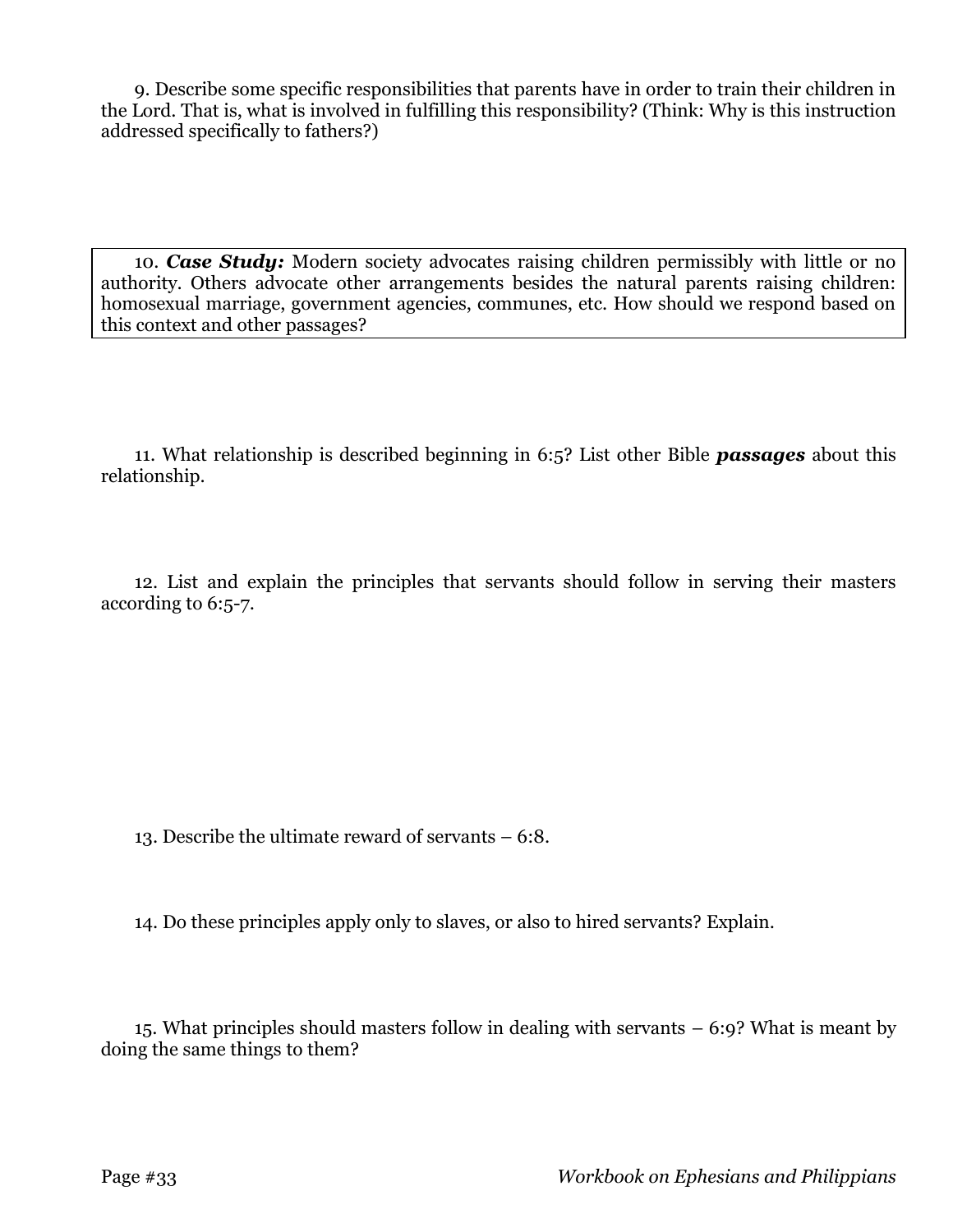16. Ultimately, whom should masters seek to please? What lessons should they learn?

17. Study also Leviticus 25:39,47; Genesis 47:13-26; Exodus 21:5. Is the slave-master relationship, as described in Scripture, always as oppressive as often pictured today? Explain.

18. *Case study*: Some people believe that God intended to forbid slavery or to eventually eliminate it. Others claim that He simply restricted it to avoid abuses. Explain and prove which view is correct.

19. What has God provided to help us be strong in doing His work – 6:10,11? What are we able to do by the strength that God supplies?

20. *Define* wiles. Give some examples and explain how Satan uses wiles to defeat us.

21. *Application*: List other *passages* about the strength God can supply us. Explain the assurance this gives us that we can be victorious over sin and Satan. (See also verse 13.)

22. What information is given in 6:12 about the nature of our warfare? Give some examples of the powers and hosts of wickedness against which we struggle. What should we learn?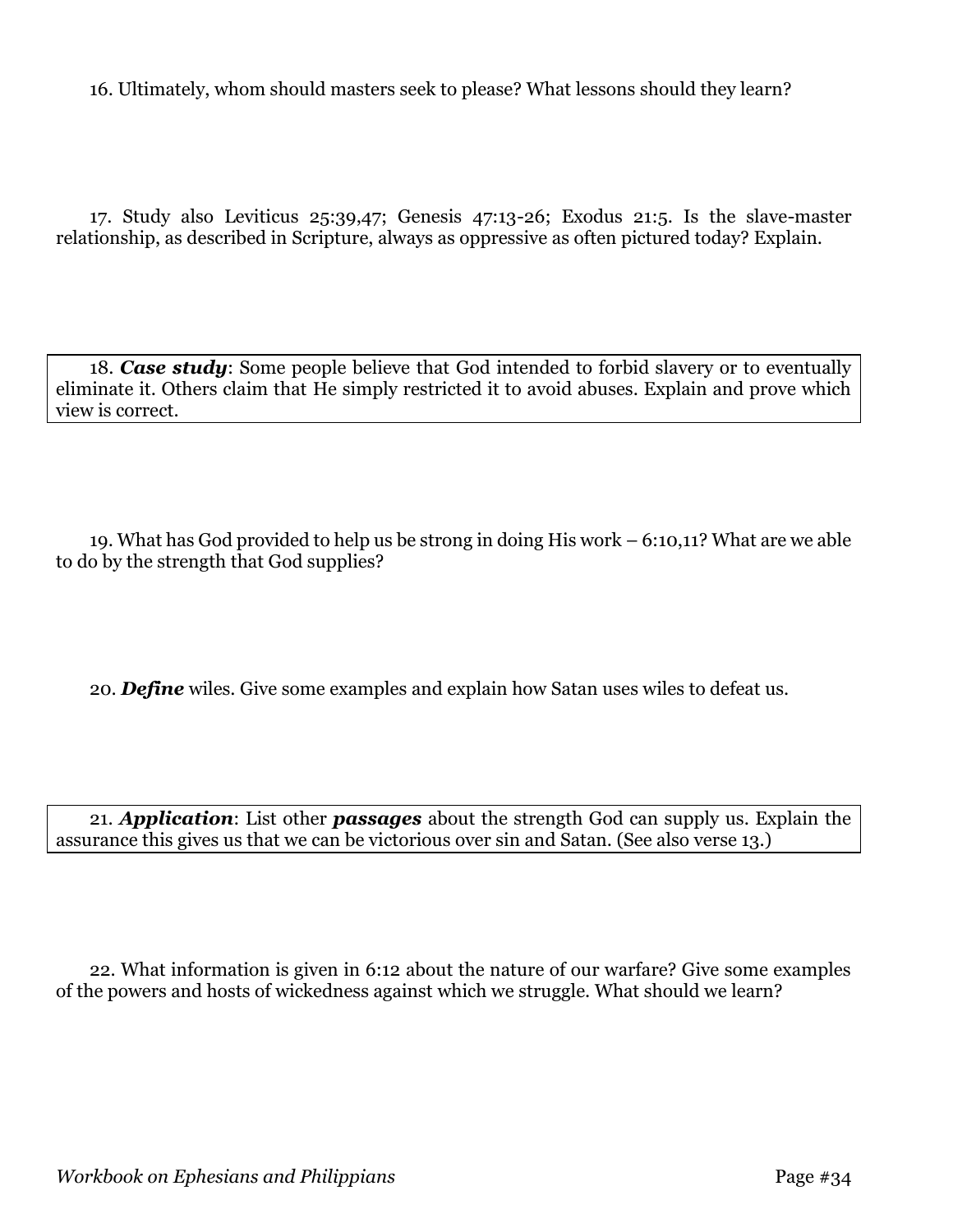23. For each item of armor or part of the uniform described in 6:14-17, tell what God has provided and describe how it is important for our spiritual warfare.

Girdle for the waist

Breastplate

Feet shod

Shield

Helmet

Sword

24. What should accompany our use of the armor of God – 6:18? Explain why this practice is important in our warfare.

25. For what reason did Paul especially request their prayers – 6:19? Why is it important to pray for those who preach the gospel?

26. Whom had Paul sent to them, and how is he described – 6:21? For what purpose especially did Paul send him – 6:22?

27. In concluding, what blessings did Paul wish for the brethren to receive– 6:23,24?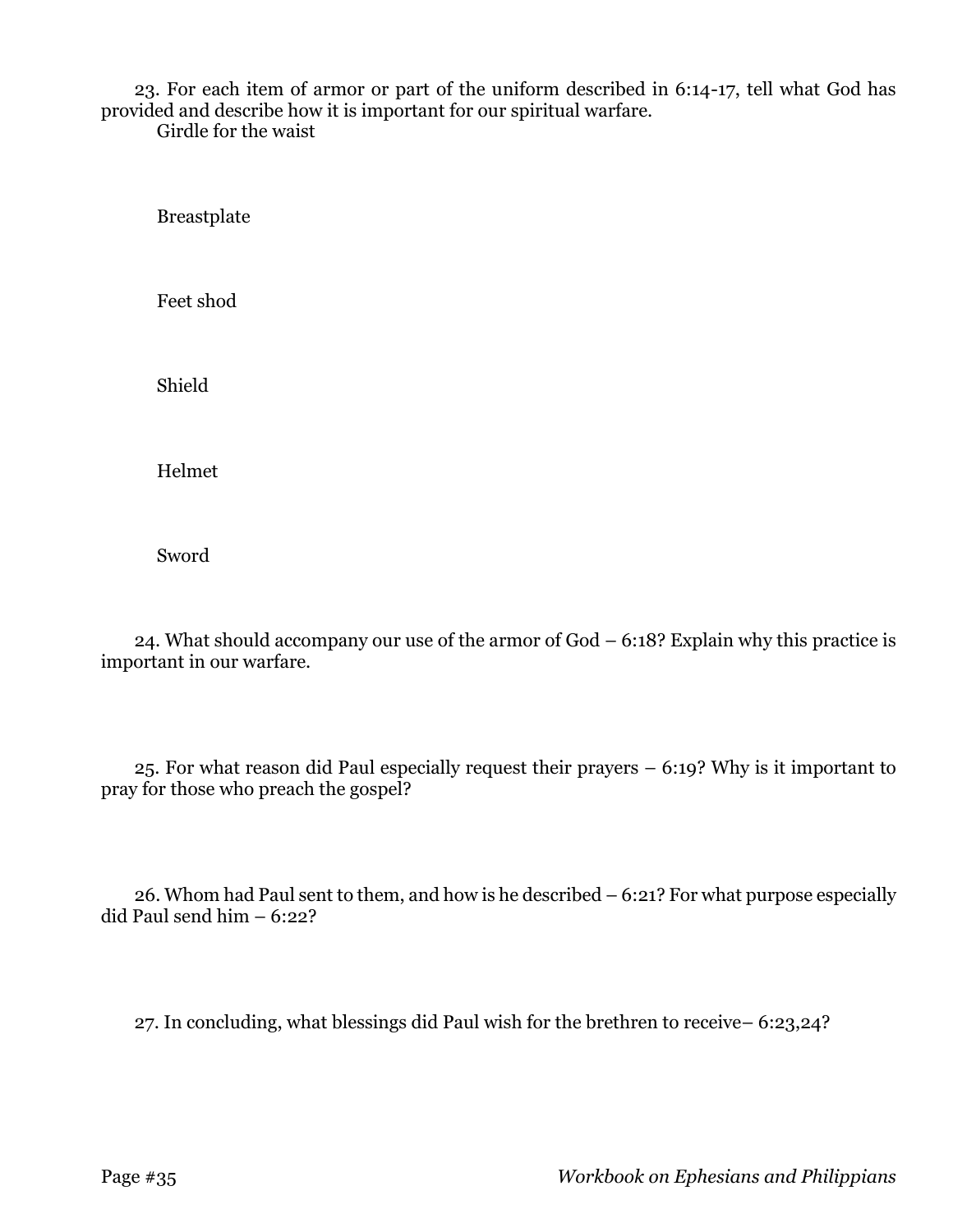## **Assignments on Philippians 1**

Please read the whole book of Philippians at least once as we study chapter 1. Answer the following questions on chap. 1.

1. Who wrote this letter, and to whom is it addressed – 1:1?

2. List some things you know about Paul.

3. List some things you know about Timothy.

4. *Special Assignment:* Study a Bible dictionary or similar book about the city of Philippi. List some things you learned.

5. Make a list of Bible *passages* outside the book of Philippians that refer to the city or church at Philippi (use a concordance and cross-references).

6. Summarize what the Bible says about Philippi (the city or the church) outside the book of Philippians.

7. After you have read the whole epistle, state the theme of the book.

8. List some of the main points discussed in each chapter.

*Extra Assignment:* As you study the book, make a list of things the book says about joy and a list of things it says about support of gospel preachers.

9. List other *passages* about saints.

10. *Case Study:* Many people believe that saints are especially good Christians who died and have been appointed by a church so people can pray to them. How would you respond?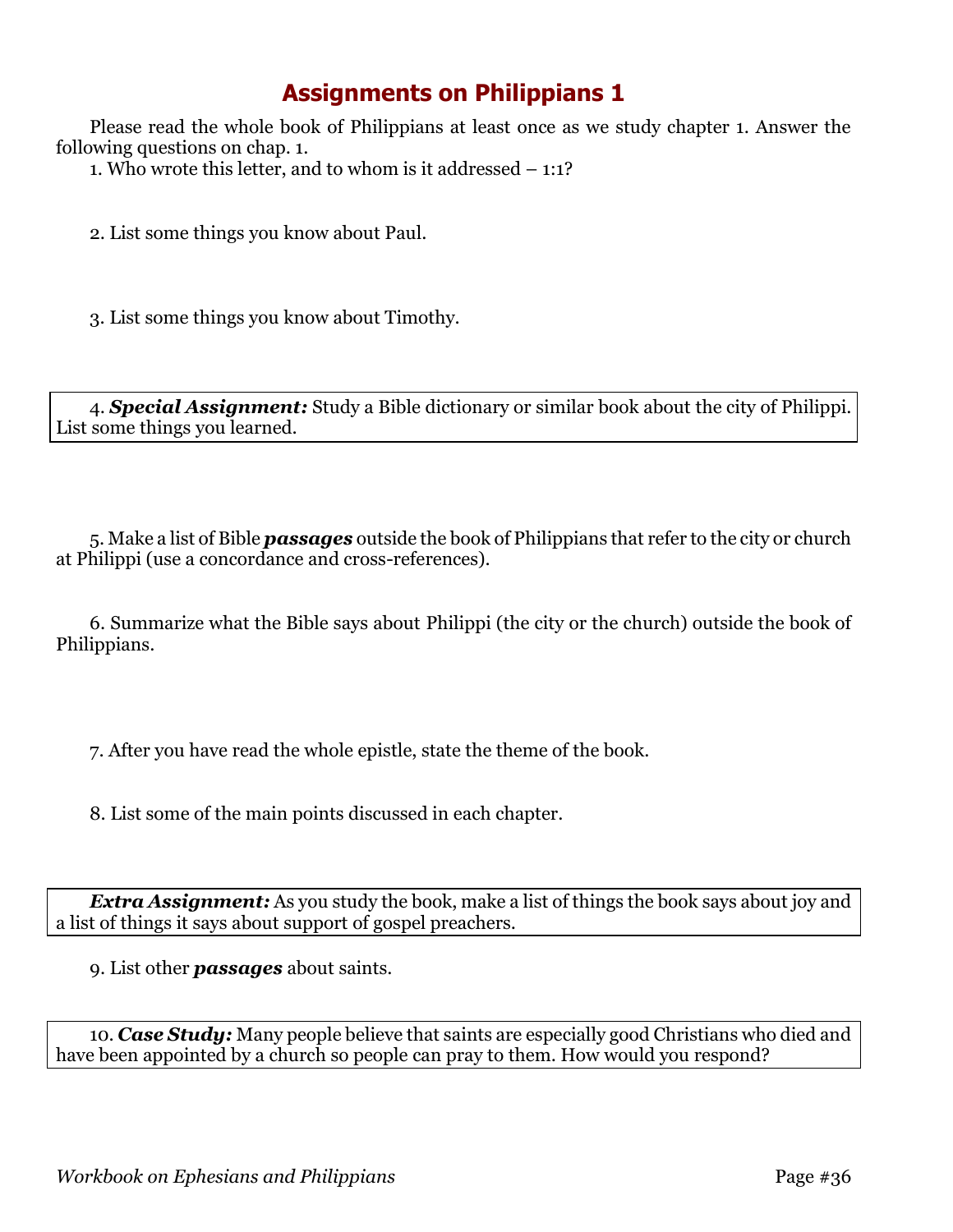11. *Define* "bishop." List other *passages* about bishops.

12. *Case Study:* Some churches teach that bishops are a different office from elders. Others use "pastor" as just another name for a preacher. According to the Scriptures, what is the difference between bishops, elders, and pastors?

13. *Define* "deacons." List other *passages* about deacons and their work.

14. How did Paul express his view of the Philippians in 1:3,4?

15. For what in particular did he give thanks in 1:5? Explain what he meant.

16. What confidence did Paul express in 1:6? How does God work in the lives of His people? Conditionally or unconditionally? Explain.

17. How did the Philippians partake of Paul's work and blessings – 1:7? Explain.

18. List the things for which Paul prayed on behalf of the Philippians in 1:8-11.

19. Explain the connection between love, knowledge, and discernment. How do they relate to one another? Why should we abound in them?

20. What results would this love, knowledge, and discernment have in their lives if they applied them properly – 1:10,11? Why is it important to be sincere and without offense?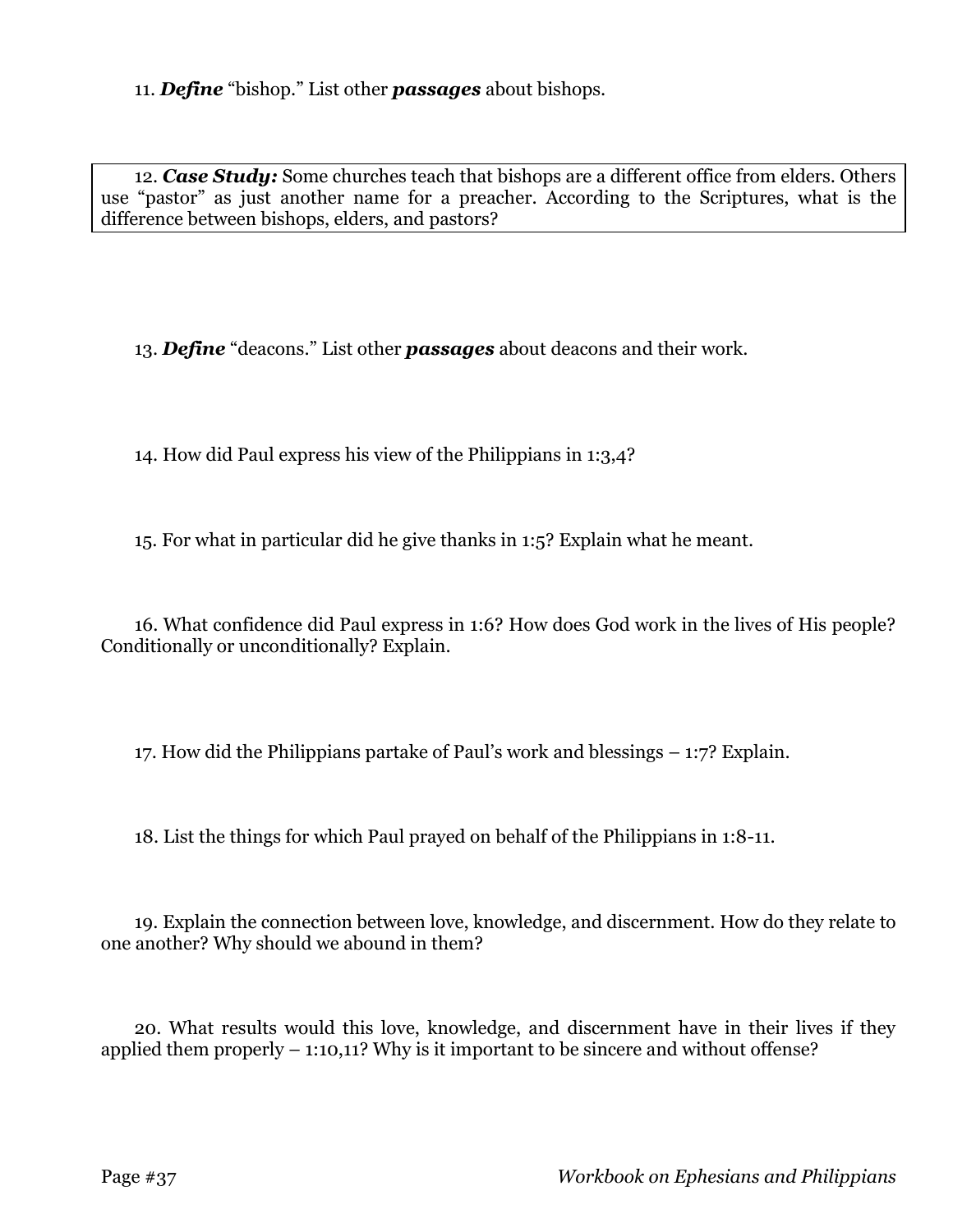21. What are the fruits of righteousness? How much fruits of righteousness should we seek to have? What would the end result be?

22. Where was Paul at the time he wrote this (1:7,13-16)? How did he view the results of the troubles that he faced – 1:12?

23. Who had opportunity to learn as a result of Paul's circumstances – 1:13? (Think: How might this have happened?)

24. What effect had Paul's circumstances had on most brethren – 1:14? Is this what would normally be expected? Explain.

25. What good motives did some have for preaching – 1:15-17?

26. What bad motives did others have?

27. How did Paul view the preaching of the gospel, regardless of the motives of the preachers – 1:18? Would he have thought this way if these men were teaching error? Explain.

28. *Application*: Give examples that illustrate how people today sometimes preach truth but with bad motives. Does God approve of their bad motives? What lessons should we learn?

29. What did Paul expect to result from his circumstances – 1:19? What did he believe would bring about this result?

30. Was he certain whether he would live or die – 1:20? In either case, what did he expect and hope would be the most important outcome?

*Workbook on Ephesians and Philippians* Page #38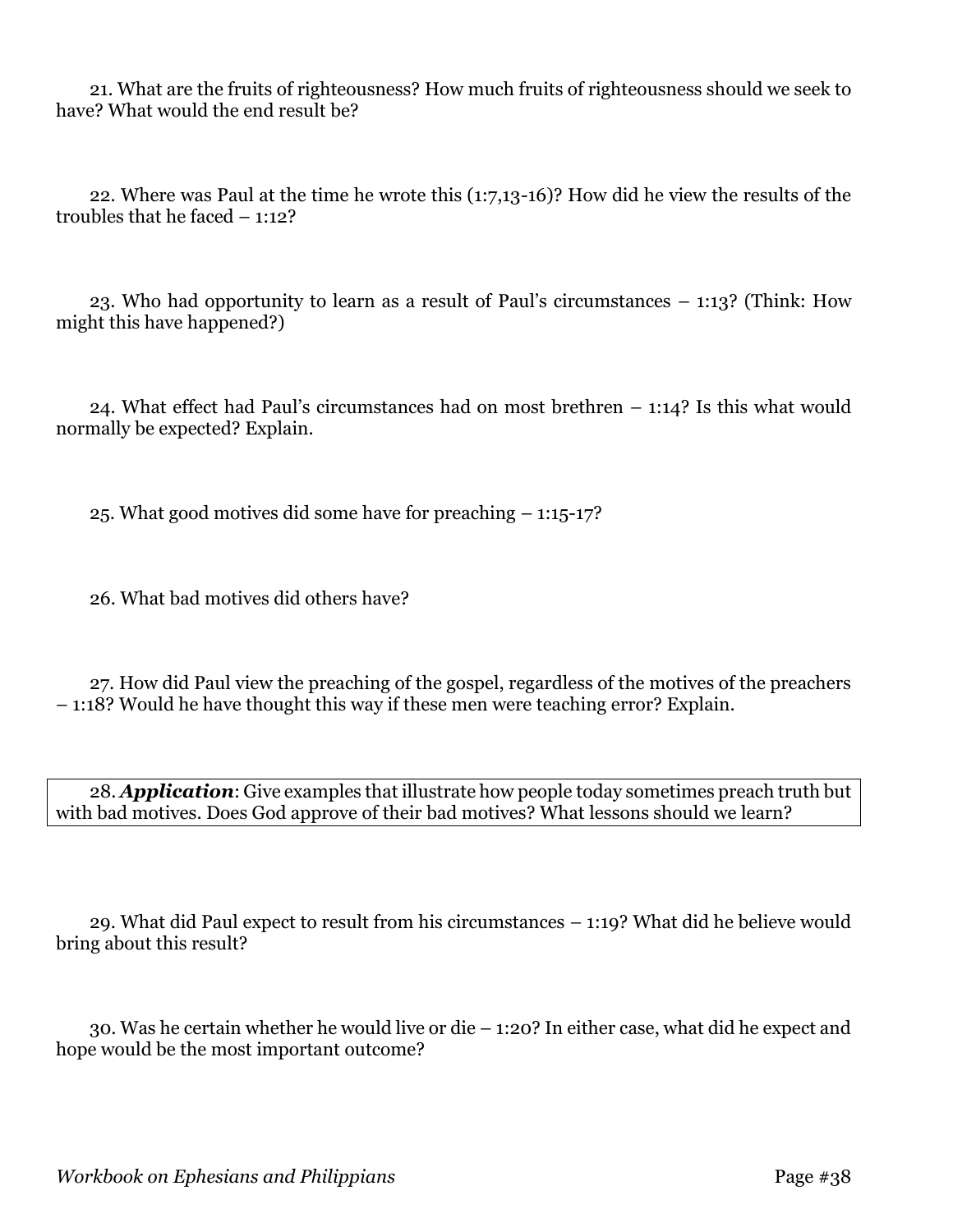31. What advantage did Paul believe there would be if he continued to live – 1:21-24? Explain how this would be an advantage.

32. What advantage did he see if he were to die? Explain that advantage.

33. Did Paul prefer life or death? What does this tell you about Paul's faith and about his circumstances? (Think: Why might Paul be discussing this with the Philippians?)

34. What outcome did Paul have confidence would result from his circumstances – 1:25? How would this benefit the Philippians?

35. Did he hope to see them again – 1:26? What ultimate effect would this have?

36. Whether or not Paul saw them again, what kind of life did he urge them to lead – 1:27? What is required in order to live such a life?

37. How does he describe their need for unity? What can we learn from this about unity and what it takes to be united?

38. How should they view their adversaries – 1:28? What would be demonstrated about their enemies and about the Philippians?

39. What is expected of followers of Christ according to 1:29? List other *passages* about suffering for the cause of Christ.

40. *Special Assignment:* How did the Philippians' circumstances relate to those of Paul – 1:30? Explain how this may relate to the things he has discussed about his own circumstances throughout the chapter.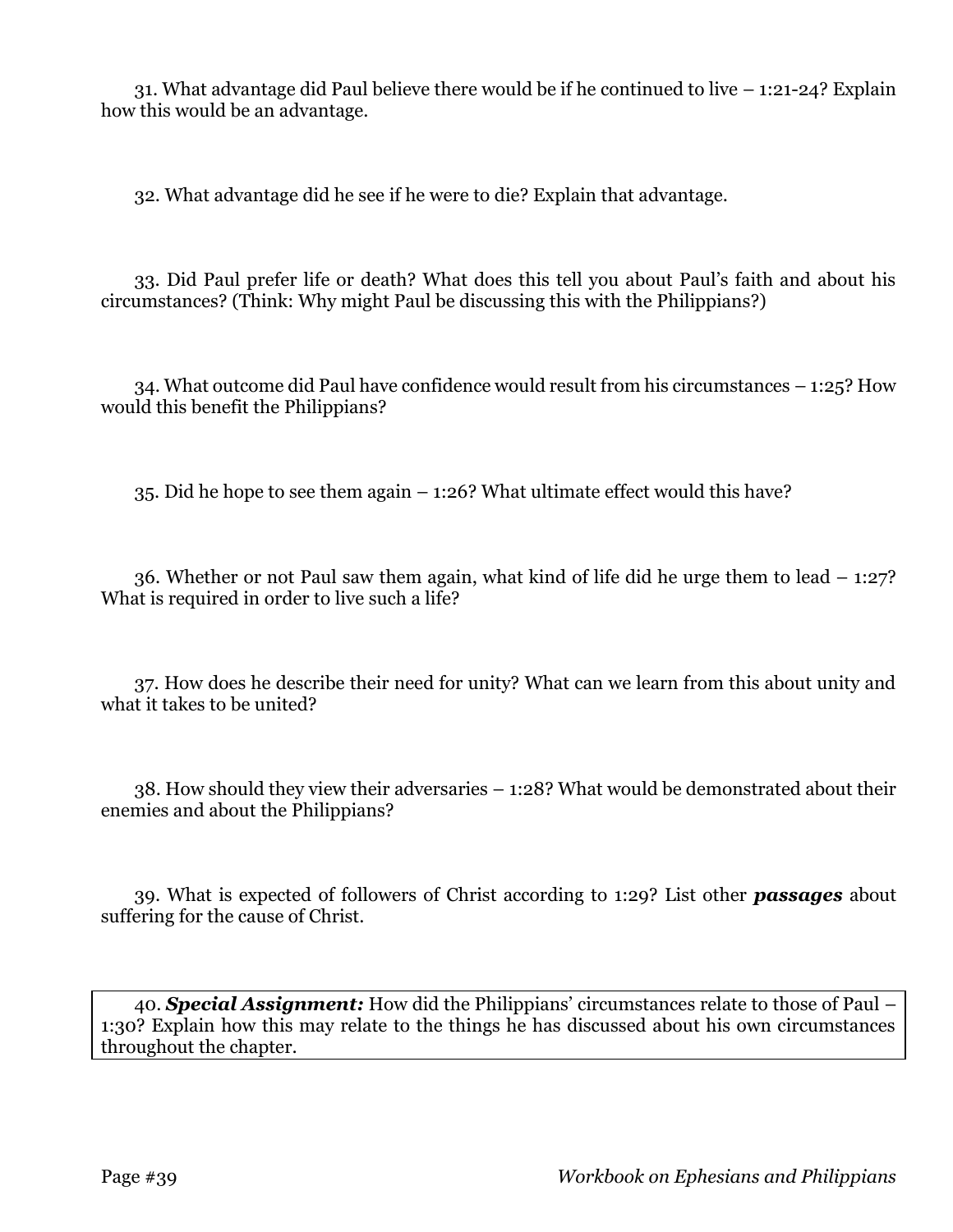## **Assignments on Philippians 2**

Try to read the whole book of Philippians again as we study chapter 2. Answer the following questions on chap. 2.

1. In what attitudes and blessings should we participate  $-2:1$ ? List and define each.

2. What should these attitudes and blessings produce in our lives – 2:2? Is unity just a matter of doctrinal correctness, or does it also require proper attitudes? Explain.

3. In order to have unity, what should not motivate our conduct – 2:3? How do these improper attitudes hinder unity in a congregation?

4. To have proper unity, how should we view others – 2:3,4? Explain how these attitudes will promote unity in a congregation.

5. Many translations of 2:3 say we should count others better than ourselves. Check other translations, and explain the meaning of this idea.

6. Where should we learn the proper attitude that Paul is encouraging  $-2.5$ ? Explain. (Note that verse 5 introduces the specific way that Jesus showed us an example in verses 6-8. These verses should be studied together as a unit.)

7. What position did Jesus have from eternity – 2:6? Compare "form of God" (2:6) with "form of a servant" (2:7). What can you learn about the meaning of "form" as used here?

8. *Special Assignment:* List other *passages* about the deity of Jesus. Did Jesus truly possess the nature of God? Explain and prove your answer.

9. Notice Hebrews 13:8. If Jesus possessed the nature of deity, could He lose that nature or the qualities that are essential to that nature? Did Jesus still possess deity on earth? Explain.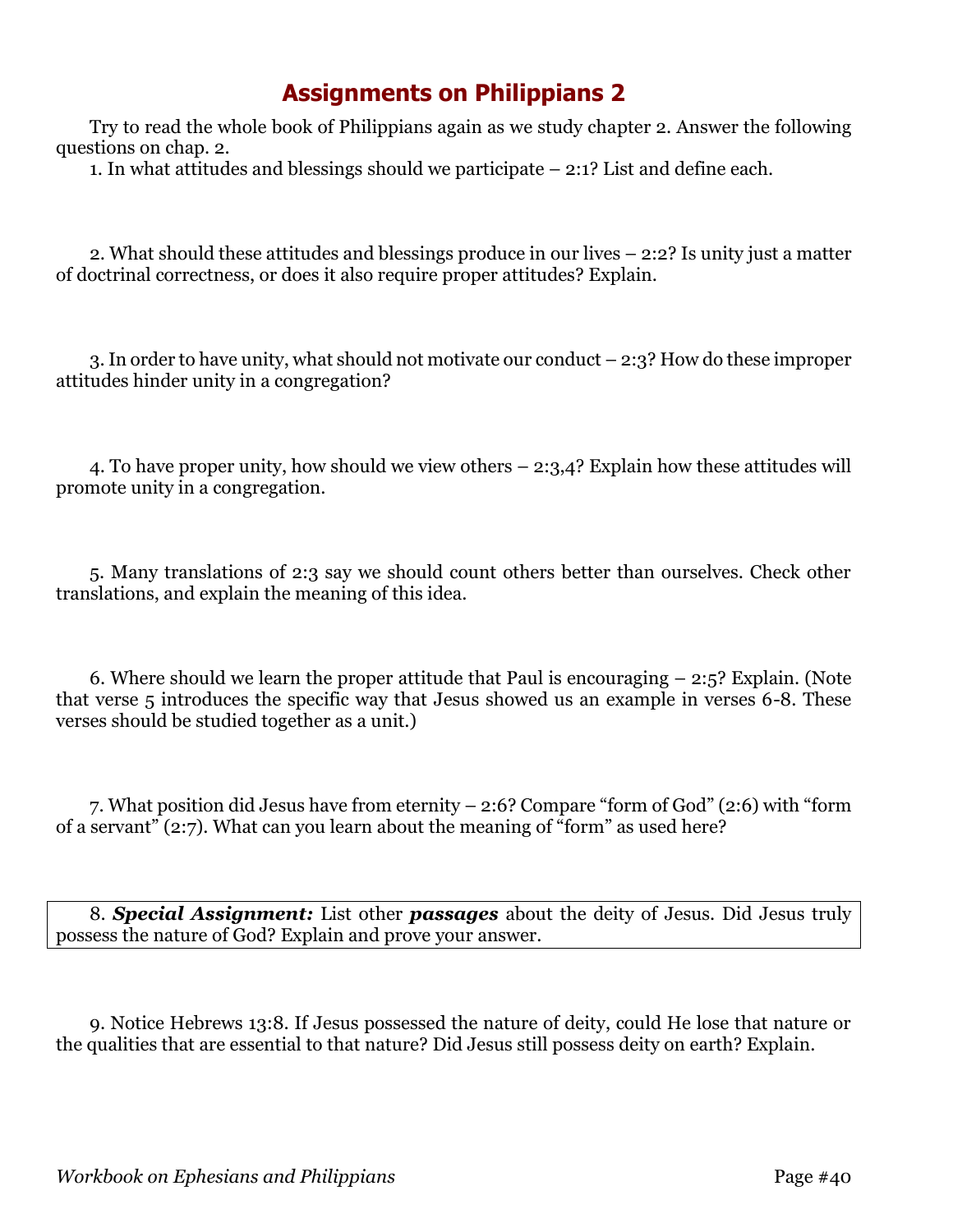10. List various translations of the last part of 2:6. Explain the significance of grasping equality with God or thinking equality with God to be robbery as in these translations (note v7).

11. List various translations of the first part of 2:7. (Think: Once again, is it possible for deity to lose the characteristics or nature of deity?)

12. *Special Assignment:* Study the first part of 2:7 in light of the rest of verses 7,8. In what sense does the passage say that Jesus emptied Himself or made Himself of no reputation?

13. In what way did Jesus demonstrate humility according to 2:7,8? What lessons should we learn from this according to the context in 2:1-5?

14. List other *passages* about the humanity of Jesus. Was Jesus really a man on earth? Was He really God on earth?

15. What position has Jesus been given because of what He did – 2:9? Explain. (Think: How is the word "name" used in verses 9,10?)

16. What honor will men give Jesus for what He has done – 2:10,11?

17. What do we learn about salvation in 2:12? Explain fear and trembling.

18. List other *passages* that show that salvation requires us to work – that is, to obey. Does this mean we earn salvation? Explain.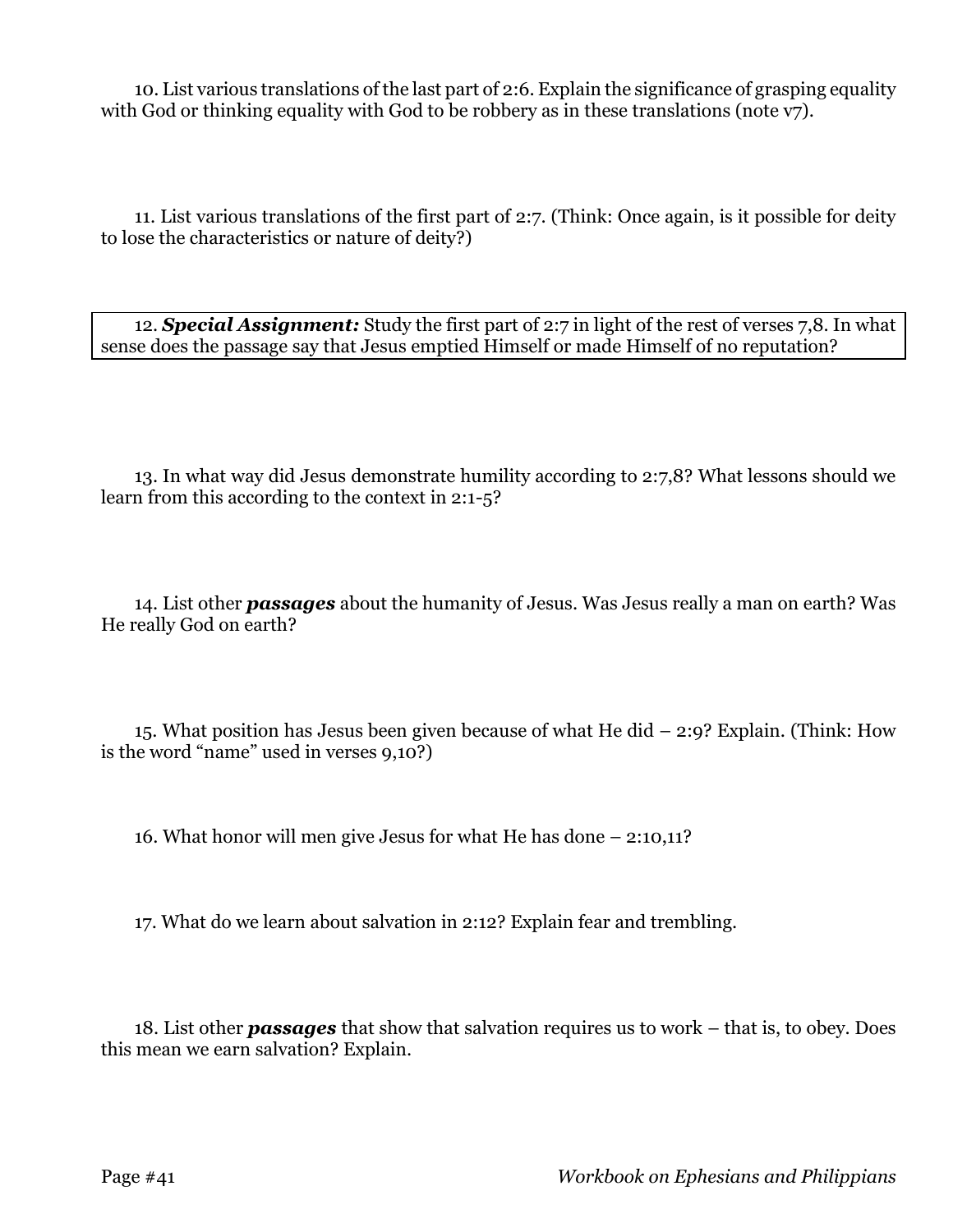19. Explain the significance of the fact we must work out our *own* salvation. List other *passages* showing that salvation is an individual responsibility.

20. In what sense does God work in us to will and to do His good pleasure – 2:13? Does this mean we have no choice about serving God? Explain.

21. How should we serve the Lord according to 2:14? What lessons should we learn?

22. What characteristics should children of God seek to develop– 2:15? Explain.

23. Why is it important for Christians to have such characteristics according to the passage? List other *passages* about our influence or example as Christians.

24. What role should the word of God have in our lives and example – 2:16? In what sense would their conduct affect Paul?

25. How did Paul view his service to them – 2:17,18? How was this a cause for joy?

26. What plans did Paul have for Timothy – 2:19? What was his purpose in this?

27. What praise did Paul give Timothy in 2:20?

28. What criticism did Paul raise of others in 2:21? What lessons should we learn?

29. How had Timothy demonstrated faithfulness – 2:22? How would the Philippians know this?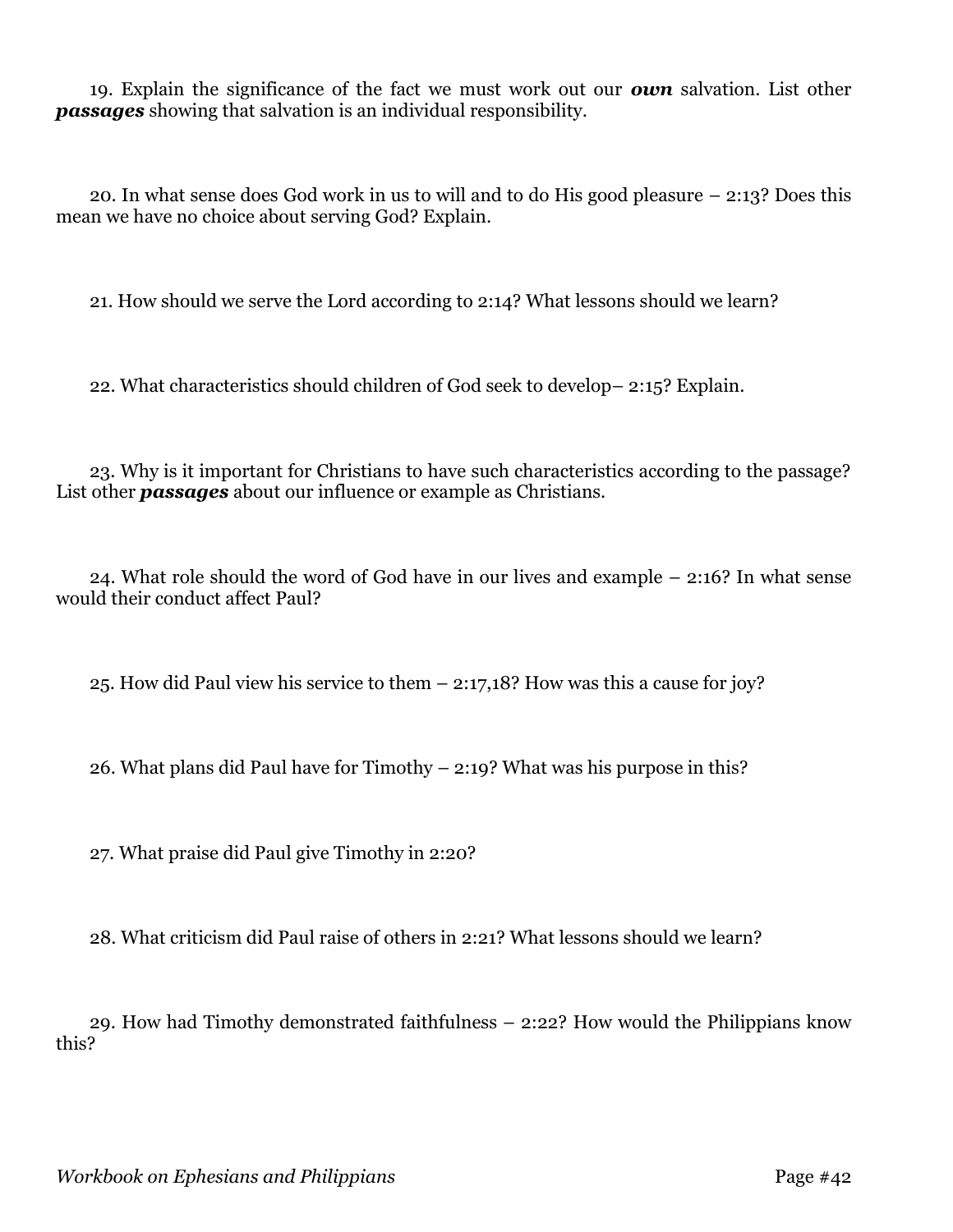30. What hope did Paul express for the future – 2:23,24?

31. Describe the things we know about Epaphroditus according to the book of Philippians.

32. How does Paul describe Epaphroditus in 2:25? What should we learn about how to describe and address gospel preachers?

33. Explain the sense in which Epaphroditus was the messenger of the Philippians. List other related verses in the book of Philippians.

34. Why was Epaphroditus distressed – 2:26? How serious was his problem – 2:27?

35. What had God done for Epaphroditus? In what sense was this a blessing to Paul?

36. *Special Assignment:* List *passages* that explain the main purpose of miracles. Explain why Paul did not work a miracle to heal Epaphroditus.

37. Why was Paul sending Epaphroditus back to Philippi – 2:28?

38. How did Paul want the church in Philippi to treat Epaphroditus – 2:29?

39. What reason does Paul give why they should especially respect Epaphroditus – 2:30?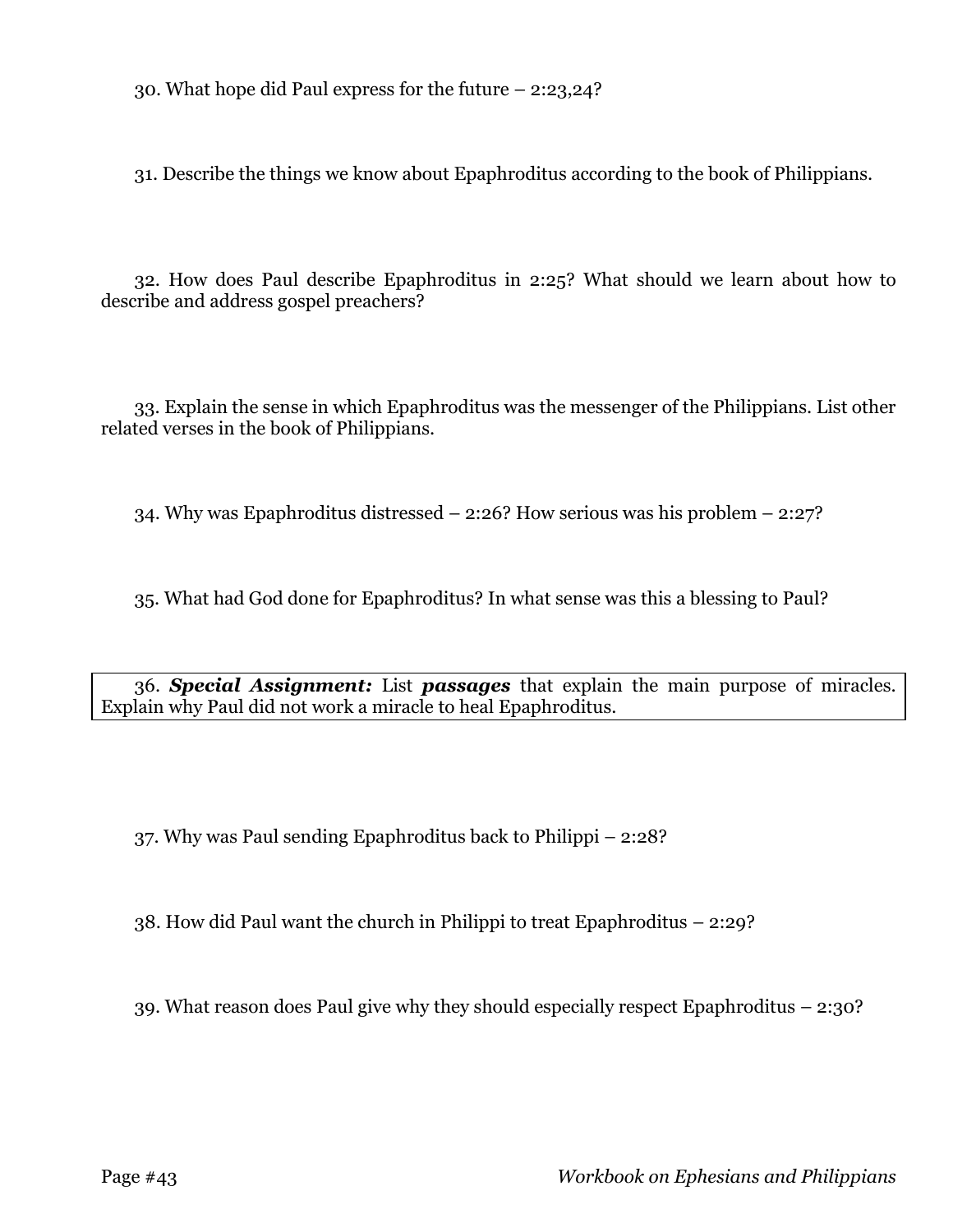## **Assignments on Philippians 3**

Try to read the whole book of Philippians again as we study chapter 3. Answer the following questions on chap. 3.

1. What is the source or ground of a Christian's joy  $-3:1$ ? Is our joy based primarily on our physical circumstances? Explain.

2. What reason does Paul give why he would write to them things they already knew? Explain the value of repetition in teaching.

3. What warning does Paul give in 3:2? Explain the terms that are used. What specific group of people would Paul be talking about (note the reference to circumcision in verse 3)?

4. Who does Paul say are the real circumcision – 3:3? List other *passages* showing the significance of being spiritually circumcised under the gospel.

5. What does it mean to have confidence in the flesh – 3:3 (note the context)? How does this apply to the people that Paul is discussing?

6. What claim does Paul make regarding confidence in the flesh  $-$  3:4? What is his point?

7. What proofs does Paul give of his fleshly credentials – 3:5? Explain them.

8. How does he describe his zeal – 3:6? How did his conduct demonstrate his zeal?

9. What claim did he make about the law? What did this prove about his life as a Jew?

10. *Special Assignment:* What do verses 4-6 show about Paul's dedication to the Jewish religion? How would such facts affect his influence when he was converted?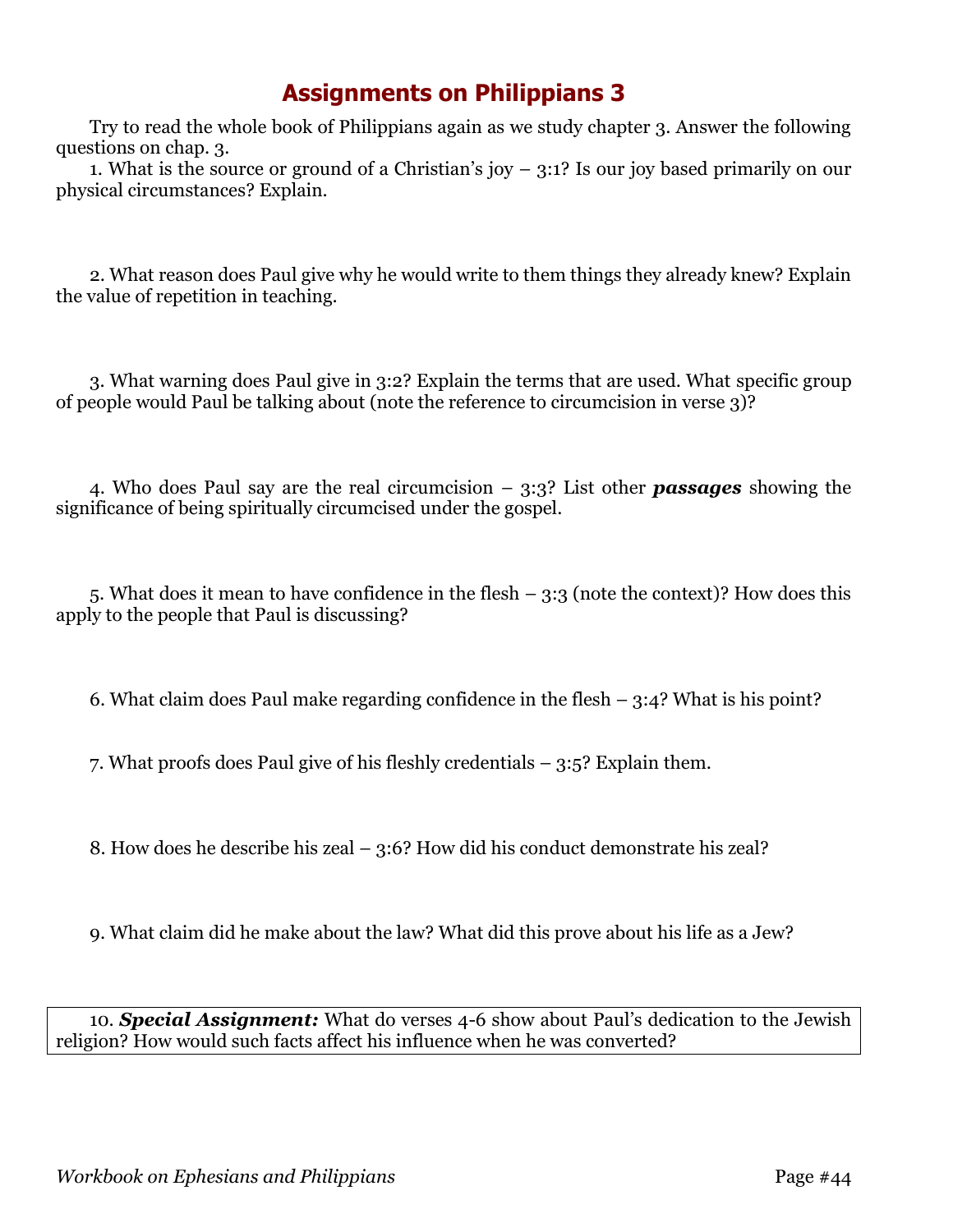11. After Paul was converted, how did he view the advantages he had as a Jew  $-3:7$ ?

12. What reason does he give in 3:8,9 why he was willing to suffer such losses? How did the things that he gave up compare to what he gained?

13. How was Paul made righteous – 3:9? List other similar *passages*.

14. *Case Study:* Some people use verse 9 to claim there is nothing we can do to be saved, but God must do everything to save us. Explain the sense in which we do not have our own righteousness but are made righteous by God. What did this have to do with the old law?

15. *Application*: Based on Paul's discussion, explain the lessons we should learn about our own willingness to sacrifice to serve God.

16. What goal did Paul pursue according to 3:10? What does it mean to know Jesus? How can we know the power of His resurrection?

17. How can we have fellowship in Jesus' sufferings and be conformed to His death?

18. What goal did Paul pursue according to 3:11? Since all will be raised, in what sense should we seek to attain to the resurrection?

19. What did Paul say that he had not yet achieved – 3:12,13? In what sense this was true?

20. *Application*: Explain the sense in which Paul forgot things behind and reached forward to things ahead. Give applications that show the importance of this principle to us.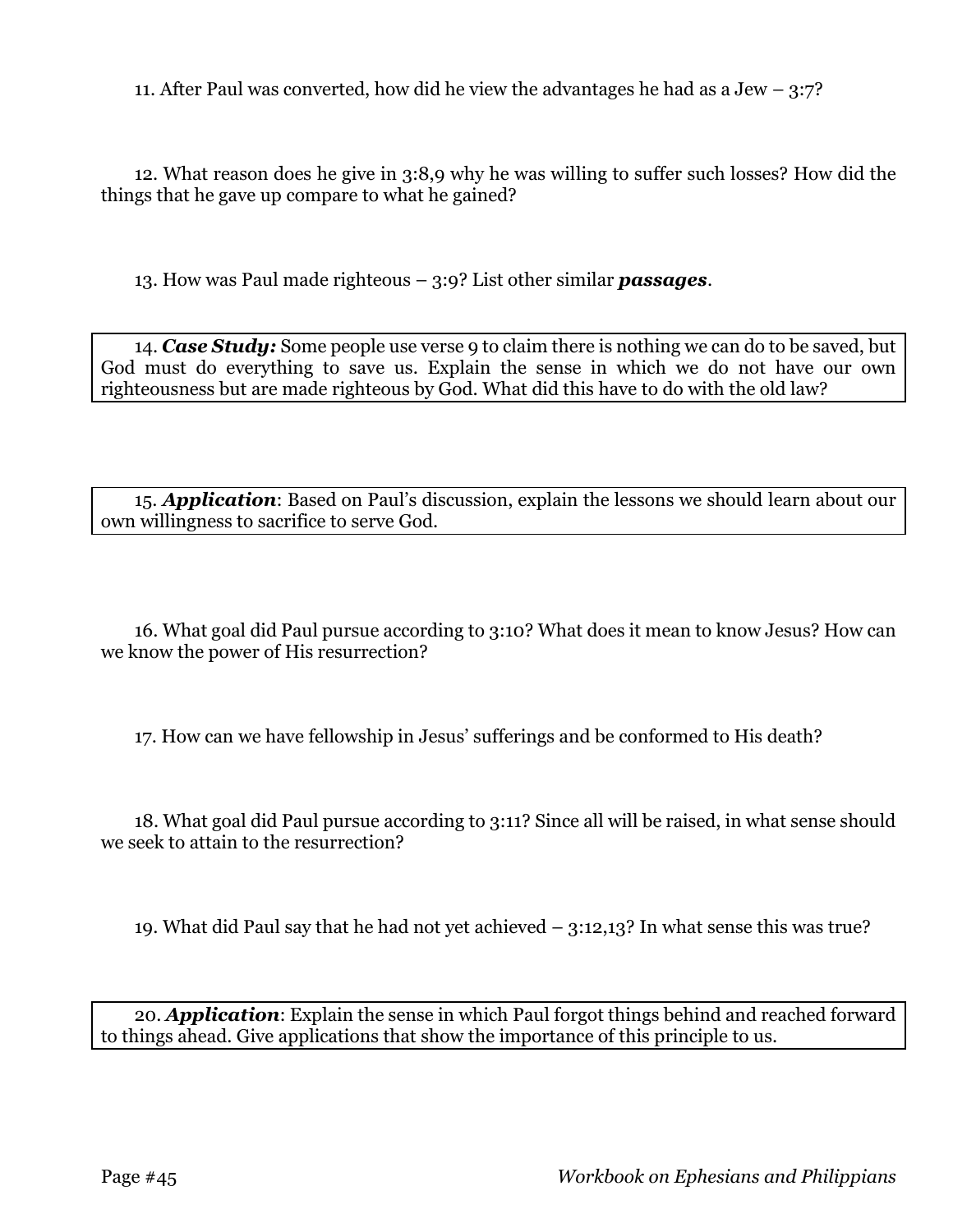21. Toward what did Paul press – 3:14? Explain what this goal or prize is.

22. What application should Paul's discussion have to us  $-$  3:15,16? What will God do to help us in this, and how does He do it?

23. How should Paul's instructions affect our conduct and our thinking – verse 16?

24. How should Paul's example benefit us – 3:17? Who else should be a pattern for us?

25. *Case Study:* Some have denied that Biblical examples constitute binding authority. What do we learn from verse 17 about the importance of following examples? List other *passages* about following examples.

26. Whose example should we not follow – 3:18,19? How does Paul describe them? (Think: In what sense was their belly their God?)

27. In what sense do people set their mind on earthly things? List other similar *passages*. How does this help us understand whom Paul is discussing (compare verses 1-4)?

28. Where is our citizenship – 3:20? What does this teach about our priorities?

29. Who is already in heaven, and what do we anticipate that He will do  $-$  3:21? List other similar *passages*.

30. What power does Jesus have? What does this show us about His character?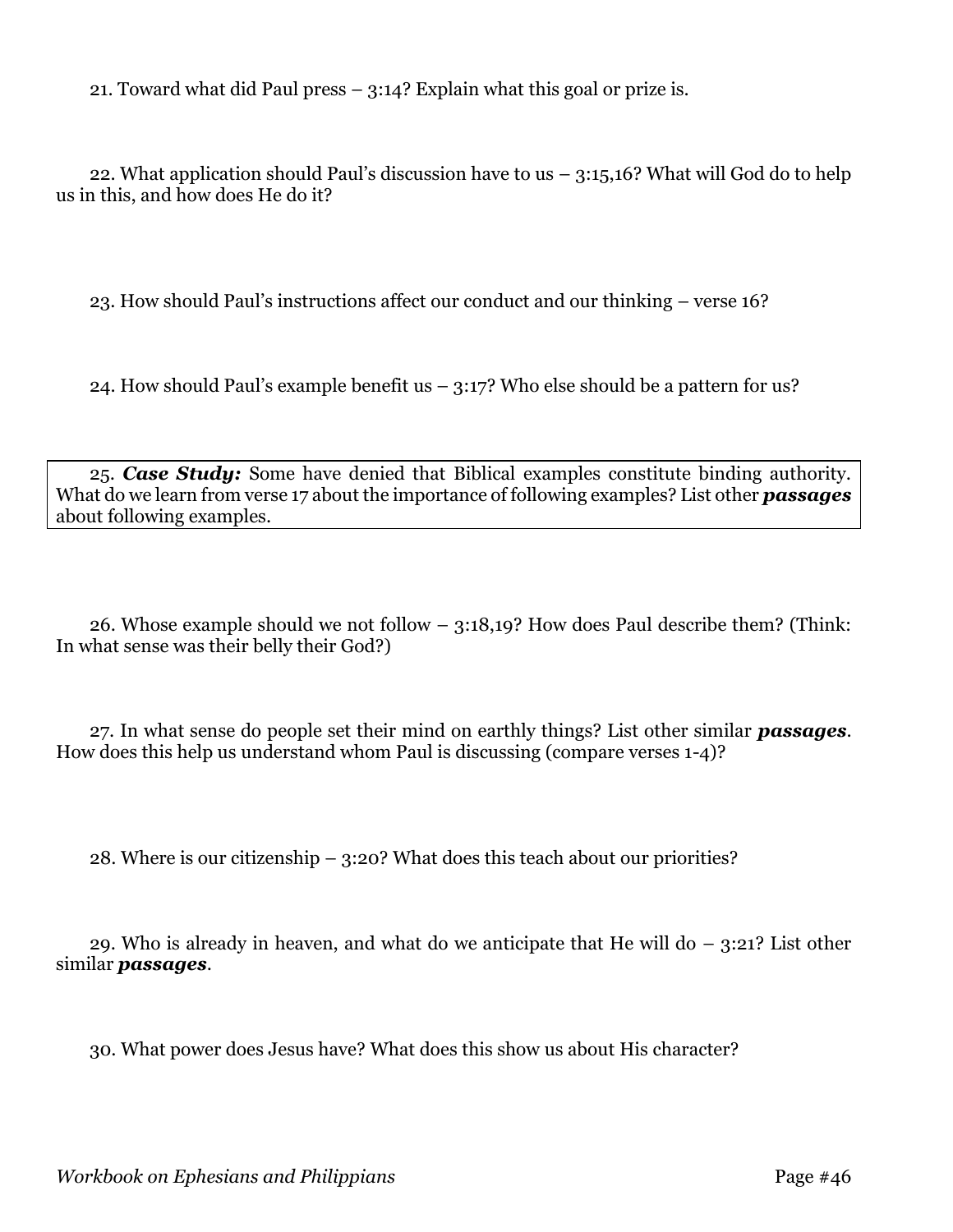## **Assignments on Philippians 4**

Try to read the whole book of Philippians again as we study chapter 4. Answer the following questions on chap. 4.

1. How did Paul describe the Philippians in 4:1? What did he urge them to do?

2. What two women did he address in 4:2? What did he urge them to do? What should we learn?

3. What had these women done, and what should others do for them – 4:3? What can we learn about women's role in working for the Lord?

4. List other *passages* about the Book of Life. Explain the significance of having one's name in the Book of Life.

5. What does Paul again admonish them to do in 4:4? List some reasons we have for rejoicing in the Lord.

6. 4:5 encourages us to practice "gentleness." What do other translations say instead of gentleness? What should we learn and how does this help us to have unity?

7. In what sense is the Lord at hand? What should we learn?

8. The KJV in 4:6 says to be careful for nothing. List alternate translations. Explain the meaning.

9. List other *passages* about anxieties and how to deal with worries.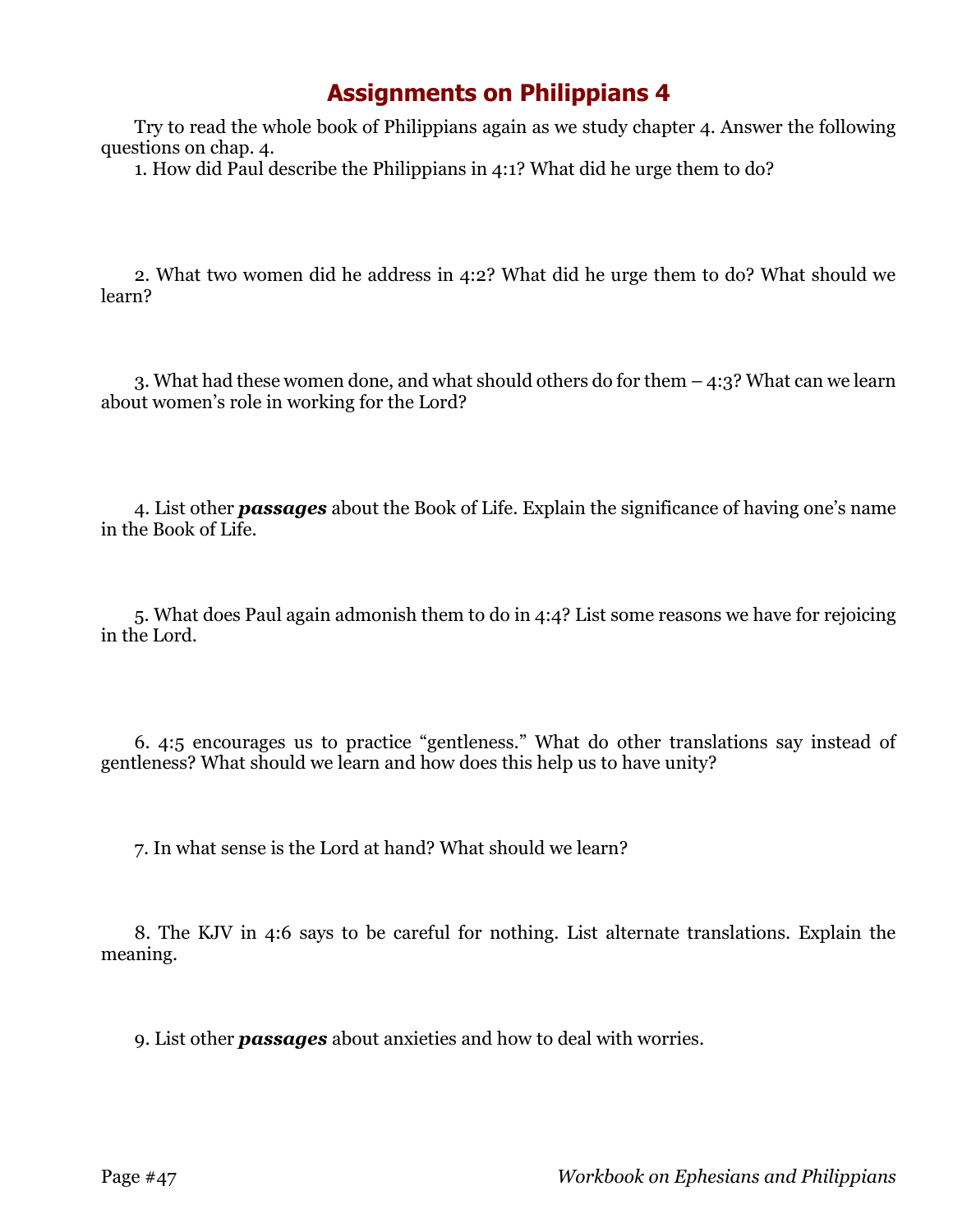10. *Application*: How are we taught to deal with our anxieties in 4:6? How would these practices help us when we are anxious? Explain specific applications we need to learn.

11. If we practice proper prayer and proper attitudes towards our anxieties, what will be the result – 4:7? How was Paul himself an example of this?

12. *Define* "meditate." List the things on which Paul says we should meditate and explain the meaning of each  $-4:8$ ?

13. *Application*: Explain why it matters what we focus our minds on. How can this help us in our choices, such as in entertainment, priorities, spirituality, courage, etc.?

14. How does the meditation that God's word advocates differ from the meditation of Hinduism, the New Age movement, and other Oriental religions?

15. What does Paul encourage the Philippians to practice in 4:9? What can we learn about teaching by example and about following New Testament examples? (See also 3:17.)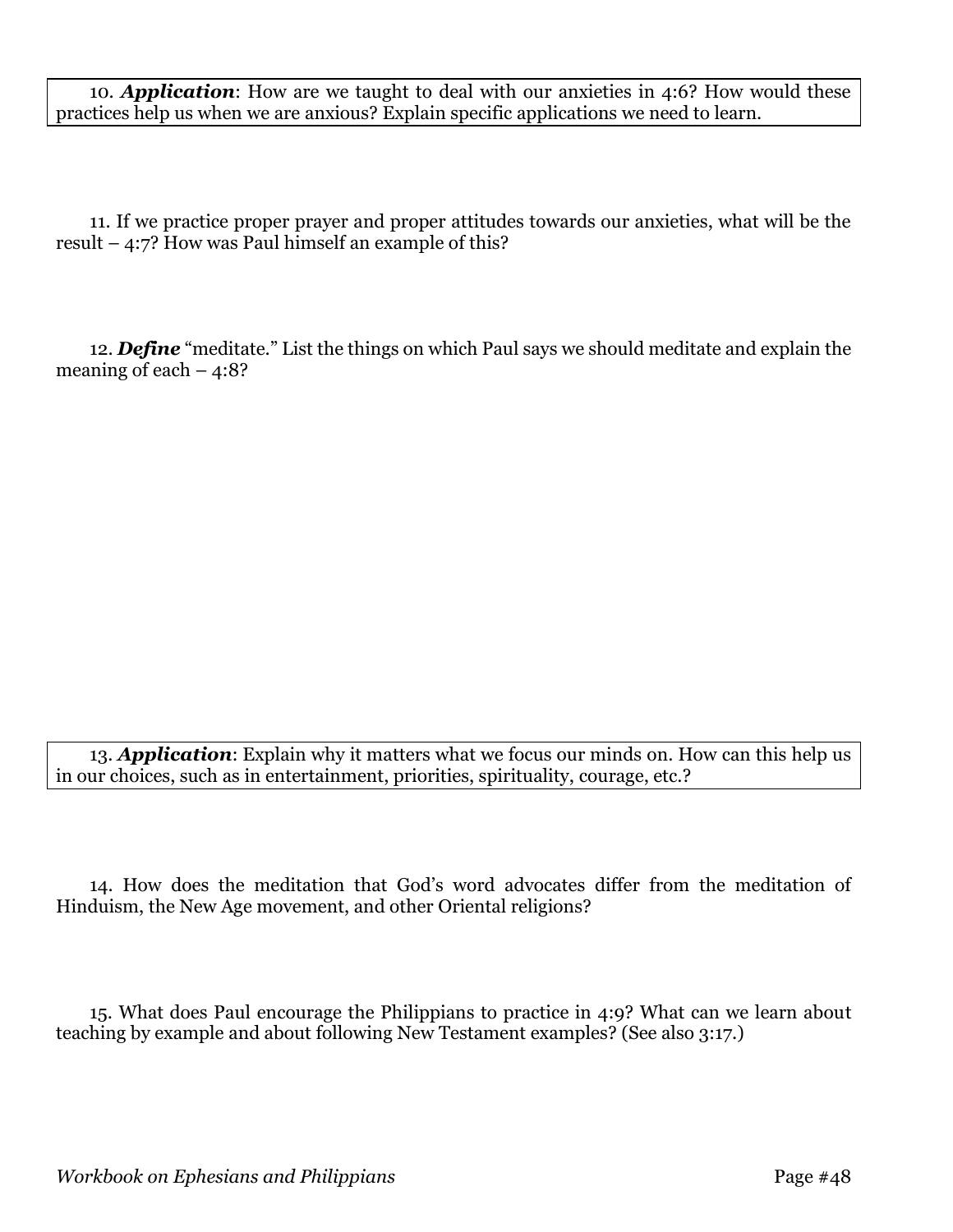16. What joy did Paul express in 4:10?

17. *Define* "content." What did Paul say he learned in 4:11,12?

18. *Application*: Paul says this is a secret he learned. What are some things we need to learn in order to understand the secret? Is it always wrong to improve our circumstances?

19. What was the source of the strength Paul had – 4:13? What could he do as a result?

20. *Application*: What can we do through the strength Christ provides? Can Satan or people around us ever place temptations before us that are impossible to overcome? Explain.

21. How had the Philippians shared with Paul according to 4:14-16? When and where had they shared with Paul?

22. According to other passages, how had the Philippians' gift been conveyed to Paul? Did churches send funds to a central board of directors or the elders of another church who in turn oversaw the use and distribution of the funds?

23. According to 1 Peter 5:1-3; Acts 20:28; 14:23, what church should any specific eldership oversee? Does any New Testament passage authorize the elders of one church to oversee the work and funds of another church in evangelism?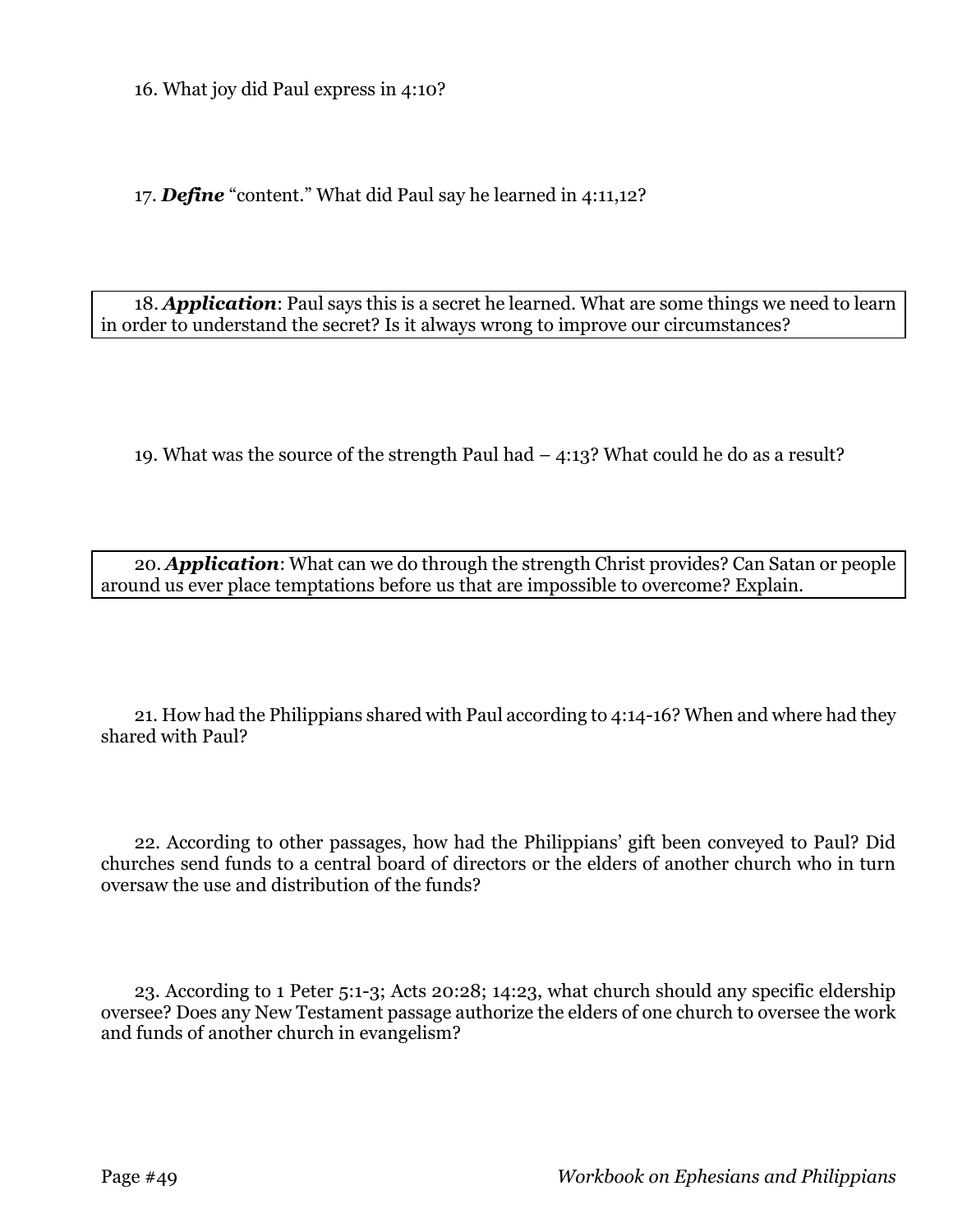24. Under what circumstances did churches send funds to another church? See Acts 11:27-30; Romans 15:25-27; 1 Corinthians 16:1-4; 2 Corinthians 8 and 9.

25. *Case Study:* In the sponsoring church arrangement, churches donate funds to be supervised by the elders of the sponsoring church, which is as financially capable of doing its own work as are the sending churches; but the sponsoring church has assumed ongoing oversight of a work that was as much the responsibility of the sending churches as it was of the sponsoring church. How would the passages we have studied apply to such a case?

26. What was especially important to Paul about the Philippians' gift  $-$  4:17? In what way would this abound to the Philippians' account?

27. How had the Philippians' gift been sent to Paul  $-4:18$ ? Explain the expressions that he used to describe the gift.

28. What blessings did Paul believe God would give to the Philippians – 4:19? Compare 2 Corinthians 9:8-10.

29. Who receives the ultimate glory when God's people serve Him – 4:20? Explain.

30. What greetings does Paul send in 4:21-23? What is the significance of the reference to Caesar's household?